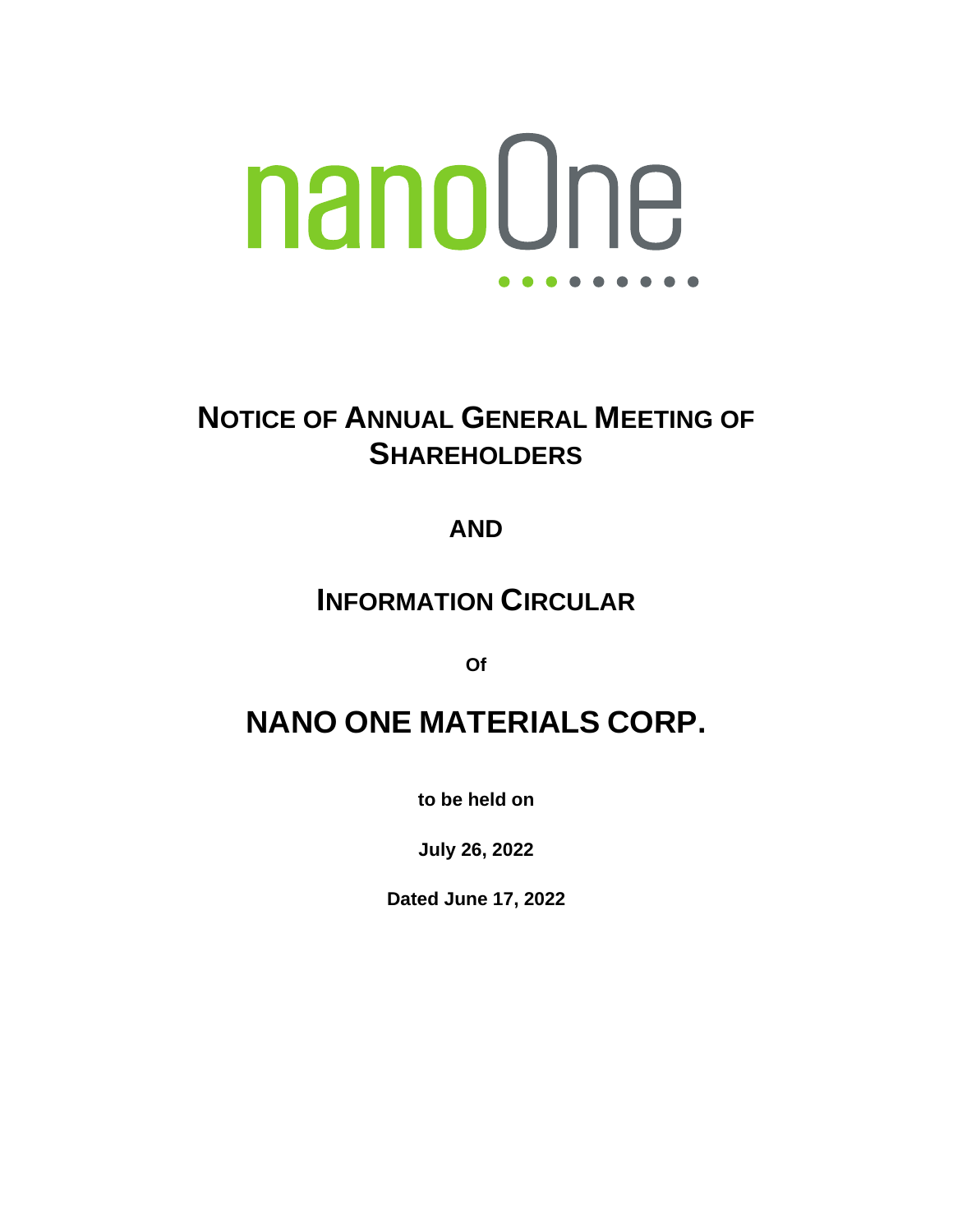

#### **Warning**

In order to mitigate risks to the health and safety of our communities, shareholders, employees, and other stakeholders which stem from the COVID-19 pandemic, the Company is requesting all shareholders and guest not attend this year's Annual Meeting in person.

**Shareholders are strongly urged to vote on the matters before the Meeting by completing the form of proxy or VIF and to attend the Meeting by teleconference by dialing 1-866-512-0904 (Participant Code: 7478017). Shareholders will be able to submit questions to management of the Company over the telephone but will not be able to vote over the telephone.** 

The Company may need to take additional precautionary measures to comply with government public health directives and advice and to help protect the health of our communities, shareholders, employees and other stakeholders from risks associated with the ongoing COVID‐19 pandemic.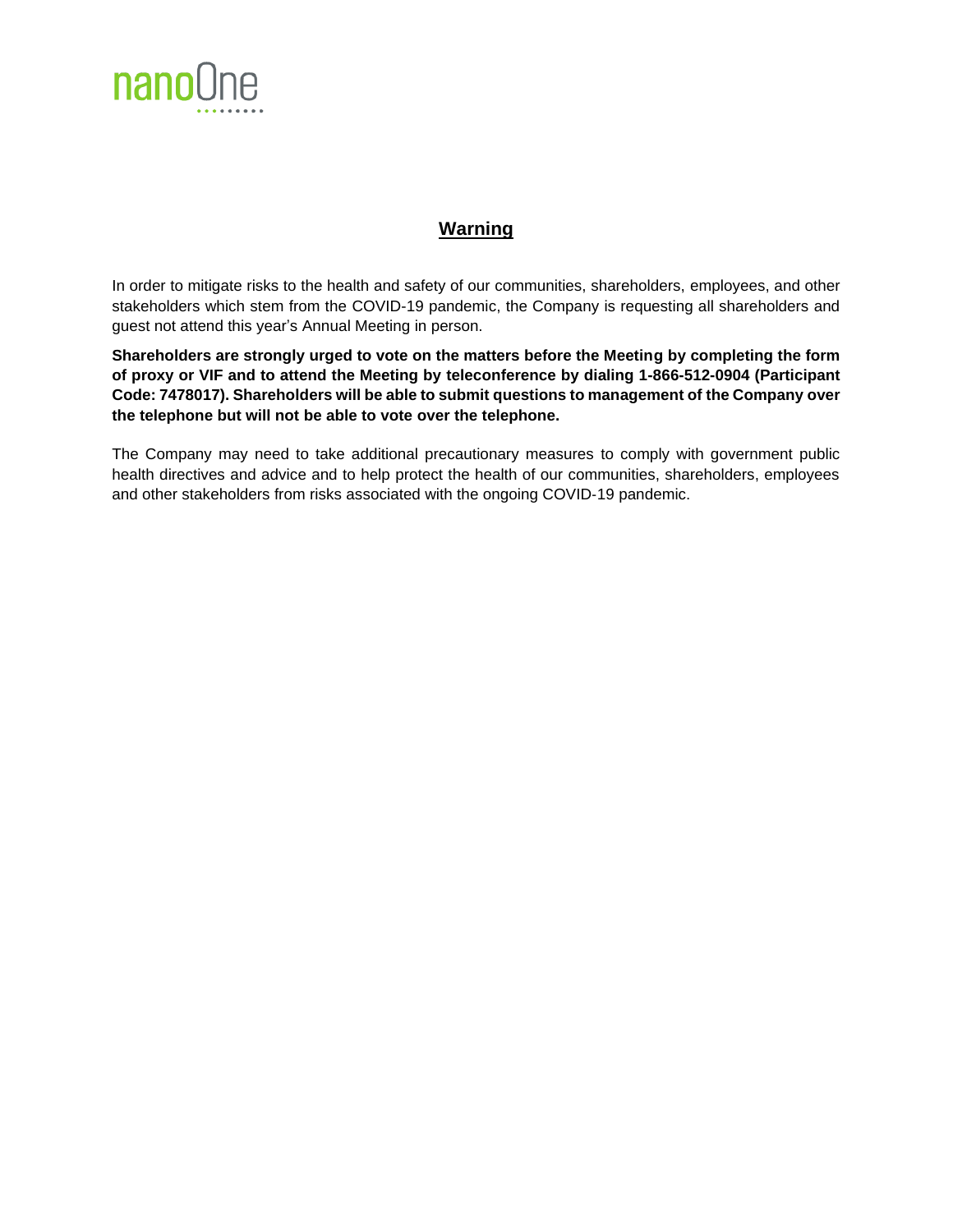

### **TABLE OF CONTENTS**

| SECURITIES AUTHORIZED FOR ISSUANCE UNDER EQUITY COMPENSATION |  |
|--------------------------------------------------------------|--|
|                                                              |  |
| INTEREST OF CERTAIN PERSONS IN MATTERS TO BE ACTED UPON 27   |  |
|                                                              |  |
|                                                              |  |
|                                                              |  |
|                                                              |  |
|                                                              |  |
|                                                              |  |
|                                                              |  |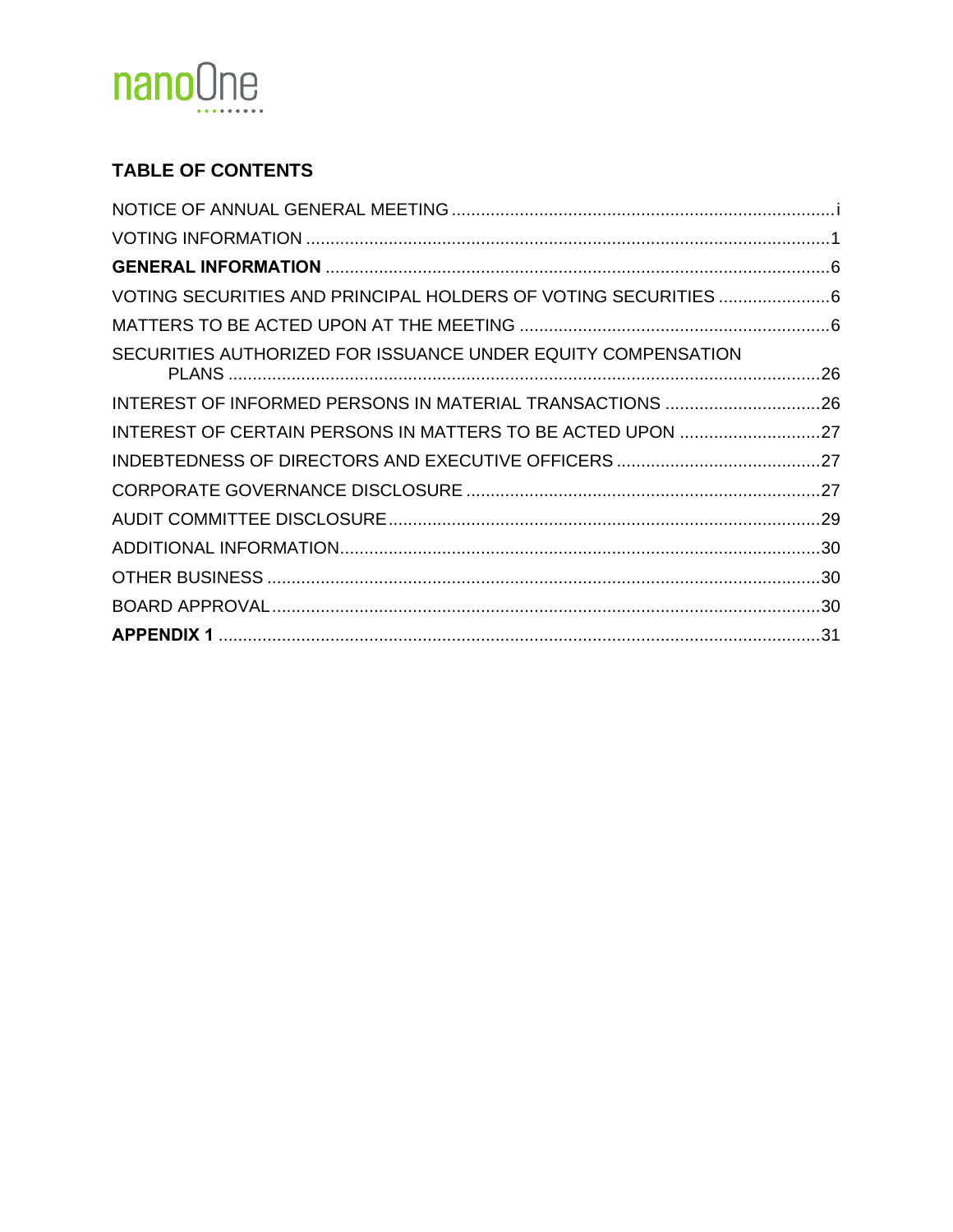

#### **\_\_\_\_\_\_\_\_\_\_\_\_\_\_\_\_\_\_\_\_\_\_\_\_\_\_\_\_\_\_\_\_\_\_\_\_\_\_\_\_\_\_\_\_ NOTICE OF ANNUAL GENERAL MEETING \_\_\_\_\_\_\_\_\_\_\_\_\_\_\_\_\_\_\_\_\_\_\_\_\_\_\_\_\_\_\_\_\_\_\_\_\_\_\_\_\_\_\_\_**

<span id="page-3-0"></span>Notice is hereby given that the Annual General Meeting (the "**Meeting**") of the shareholders of **Nano One Materials Corp.** ("**Nano One**" or the "**Company**") will be held on **Tuesday, July 26, 2022** by teleconference at Suite 2900 - 550 Burrard St, Vancouver, British Columbia, Canada, at the hour of **1:30 p.m**. (local time in Vancouver) for the following purposes:

- 1. To receive the annual financial statements of the Company for its fiscal year ended December 31, 2021, together with the auditor's reports thereon;
- 2. To set the number of directors at seven (7);
- 3. To elect directors for the ensuing year; and
- 4. To appoint Davidson & Company LLP, Chartered Professional Accountants, as the Company's auditor for the ensuing financial year and to authorize the directors to set the auditor's remuneration.

Nano One is using the notice and access method for delivering this notice to shareholders. This Notice and related management information circular (the "**Meeting Materials**") are available on Nano One's website at www.nanoone.ca/AGM and under the Company's profile on SEDAR at [www.sedar.com.](http://www.sedar.com/)

The Company will also mail paper copies of the Meeting Materials to those registered and beneficial shareholders who have previously elected to receive or otherwise request paper copies of the Meeting Materials. All other shareholders of the Company will receive a notice and access notification containing information on how to obtain electronic and paper copies of the Meeting Materials in advance of the Meeting. Shareholders wishing to receive paper copies of the Meeting Materials can request them from the Company by calling Computershare Investor Services Inc. (Computershare) by phone at 1-800-564-6253 (North American toll free) or 1-514-982-7555 (International) or by email at info@nanoone.ca. The Company will mail paper copies of the Meeting Materials to requesting shareholders at no cost to them within three business days of their request, if such requests are made before the Meeting.

You have the right to vote of if you were a shareholder of the Company at the close of business on June 13, 2022. Shareholders are referred to the management information circular (the "**Circular**") dated June 17, 2022, accompanying this Notice for more detailed information with respect to the matters to be considered at the Meeting and for the full text of the resolutions.

Eligible shareholders are encouraged to vote your proxy by mail, or internet so that as large a representation as possible may be had at the Meeting. You will need the control number contained in the accompanying form of proxy ("**Proxy**") in order to vote. Non-registered shareholders who receive these materials through their broker or other intermediary are requested to follow the instructions for voting provided by their broker or intermediary, which may include the completion and delivery of a voting instruction form ("**VIF**").

**In light of continuing risks related to the COVID-19 pandemic, the Company is requesting all shareholders and others not to attend the Meeting in person. Shareholders are strongly urged to vote on the matters before the Meeting by completing the form of proxy or VIF and to attend in the Meeting by teleconference by dialing 1-866-512-0904 (Participant Code: 7478017).** Shareholders will be able to submit questions to management of the Company over the telephone but will not be able to vote over the telephone. The Company may need to take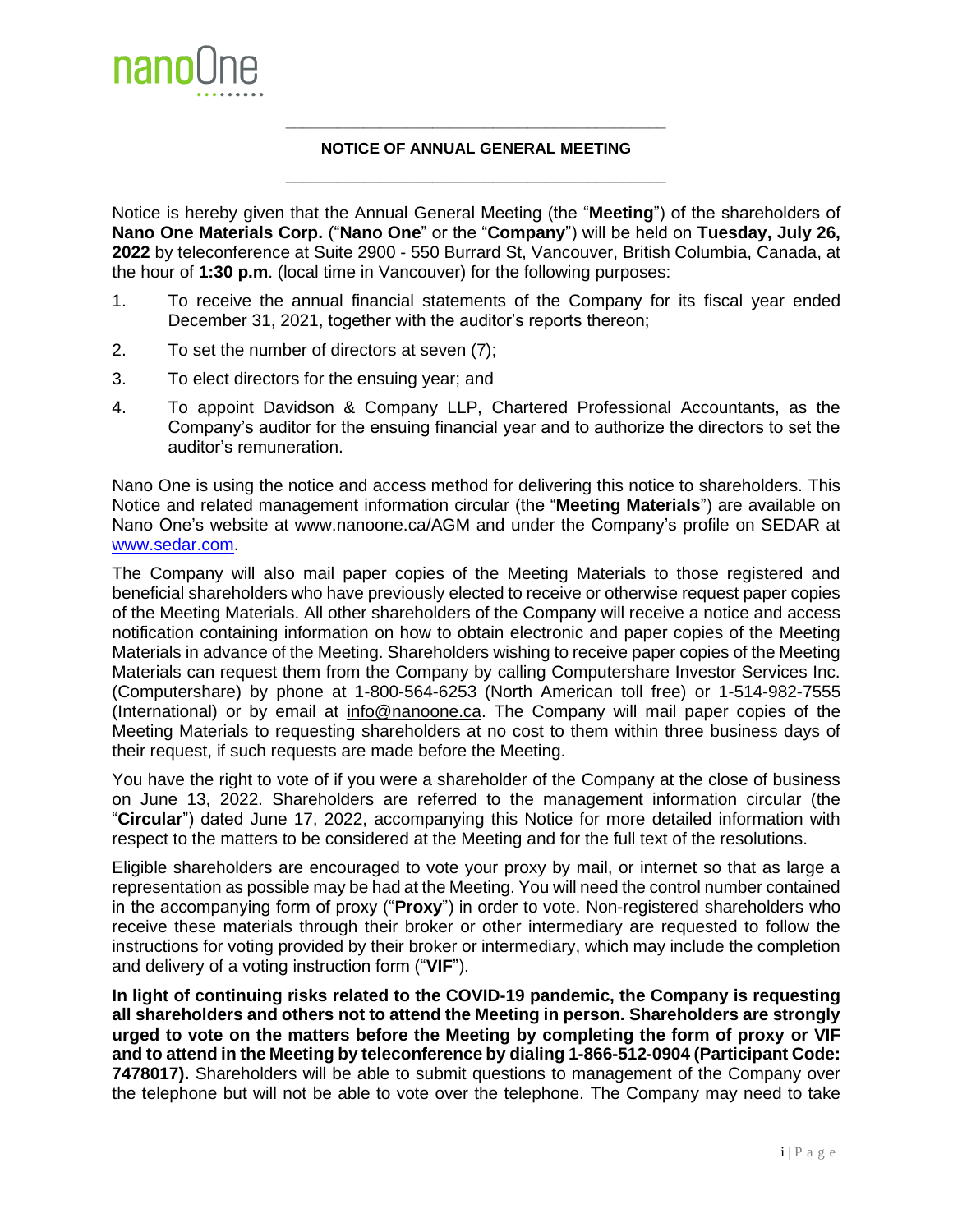

additional precautionary measures to comply with government public health directives and advice and to help protect the health of our communities, shareholders, employees and other stakeholders from risks associated with the ongoing COVID-19 pandemic.

**The deadline for receiving duly completed and executed proxy forms or submitting your proxy by telephone or over the internet is by 1:30pm (Pacific time) on July 22, 2022, or no later than 48 hours (excluding Saturdays, Sundays, and holidays) before the time set for the Meeting or any adjournment or postponement of the Meeting.** The Chair of the Meeting may accept or reject any late proxies and can waive or extend the deadline for receiving proxy voting instructions without notice.

To vote by mail, complete the form of proxy and return it in the envelope provided to:

Computershare Investor Services Inc. Attention: Proxy Department 100 University Avenue, 8th Floor Toronto, Ontario Canada M5J 2Y1

DATED at Vancouver, British Columbia, this 17<sup>th</sup> day of June, 2022.

#### **BY ORDER OF THE BOARD**

*"Dan Blondal"* **Dan Blondal, CEO**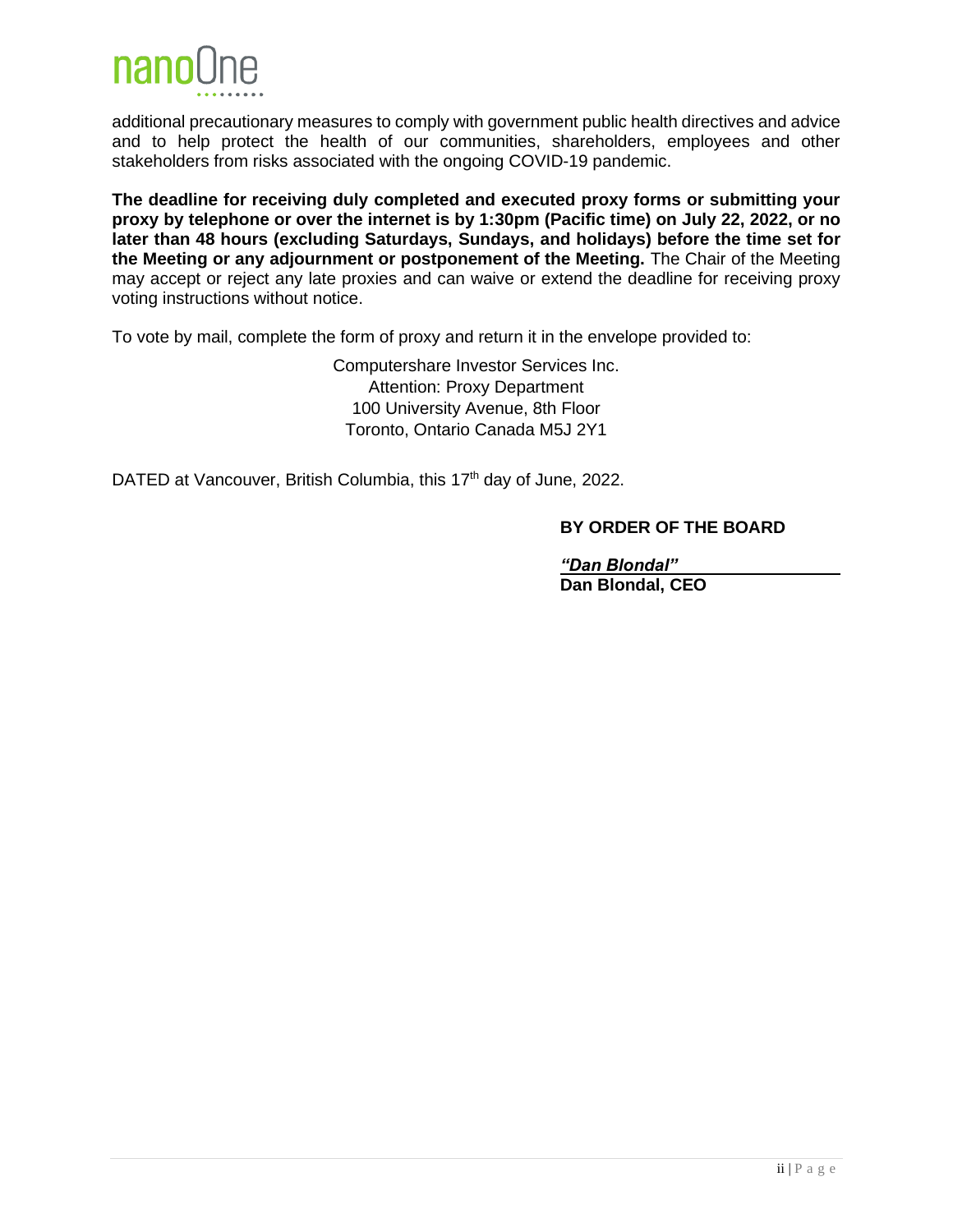

### **INFORMATION CIRCULAR**

(all information as at June 17, 2022 unless otherwise noted)

**VOTING INFORMATION**

#### <span id="page-5-0"></span>*PERSONS MAKING THE SOLICITATION*

**This Management's Information Circular (the "Circular") is furnished in connection with the solicitation of proxies being made by the management of Nano One Materials Corp. ("Nano One" or the "Company") for use at the Annual General Meeting of the Company's shareholders (the "Meeting") to be held on Tuesday, July 26, 2022, at the time and place and for the purposes set forth in the accompanying Notice of Meeting**. While it is expected that the solicitation will be made primarily by mail, proxies may be solicited personally or by telephone by Directors, Officers, and employees of the Company at nominal cost. All costs of this solicitation will be borne by the Company.

#### *APPOINTMENT* **OF PROXIES**

The individuals named in the accompanying form of proxy (the "**Proxy**") are Directors or Officers of the Company. **A SHAREHOLDER WISHING TO APPOINT SOME OTHER PERSON OR COMPANY (WHO NEED NOT BE A SHAREHOLDER) TO ATTEND AND ACT FOR THE SHAREHOLDER AND ON THE SHAREHOLDER'S BEHALF AT THE MEETING HAS THE RIGHT TO DO SO, EITHER BY INSERTING SUCH PERSON'S NAME IN THE BLANK SPACE PROVIDED IN THE PROXY AND STRIKING OUT THE TWO PRINTED NAMES, OR BY COMPLETING ANOTHER PROXY**. A Proxy will not be valid unless it is completed, dated, and signed and mailed to Computershare Investor Services Inc., Proxy Department, 100 University Avenue, 8th Floor, Toronto, Ontario, Canada M5J 2Y1 not less than 48 hours (excluding Saturdays, Sundays and holidays) before the time for holding the Meeting, or is delivered to the chair of the Meeting prior to the commencement of the Meeting.

#### **You may also submit your Proxy by using one of the two following methods:**



**By phone:** Please refer to the enclosed Proxy for the toll-free number, holder's account number and the proxy access number and follow the instructions of the voice response system. You will need your 15-digit control number which is located on your Proxy/voting instruction form. **If you vote by telephone, you cannot appoint anyone other than the Directors named on your Proxy as your proxyholder**; or



**By internet:** Submit your Proxy through the website of the Company's transfer agent at www.investorvote.com and follow the instructions that appear on the screen, referring to the enclosed Proxy for holder's account number and proxy access number. You will need your 15-digit control number which is located on your Proxy/voting instruction form.

#### *NON-REGISTERED HOLDERS*

**Only registered shareholders ("Registered Shareholders") or duly appointed proxyholders are permitted to vote at the Meeting. Most shareholders of the Company are "non-registered" shareholders because the common shares they own are not registered in their names but are instead registered in the names of a brokerage firm, bank or other intermediary or in the name of a clearing agency. Non-registered shareholders who do not hold their common shares in their own name (referred to herein as "Beneficial Shareholders") should note that only Registered Shareholders (or duly appointed proxyholders) may complete a Proxy or vote at the Meeting in person.** If common shares are listed in an account statement provided to a shareholder by a broker, then in almost all cases those common shares will not be registered in such shareholder's name on the records of the Company. Such common shares will more likely be registered under the name of the shareholder's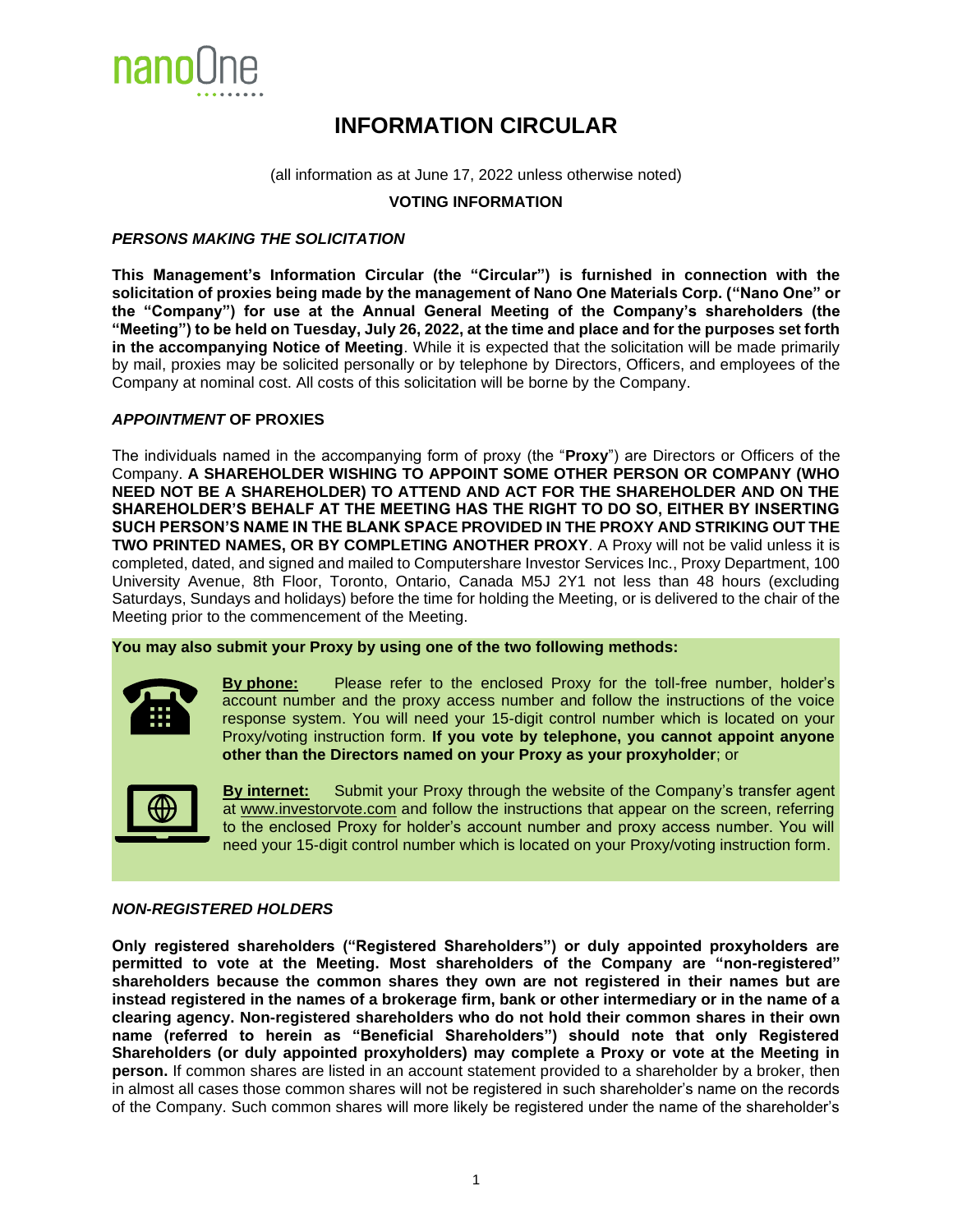

broker or an agent of that broker. In Canada, the vast majority of such common shares are registered under the name of CDS & Co. (the registration name for CDS Clearing and Depository for Securities Inc., which company acts as nominee for many Canadian brokerage firms). Common shares held by brokers (or their agents or nominees) on behalf of a broker's client can only be voted (for or against resolutions) at the direction of the Beneficial Shareholder. Without specific instructions, brokers and their agents and nominees are prohibited from voting common shares for the brokers' clients.

This Circular and accompanying materials are being sent to both Registered Shareholders and Beneficial Shareholders. Beneficial Shareholders fall into two categories – those who object to their identity being known to the issuers of securities which they own ("**Objecting Beneficial Owners**", or "**OBOs**") and those who do not object to their identity being made known to the issuers of the securities they own ("**Non-Objecting Beneficial Owners**", or "**NOBOs**"). Subject to the provision of National Instrument 54-101 – *Communication with Beneficial Owners of Securities of a Reporting Issuer* ("**NI 54-101**"), issuers may request and obtain a list of their NOBOs from intermediaries via their transfer agents and use this NOBO list for distribution of proxy-related materials directly to NOBOs.

The Company is taking advantage of those provisions of NI 54-101 that permit the Company to deliver proxy-related materials directly to the Company's NOBOs who have not waived the right to receive them (and is not sending proxy-related materials using notice-and-access). As a result, NOBOs can expect to receive a Voting Instruction Form ("**VIF**") together with the Notice of Meeting, this Circular, and related documents from the Company's transfer agent Computershare. These VIFs are to be completed and returned in accordance with the instructions provided. **NOBOs should carefully follow the instructions provided, including those regarding when and where to return the completed VIFs.**

#### **NOBOS that wish to change their vote must contact Computershare to arrange to change their vote in sufficient time in advance of the Meeting.**

Should a NOBO wish to attend and vote at the Meeting in person, the NOBO must insert the NOBO's name (or such other person as the NOBO wishes to attend and vote on the NOBO's behalf) in the blank space provided for that purpose on the VIF and return the completed VIF in line with the instructions provided or the NOBO must submit to the Company any other document in writing that requests that the NOBO or a nominee of the NOBO be appointed as proxyholder. In such circumstances with respect to proxies held by management in respect of securities owned by the NOBO so requesting, the Company must arrange, without expense to the NOBO, to appoint the NOBO or a nominee of the NOBO as a proxyholder in respect of those securities. Under NI 54-101, if the Company appoints a NOBO or a nominee of the NOBO as a proxyholder as aforesaid, the NOBO or nominee of the NOBO, as applicable, must be given the authority to attend, vote and otherwise act for and on behalf of management in respect of all matters that may come before the Meeting and any adjournment or continuance thereof, unless corporate law does not permit the giving of that authority. Pursuant to NI 54-101, if the Company appoints a NOBO or its nominee as proxyholder as aforesaid the Company must deposit the proxy within the timeframe specified above for the deposit of proxies if the Company obtains the instructions at least one (1) business day before the termination of that time. **If a NOBO or a nominee of the NOBO is approved as a proxyholder pursuant to such request, the appointed proxyholder will need to attend the Meeting in person in order for their votes to be counted.** 

In accordance with the requirements of NI 54-101, we have distributed copies of the Notice of Meeting, this Circular, and related documents (collectively, the "**Meeting Materials**") to the clearing agencies and intermediaries for onward distribution to OBOs. Intermediaries are required to forward the Meeting Materials to OBOs unless in the case of certain proxy-related materials the OBO has waived the right to receive them. Very often, intermediaries will use service companies such as Broadridge to forward the Meeting Materials to OBOs. Together with the Meeting Materials, intermediaries or their service companies should provide OBOs with a "request for voting instruction form" which, when properly completed and signed by such OBO and returned to the intermediary or its service company, will constitute voting instructions which the intermediary must follow. The purpose of this procedure is to permit OBOs to direct the voting of the common shares that they beneficially own. The Company does not intend to pay for an intermediary to deliver the Meeting Materials to OBOs and OBOs will not receive the Meeting Materials and voting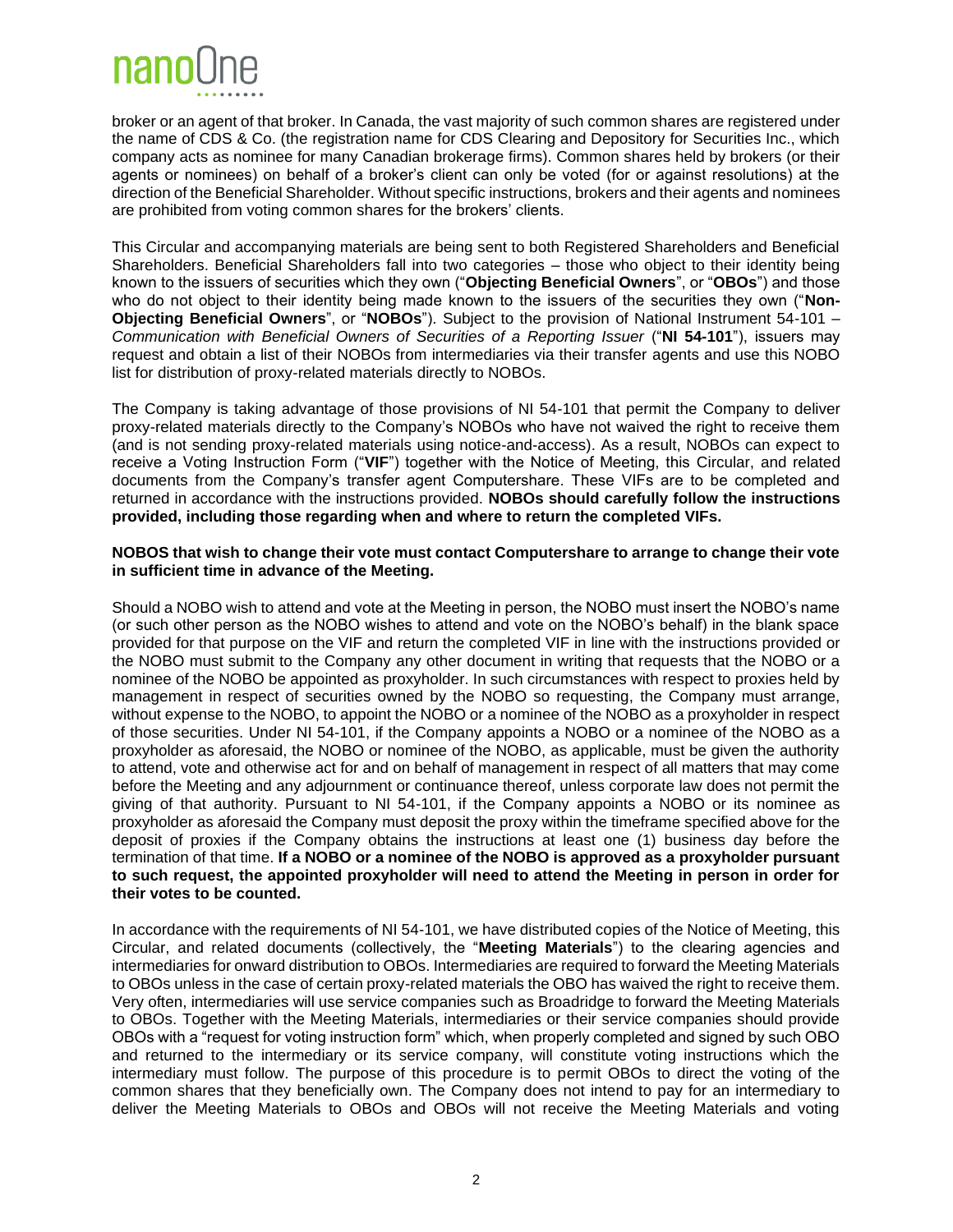

instruction form unless their intermediary assumes the costs of delivery. **OBOs should carefully follow the instructions of their intermediary, including those regarding when and where the completed request for voting instructions is to be delivered. OBOs that wish to change their vote must contact their intermediary to arrange to change their vote in sufficient time in advance of the Meeting.**

Should an OBO wish to vote at the Meeting in person, the OBO must insert the OBO's name (or such other person as the OBO wishes to attend and vote on the OBO's behalf) in the blank space provided for that purpose on the request for voting instruction form and return the completed request for voting instruction form to the intermediary or its service provider or the OBO must submit, to their intermediary, any other document in writing that requests that the OBO or a nominee of the OBO be appointed as proxyholder. In such circumstances an intermediary who is the registered holder of, or holds a proxy in respect of, securities owned by an OBO is required under NI 54-101 to arrange, without expense to the OBO, to appoint the OBO or a nominee of the OBO as a proxyholder in respect of those securities. Under NI 54-101, if an intermediary appoints an OBO or the nominee of the OBO as a proxyholder as aforesaid, the OBO or nominee of the OBO, as applicable, must be given the authority to attend, vote and otherwise act for and on behalf of the intermediary, in respect of all matters that may come before the Meeting and any adjournment or continuance thereof, unless corporate law does not permit the giving of that authority. Pursuant to NI 54- 101 an intermediary who appoints an OBO or its nominee as proxyholder as aforesaid is required under NI 54-101 to deposit the proxy within the timeframe specified above for the deposit of proxies if the intermediary obtains the instructions at least one (1) business day before the termination of that time. **If the OBO or a nominee of the OBO is appointed a proxyholder pursuant to such request, the appointed proxyholder will need to attend the Meeting in person in order for their votes to be counted.**

**Registered Shareholders and duly appointed proxyholders will have an equal opportunity to participate in the Meeting by telephone by dialing 1-866-512-0904 (Participant Code: 7478017). This includes the ability to ask questions. Beneficial Shareholders who have not duly appointed themselves as proxyholders may also attend as guests. Guests will be able to listen to the Meeting but will not be able to vote or ask questions during the Meeting.**

These securityholder materials are being sent to both Registered Shareholder and Beneficial Shareholder of the securities of the Company. If you are a Beneficial Shareholder, and the Company or its agent has sent these materials directly to you, your name and address and information about your holdings of securities have been obtained in accordance with applicable securities regulatory requirements from the intermediary holding on your behalf.

By choosing to send these materials to you directly, the Company (and not the intermediary holding on your behalf) has assumed responsibility for (i) delivering these materials to you, and (ii) executing your proper voting instructions. Please return your voting instructions as specified in the request for voting instructions.

All references to shareholders in this Circular and the accompanying Notice of Meeting and form of proxy are to Registered Shareholders unless specifically stated otherwise.

#### *REVOCATION* **OF PROXIES**

A shareholder who has given a Proxy may revoke it by an instrument in writing executed by the shareholder or by the shareholder's attorney authorized in writing or, if the shareholder is a corporation, by a duly authorized Officer or attorney of the corporation, and delivered either to the registered office of the Company, at 2900 - 550 Burrard Street, Vancouver, British Columbia, Canada, V6C 0A3, at any time up to and including the last business day preceding the day of the Meeting or any adjournment thereof, or to the Chair of the Meeting on the day of the Meeting or any adjournment thereof. **Only Registered Shareholders have the right to revoke a Proxy. Non-Registered Holders who wish to change their vote must, at least seven days before the Meeting, arrange for their respective intermediaries to revoke the Proxy on their behalf.**

A revocation of a Proxy does not affect any matter on which a vote has been taken prior to the revocation.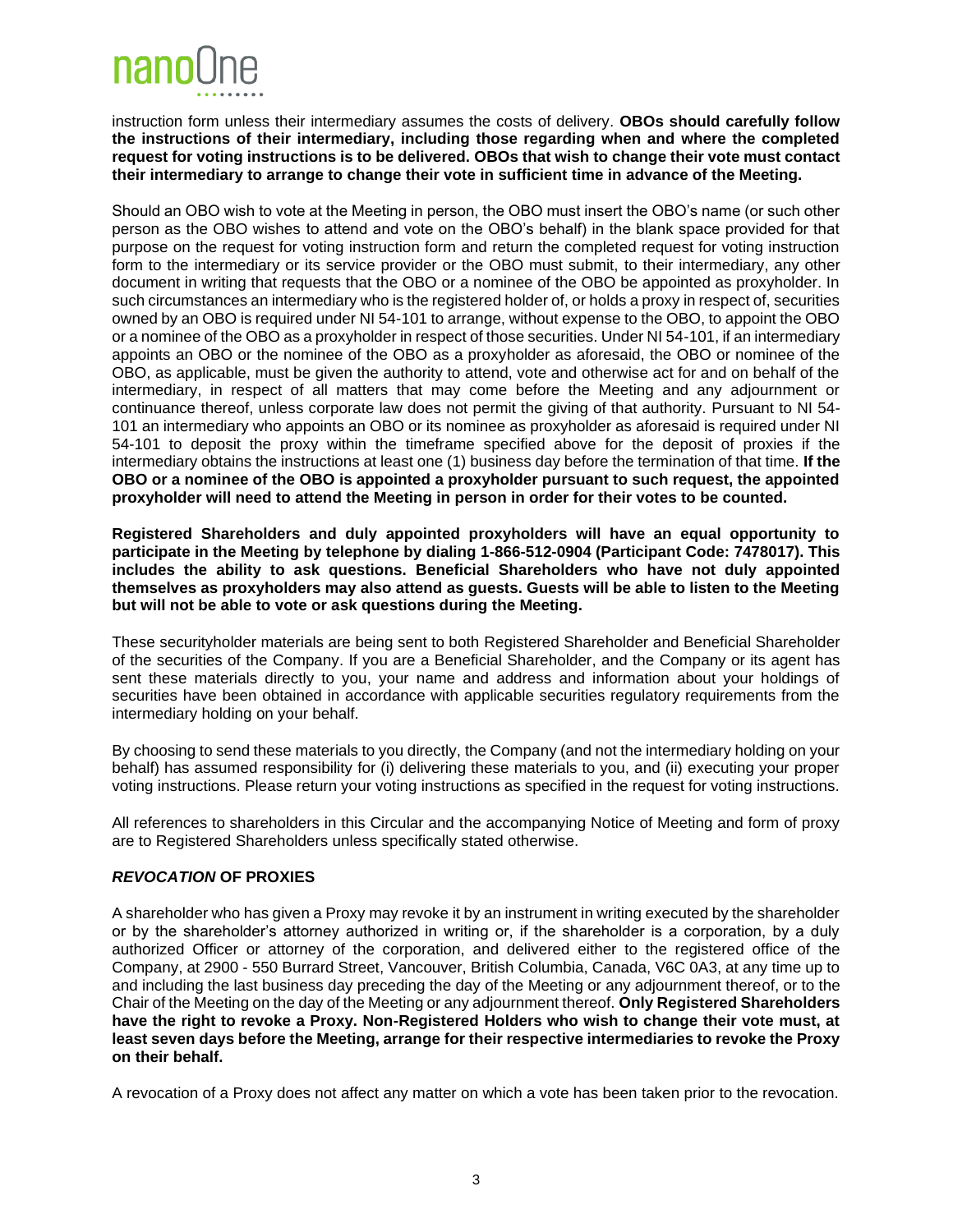

#### **VOTING OF COMMON SHARES AND PROXIES AND EXERCISE OF DISCRETION**

#### *Voting By Poll*

Voting at the Meeting will be by poll only if a poll is requested by a shareholder present at the Meeting in person or by proxy, directed by the Chair or required by law because the number of common shares represented by proxy that are to be voted against the motion is greater than 5% of the Company's issued and outstanding common shares.

On a poll, every shareholder entitled to vote on the matter has one vote in respect of each share entitled to be voted on the matter and held by that shareholder and may exercise that vote either in person or by proxy.

#### *Approval of Resolutions*

To approve a motion for an ordinary resolution, a simple majority of the votes cast in person or by proxy will be required; to approve a motion for a special resolution, a majority of not less than two-thirds of the votes cast on the resolution will be required.

#### *Voting of Proxies and Exercise of Discretion by Proxyholders*

A shareholder may indicate the manner in which the persons named in the accompanying form of proxy are to vote with respect to a matter to be acted upon at the Meeting by marking the appropriate space. **If the instructions as to voting indicated in the proxy are certain, the common shares represented by the proxy will be voted or withheld from voting in accordance with the instructions given in the proxy on any ballot that may be called for**.

**If the shareholder specifies a choice in the proxy with respect to a matter to be acted upon, then the common shares represented will be voted or withheld from the vote on that matter accordingly. If no choice is specified in the proxy with respect to a matter to be acted upon, the proxy confers discretionary authority with respect to that matter upon the proxyholder named in the accompanying form of proxy. It is intended that the proxyholder named by management in the accompanying form of proxy will vote the common shares represented by the proxy in favour of each matter identified in the proxy and for the nominees of the Company's Board of Directors (the "Board of Directors" or "Board") for Directors and auditor**.

The accompanying form of proxy also confers discretionary authority upon the named proxyholder with respect to amendments or variations to the matters identified in the accompanying Notice of Meeting and with respect to any other matters which may properly come before the Meeting. As of the date of this Circular, management of the Company is not aware of any such amendments or variations, or any other matters that will be presented for action at the Meeting other than those referred to in the accompanying Notice of Meeting. If, however, other matters that are not now known to management properly come before the Meeting, then the persons named in the accompanying form of proxy intend to vote on them in accordance with their best judgment.

#### **NOTICE-AND-ACCESS**

The Company has elected to use the "notice-and-access" provisions under National Instrument 54-101 *Communications with Beneficial Owners of Securities of a Reporting Issuer* (the "**Notice-and-Access Provisions**") for delivery of the Notice of Meeting and Circular for the fiscal year ended December 31, 2021 (collectively, the "**Meeting Materials**") to registered and beneficial shareholders. The Notice-and-Access Provisions reduce the volume of materials that the Company must physically print and mail to its Shareholders by allowing the Company to post its Management Information Circular in respect of the Meeting and related materials online, reducing printing and postage costs. The Company believes that notice-and-access is also environmentally responsible to the extent that it decreases the large volume of paper documents generated by printing proxy related materials.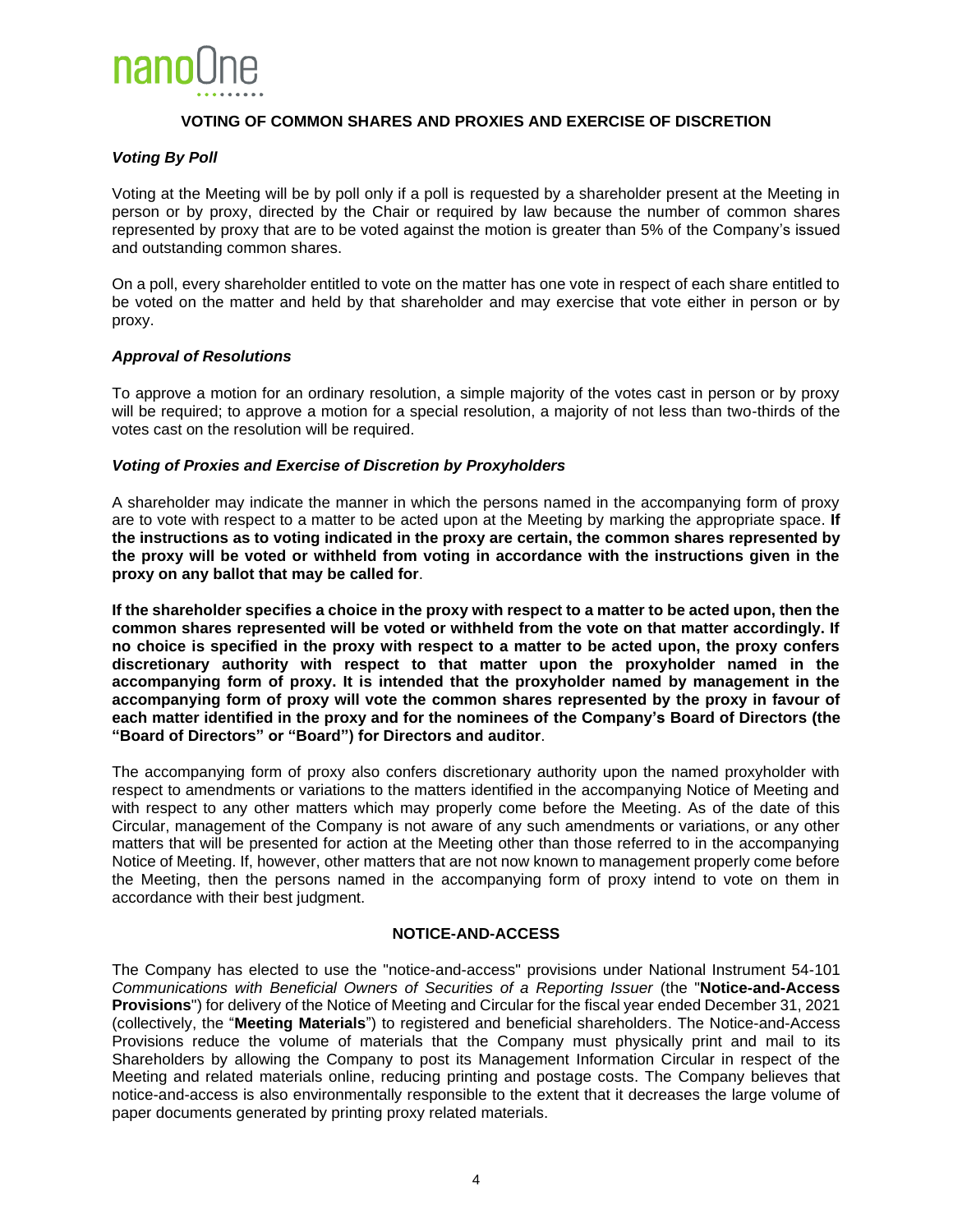

Under Notice and Access, instead of receiving printed copies of the Meeting Materials, shareholders receive a Notice and Access notification containing details of the Meeting date, location and purpose, as well as information on how to access the Meeting Materials electronically. Shareholders with existing instructions on their account to receive printed materials will receive a printed copy of the Meeting Materials.

The Company will not employ what is known as "stratification." Stratification occurs when a reporting issuer using Notice-and-Access Provisions provides a paper copy of their information circular with the notice to certain groups of Shareholders. For the Meeting, all Shareholders will receive the Meeting Materials under the Notice-and-Access Provisions. The Company will only mail paper copies of the Meeting Materials to those registered and beneficial shareholders who have previously elected to receive or otherwise request paper copies of the Meeting Materials. All other Shareholders of the Company will receive a notification containing information on how to obtain electronic and paper copies of the Meeting Materials in advance of the Meeting.

Meeting materials are available electronically under the Company's profile at www.sedar.com and also at https://www.nanoone.ca/AGM.

Shareholders wishing to receive a paper copy of the Meeting Materials or those who have questions about notice-and-access, can call 1-800-564-6253 (North American toll free) or 1-514-982-7555 (International) or by email at info@nanoone.ca. The Company advises that a Shareholder's request for paper copies of the Circular and other relevant information will need to be received prior to July 12, 2022, in order for such Shareholder to have sufficient time to receive and review the materials requested and return the completed form of proxy as set forth in this Circular.

In order to receive a paper copy of this Circular and other relevant information, requests by Shareholders may be made up to one year from the date the Circular was filed on System for Electronic Document Analysis and Retrieval ("**SEDAR**") by: (i) mailing a request to the Company at Unit 101B, 8575 Government Street, Burnaby, BC, V3N 4V1, Attention: Corporate Secretary; (ii) calling the Company at 604-420-2041; or (iii) by emailing the Company at [info@nanoone.ca.](mailto:info@nanoone.ca)

*[Remainder of Page Left Blank Intentionally}*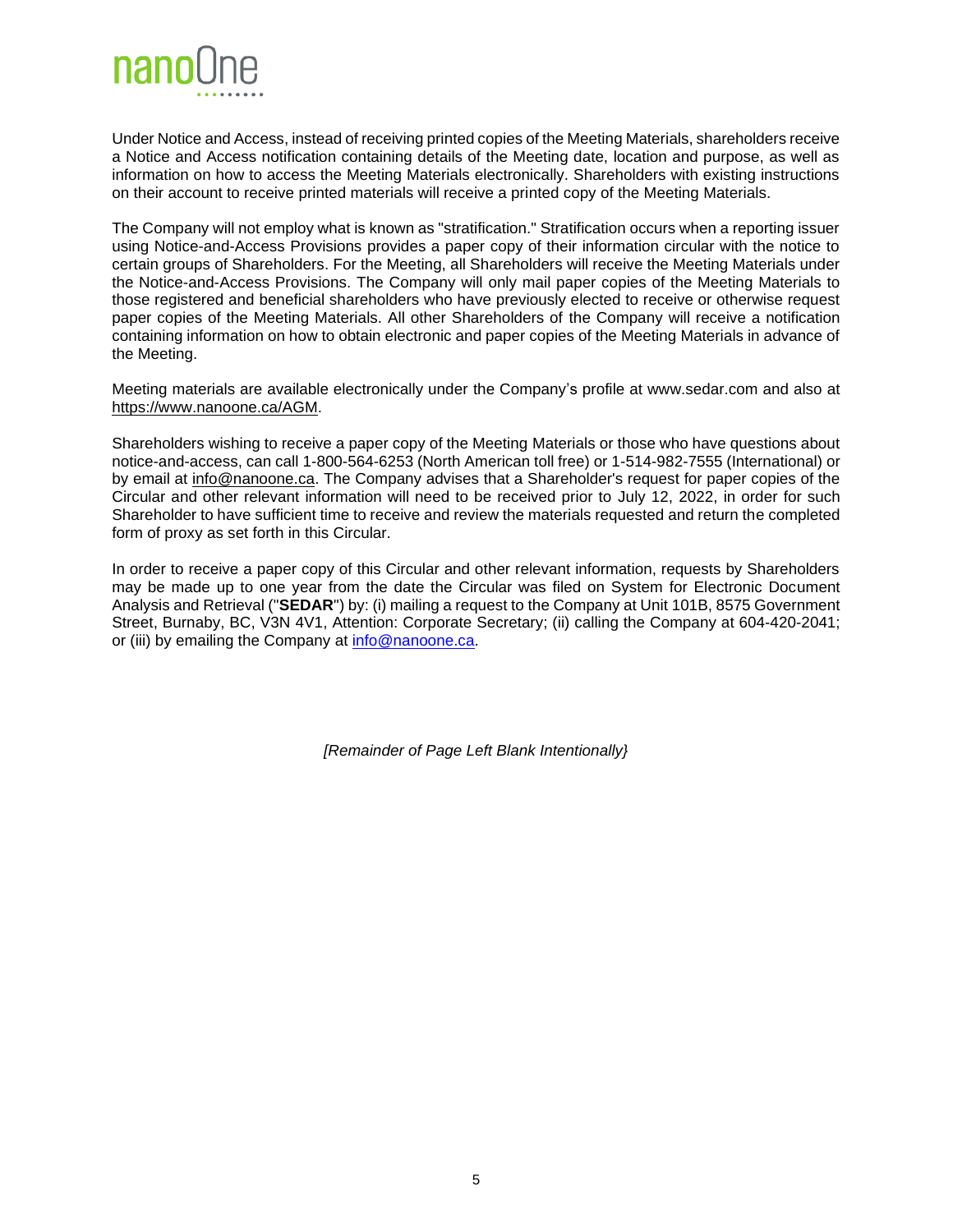

#### **GENERAL INFORMATION**

<span id="page-10-0"></span>Unless otherwise stated, information in this Circular is as of June 17, 2022. All dollar amounts referenced in this Circular, unless otherwise indicated, are expressed in Canadian dollars.

#### **VOTING SECURITIES AND PRINCIPAL HOLDERS OF VOTING SECURITIES**

<span id="page-10-1"></span>As at the date hereof, the Company has issued and outstanding 100,252,994 fully paid and non-assessable common shares without par value, each share carrying the right to one vote. The Company has no other classes of voting securities and does not have any classes of restricted securities.

Any shareholder of record at the close of business on June 13, 2022, who has completed and delivered a Proxy in the manner specified, subject to the provisions described above, will be entitled to vote or to have such shareholder's common shares voted at the Meeting.

To the best of the knowledge of the Directors and executive Officers of the Company, there are no persons who, or corporations which, beneficially own, or exercise control or direction over, directly, or indirectly, common shares carrying more than 10% of the voting rights attached to all outstanding common shares.

#### **MATTERS TO BE ACTED UPON AT THE MEETING**

#### <span id="page-10-2"></span>**FINANCIAL STATEMENTS**

The financial statements of the Company for the year ended December 31, 2021, and the auditors' report thereon accompanying this Circular will be placed before the Shareholders at the Meeting. Shareholders who wish to receive interim financial statements are encouraged to send the enclosed notice to Computershare. The financial statements of the Company for the year ended December 31, 2021, are filed on SEDAR.

#### **NUMBER OF DIRECTORS**

The articles of the Company ("**Articles**") require that the Board consist of the greater of three directors or the number set by ordinary resolution. At the Meeting, the seven persons named in the "Directors" section set out in the table on page 7 will be proposed for election as Directors of the Company.

At the Meeting, shareholders of the Company will be asked to vote, by ordinary resolution, to set the number of Directors of the Company at seven (7) for the ensuing year.

#### **ELECTION OF DIRECTORS**

The term of office of each of the present Directors expires at the Meeting. **The persons named below will be presented for election at the Meeting as management's nominees.** Management does not contemplate that any of these nominees will be unable to serve as a Director. Each Director elected will hold office until the next annual general meeting of the Company or until his or her successor is elected or appointed, unless his or her office is earlier vacated in accordance with the Articles of the Company or the provisions of the *Business Corporations Act* (British Columbia).

The following table sets out the names of the nominees for election as Directors, the province or state and country in which each is ordinarily resident, the period or periods during which each has served as a Director, the first and last positions held in the Company, their present principal occupations, and the number of common shares of the Company or any of its subsidiaries beneficially owned, or controlled or directed by each, directly or indirectly, as at the date hereof.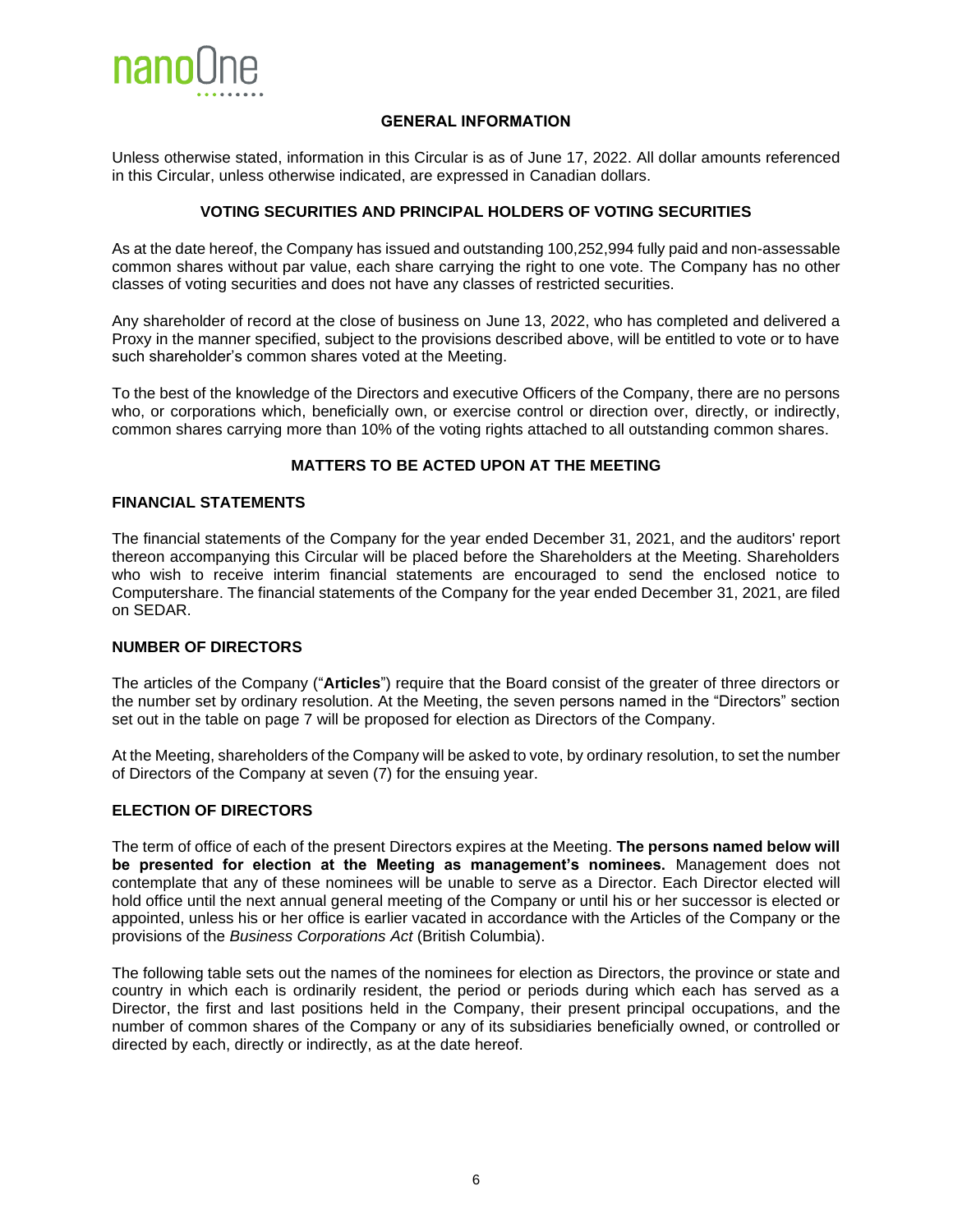nanol Ine

| Name, Position(s) with the<br>Company <sup>(1)</sup><br>and Place of Residence <sup>(3)</sup> | Principal Occupation (2)(3)                                                                                                            | Date(s) Served<br>as a Director Since | Ownership<br>or Control<br><b>Over Voting</b><br><b>Shares Held</b><br>(3) |
|-----------------------------------------------------------------------------------------------|----------------------------------------------------------------------------------------------------------------------------------------|---------------------------------------|----------------------------------------------------------------------------|
| <b>Paul Matysek</b><br>Executive Chairman and<br>Director<br>British Columbia, Canada         | The Company's Chair since March 2015.<br>Executive Chair Freeman Gold Corp since<br>Sept 2021.                                         | January 29, 2012                      | 2,344,416 <sup>(5)</sup><br>$(2.4\%)$                                      |
| Dan Blondal<br><b>CEO and Director</b><br>British Columbia, Canada                            | The Company's CEO since March 2015.<br>CEO of Perfect Lithium Corp. since July<br>2014, co-CEO of Perfect Lithium Corp.<br>since 2011. | March 5, 2015                         | 1,407,500<br>$(1.4\%)$                                                     |
| Lyle Brown <sup>(4)</sup><br><b>Director</b><br>British Columbia, Canada                      | Partner of Culver & Co., an accounting<br>firm.                                                                                        | March 5, 2015                         | 160,833<br>$(0.2\%)$                                                       |
| Dr. Joseph Guy<br>Director<br>North Carolina, USA                                             | Patent Agent since 1992. Patent Filing<br>Specialists Inc. since 2018.<br>Perkins Law Firm, LLC from 2013-2018.                        | March 5, 2015                         | 100,000<br>$(0.01\%)$                                                      |
| Gordon M. Kukec <sup>(4)</sup><br>Director<br>British Columbia, Canada                        | Independent consultant and advisor.                                                                                                    | September 7, 2021                     | 361,850 (6)<br>$(0.4\%)$                                                   |
| Carla Matheson <sup>(4)</sup><br>Director<br>British Columbia, Canada                         | Independent consultant and advisor.<br>Chief Financial Officer of Tiny Capital from<br>August 2017- March 2021.                        | December 15, 2021                     | Nil                                                                        |
| Lisa Skakun<br>Director<br>British Columbia, Canada                                           | Chief Legal, Regulatory and Corporate<br>Affairs Officer of Coast Capital Savings<br>Federal Credit Union since July 2018.             | June 15, 2022                         | Nil                                                                        |

(1) For the purposes of disclosing positions held in the Company, "Company" includes the Company and any parent or subsidiary thereof.

(2) Unless otherwise stated above, any nominees named above not elected at the last annual general meeting have held the principal occupation or employment indicated for at least five years.

(3) The information as to province or state and country of residence, principal occupation and number of common shares beneficially owned by the nominees (directly or indirectly or over which control or direction is exercised) is not within the knowledge of the management of the Company and has been furnished by the respective nominees.

(4) Members of the Company's Audit Committee. Mr. Brown is Chair of the Audit Committee.

(5) Mr. Matysek holds 1,639,916 common shares directly. 704,500 common shares are held indirectly by Mr. Matysek through Bedrock Capital Corporation, a company controlled by Mr. Matysek.

(6) Mr. Kukec holds 229,350 common shares directly and has control or direction over an additional 132,500 common shares, 74,000 of which are held jointly with Mr. Kukec's spouse and 58,500 which are held solely by his spouse.

#### *New Appointees*

Ms. Carla Matheson is a Chartered Professional Accountant (CPA, CA) with over 10 years of experience in a variety of public and private industries, specializing in business development, mergers and acquisitions and financial reporting. She is currently the Chief Financial Officer of Plank Ventures Ltd., an investment company targeting investments and business opportunities in the technology arena, with a focus on earlystage start-up companies that have developed a customer and revenue base and are seeking funding for expansion. Most recently, she was Chief Financial Officer of Tiny Capital, where she was responsible for the strategic oversight of the technology-heavy portfolio. This oversight included on-boarding new acquisitions, development of core financial and operational processes as the primary point of contact for portfolio CEOs experiencing periods of high growth. Throughout her career, Carla has been on both buy and sell sides, having closed 30+ majority acquisitions, 50+ minority/venture type transactions, raised over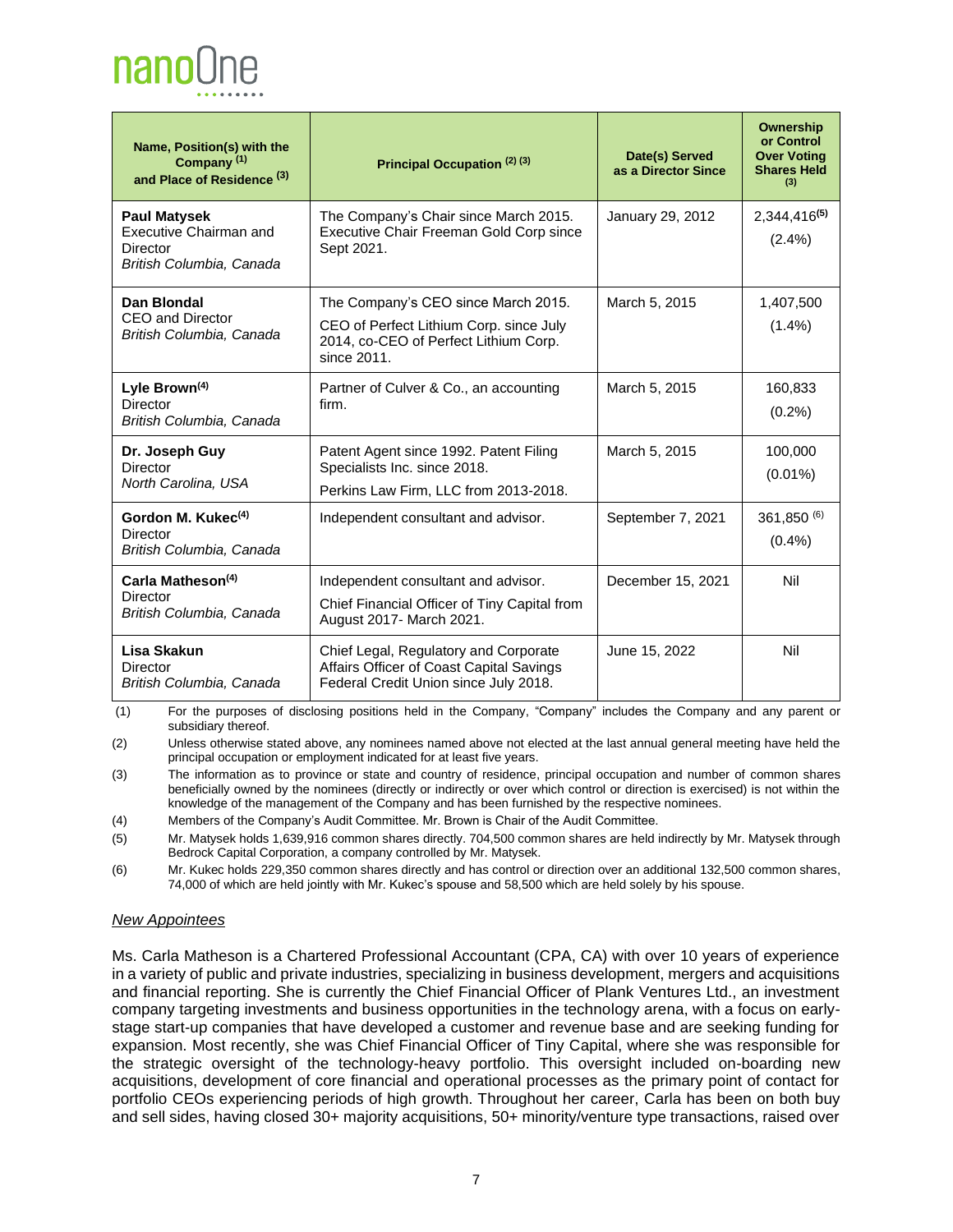

\$150M in capital via both debt and equity markets and deployed over \$60M in capital. Ms. Matheson's appointment was announced on December 15, 2021.

Ms. Lisa Skakun is a lawyer and executive with over 20 years of experience in a variety of private and public industries. Currently the Chief Legal, Regulatory and Corporate Affairs Officer of Coast Capital Savings Federal Credit Union, Lisa is responsible for all legal, mergers and acquisitions, public affairs, compliance, financial crimes risk management and corporate governance functions. Prior to Coast Capital Savings, Lisa was the Chief Legal & Administrative Officer at Mogo Finance Technology, at TSX listed fintech company, from 2015-2018. Lisa has her LLB from the University of British Columbia, a Master of Laws degree in business law from Osgoode Hall Law School at York University, and also holds her ICD.D designation from the Institute of Corporate Directors. Lisa is the recipient of the Lexpert Zenith Award: Celebrating Women in Law, the Association of Women in Finance's PEAK award for Rising Star, and the National Post Award for Tomorrow's Leader at the Western Canada General Counsel Awards and has been named to Canada's Diversity 50 list by the Canadian Board Diversity Council. Previously, Lisa was the Board Chair of Kwantlen Polytechnic University, a past board member on the Cause We Care Foundation, a previous Chair of the BC Business Law Section of the Canadian Bar Association, and was also member of the Securities Law Advisory Committee for the British Columbia Securities Commission. Ms. Skakun's appointment was announced June 15, 2022.

#### **Unless otherwise instructed, the Management Proxyholders appointed pursuant to the accompanying proxy form will vote FOR the election of the nominated directors.**

#### *Advance Notice Provisions*

As of the date of this Circular, the Company has not received notice of any additional director nominations in connection with the Meeting. A copy of the Advance Notice Provisions for the nomination of directors in certain circumstances is available on Nano One's website.

#### *Majority Voting Policy*

The Board of Nano One believes that each Director should have the confidence and support of the shareholders of the Company. To this end, the Board has unanimously adopted a Majority Voting Policy (the "**Policy**") and future nominee Directors for election to the Board will be required to confirm that they will abide by this Policy.

Under the terms of the Policy, in an uncontested election of Directors at a shareholders' meeting, the votes cast in favour of the election of a Director nominee must represent a majority (50% plus one vote) of the common shares voted and withheld for the election of the Director. If that is not the case, the Director nominee is required to promptly tender his or her resignation for consideration by the balance of the Board.

In the absence of exceptional circumstances, it is expected that the Board will accept the resignation in a time frame consistent with the interest of the Company and in any event within 90 days from the date of the relevant shareholders' meeting. The resignation will be effective when accepted by the Board. A Director who tenders a resignation under this Policy will not participate in any Board or committee meeting at which the resignation is considered. A copy of this Policy is available on the Company's website [\(www.nanoone.ca\)](http://www.nanoone.ca/).

#### *Cease Trade Orders, Bankruptcies, Penalties or Sanctions*

To the knowledge of the Company, none of the proposed Directors (or any of their personal holding companies) of the Company:

- (a) is, as at the date of this Circular, or has been, within 10 years before the date of this Circular, a Director, Chief Executive Officer or Chief Financial Officer of any company, including the Company, that:
	- (i) was subject to a cease trade order or similar order or an order that denied the relevant company access to any exemption under securities legislation, for a period of more than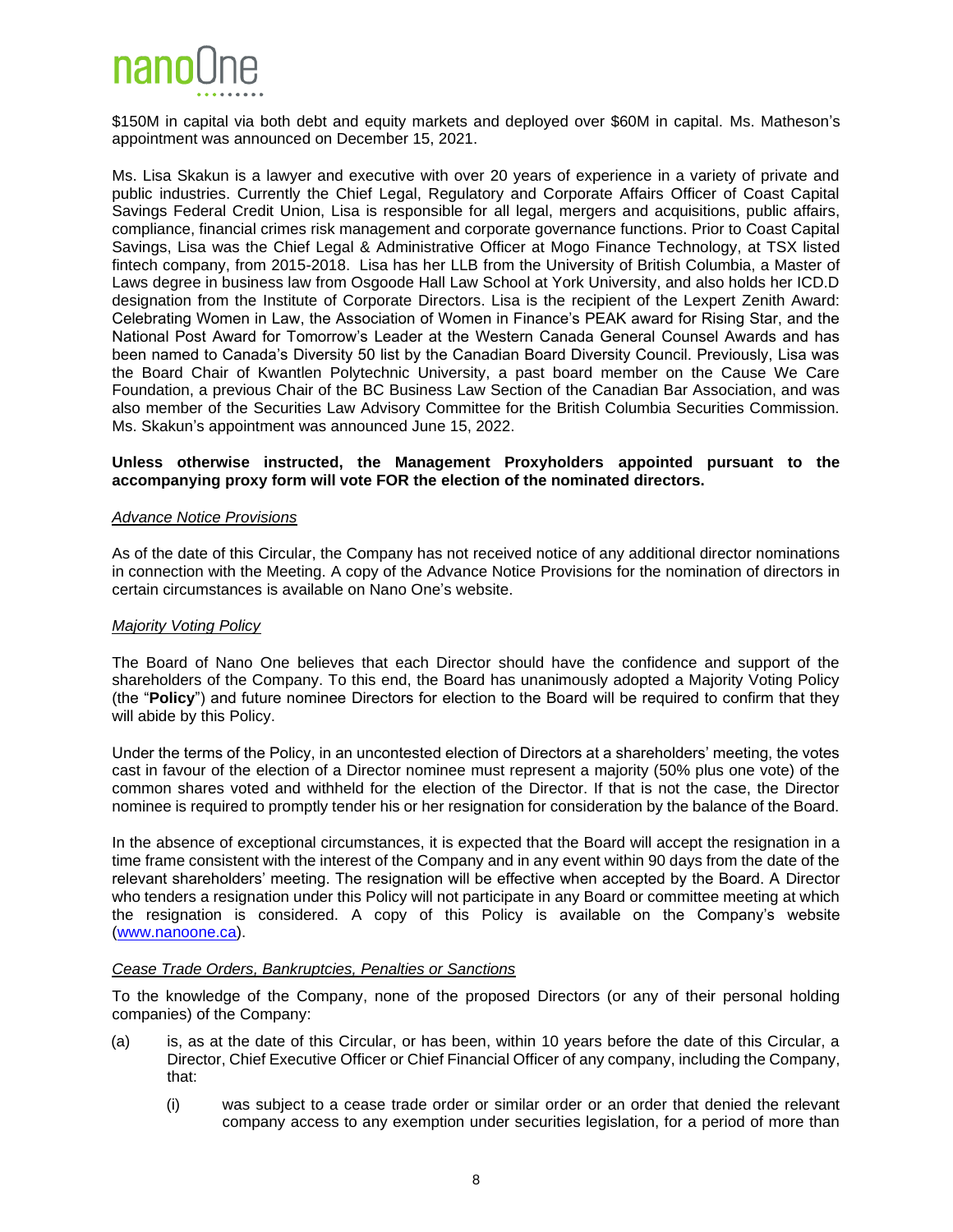

30 consecutive days while that person was acting in the capacity as Director, Chief Executive Officer or Chief Financial Officer; or

- (ii) was subject to a cease trade or similar order or an order that denied the issuer access to any exemption under securities legislation in each case for a period of 30 consecutive days, that was issued after the person ceased to be a Director, Chief Executive Officer or Chief Financial Officer in the Company and which resulted from an event that occurred while that person was acting in the capacity as Director, executive Officer or Chief Financial Officer; or
- (b) is as at the date of this Circular or has been within the 10 years before the date of this Circular, a Director or executive Officer of any company, including the Company, that while that person was acting in that capacity, or within a year of that person ceasing to act in that capacity, became bankrupt, made a proposal under any legislation relating to bankruptcy or insolvency or was subject to or instituted any proceedings, arrangement or compromise with creditors or had a receiver, receiver manager or trustee appointed to hold its assets; or
- (c) has, within the 10 years before the date of this Circular, become bankrupt, made a proposal under any legislation relating to bankruptcy or insolvency, or become subject to or instituted any proceedings, arrangements or compromise with creditors, or had a receiver, receiver manager as trustee appointed to hold the assets of that individual.

To the knowledge of the Company, none of the proposed Directors (or any of their personal holding companies) has been subject to:

- (a) any penalties or sanctions imposed by a court relating to securities legislation or by a securities regulatory authority or has entered into a settlement agreement with a securities regulatory authority; or
- (b) any other penalties or sanctions imposed by a court or regulatory body that would likely be considered important to a reasonable securityholder in deciding whether to vote for a proposed Director.

#### **APPOINTMENT OF INDEPENDENT AUDITOR**

Shareholders will be asked to approve the appointment of Davidson & Company LLP, Chartered Professional Accountants, as the external independent auditor of the Company to hold office until the next annual general meeting of the shareholders at a remuneration to be fixed by the Directors. The auditor was first appointed on March 5, 2015. The fees paid to the external independent auditor over the last two fiscal years are set out on page 30 of this Circular.

**The Board recommends that shareholders vote FOR the appointment of Davidson & Company LLP as the Company's auditor for the Company's financial year ending December 31, 2022, at a remuneration to be fixed by the Board.**

#### **STATEMENT OF EXECUTIVE COMPENSATION**

#### *GENERAL*

The following table provides a summary of compensation paid, directly or indirectly, for each of the three most recently completed fiscal years, to the Directors, and to the following persons (collectively, the **"Named Executive Officers**" or "**NEOs**"):

a) each individual who, in respect of the Company, during any part of the most recently completed fiscal year, served as Chief Executive Officer ("**CEO**"), including an individual performing functions similar to a CEO;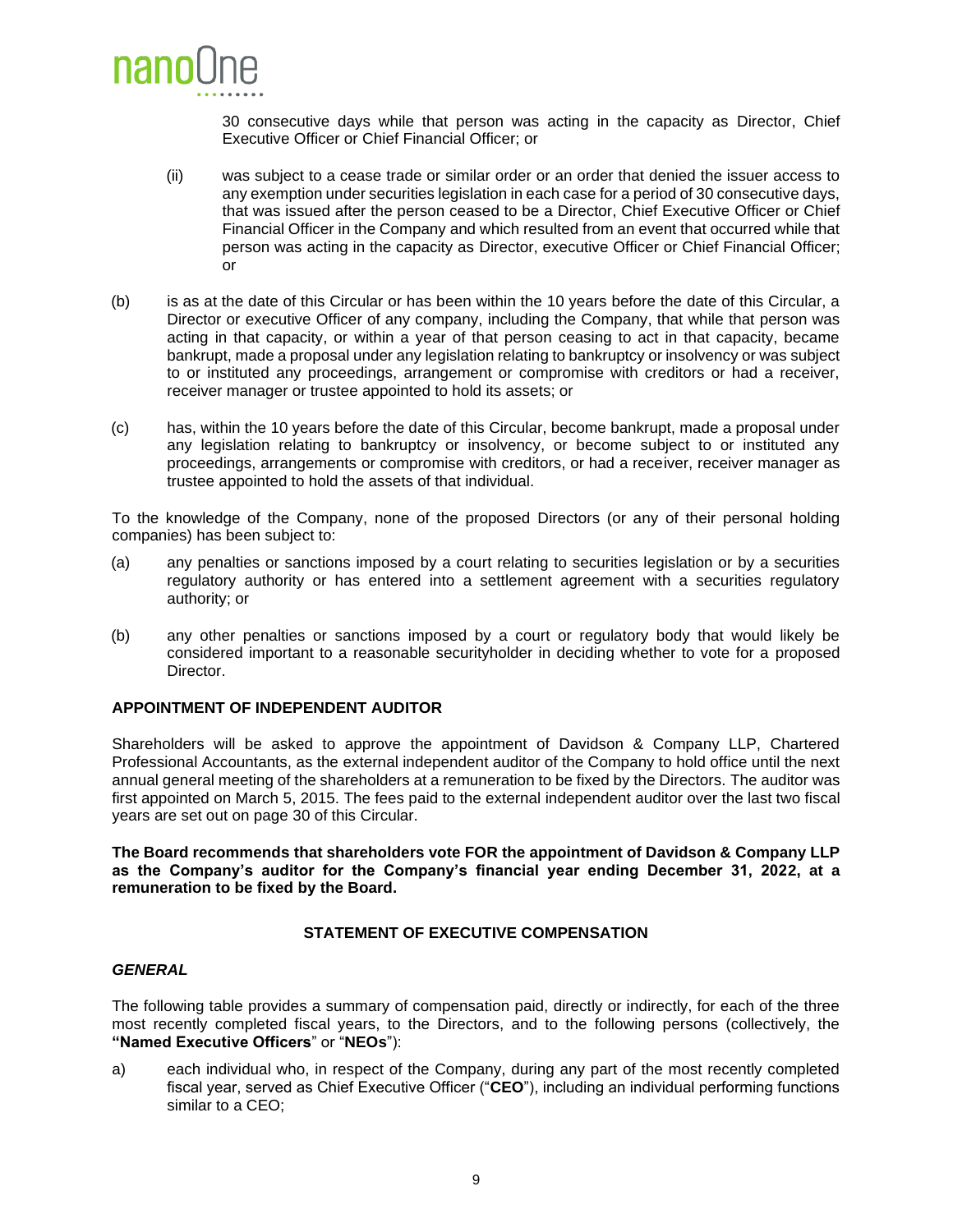

- b) each individual who, in respect of the Company, during any part of the most recently completed fiscal year, served as Chief Financial Officer ("**CFO**"), including an individual performing functions similar to a CFO;
- c) in respect of the Company and its subsidiaries, each of the three most highly compensated executive Officers other than the individuals identified in paragraphs (a) and (b) at the end of the most recently completed fiscal year whose total compensation was more than \$150,000; and
- d) each individual who would be a NEO under paragraph (c) but for the fact that the individual was not an executive Officer of the Company, and was not acting in a similar capacity, at the end of that fiscal year.

Based on the foregoing definitions, the Company's NEO's in respect of the year ended December 31, 2021, were: Dan Blondal, CEO; Dan Martino, CFO; Alex Holmes, Chief Operating Officer ("**COO**"); Stephen Campbell, Chief Technical Officer ("**CTO**"); John Lando, President (until November 30, 2021); and Paul Matysek, Executive Chairman.

#### *COMPENSATION GOVERNANCE*

The Board of Directors (the "Board") has established the Compensation and Nominating Committee (the "CNC"), which is responsible for, amongst other things, the compensation of the Company's Directors and NEOs that the Board (having regard to the recommendations of the CNC) determines is suitable. The members of the CNC are Mr. Lyle Brown (independent), Ms. Carla Matheson (independent) and Mr. Gord Kukec (Chair, independent). Each of the members of the committee has experience with employment and compensation matters, having served as Officers and Directors of various private and public companies.

With respect to the overall objectives of its compensation practices, and taking into consideration its current stage of development, the Company determines the specific amounts of compensation to be paid to each of the NEOs based on a number of factors, including: (i) the Company's understanding of the amount of compensation generally paid by similar companies to the NEOs with similar roles and responsibilities; (ii) the NEOs' performance during the fiscal year; (iii) the roles and responsibilities of the Company's NEOs; (iv) the individual experience, the skills of, and expected contributions from each of the NEOs having regard for the Company's current stage of development and its general perspectives; (v) the amounts of compensation being paid to the other NEOs; (vi) the Company's performance and (vii) any other contractual commitments that the Company has made to its NEOs regarding compensation.

Market comparisons as well as evaluation of similar positions in the same industry and in the same geography are also considered in determining compensation levels. Following a review of such criteria and the recommendations of the CNC, the Board determines compensation amounts and methods as it sees fit and reasonable.

The objective of the Board of Directors in setting compensation levels is to attract, retain, and motivate qualified individuals to serve as Executive Officers of the Company, to motivate their performance in order to achieve the Company's important strategic objectives and to align the interests of Executive Officers with both the short-term and the long-term interests of the Shareholders, while at the same time preserving cash flows. These objectives are designed to ensure that the Company continues to achieve its strategic objectives and pursue cash flow positive and future profitable operations for the Company and its Shareholders.

For the year ended December 31, 2021, the CNC generally considered three elements of compensation – a base compensation for the current fiscal year, a discretionary cash bonus for the previously completed fiscal year and a grant of long-term equity incentives. While the Board considers amounts paid by other companies in similar industries at similar stages of development in determining compensation, no specifically selected peer group was used in 2021.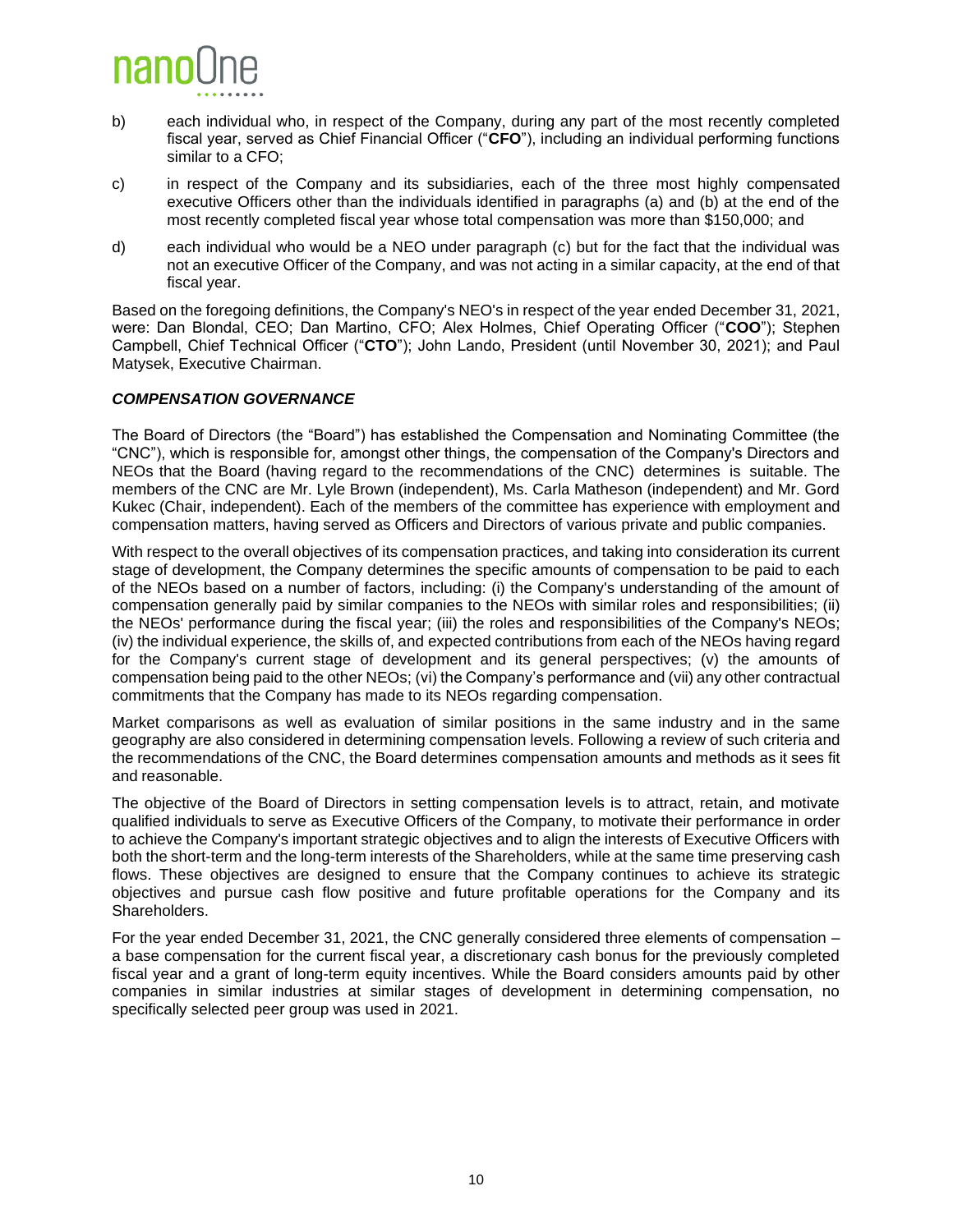

#### *ELEMENTS OF COMPENSATION*

#### **Base Salary**

Base compensation is used to provide the NEO with a set salary level during the year with the expectation that he/she will perform his/her responsibilities to the best of his/her ability and in the best interests of the Company. Benchmarking the executive salary was determined based on the stage of the development of the Company, which was particularly challenging as the Company is at a pre-revenue stage. As such, the Company's compensation philosophy was to target between the  $25<sup>th</sup>$  and  $50<sup>th</sup>$  percentile of the market. Additionally, the Company's compensation philosophy focuses on the contribution of the NEOs while also aligning compensation with value created for shareholders.

Benchmark market data was sourced using the Aon plc Radford Salary Survey ("Radford") and Western Compensation and Benefits Group ("WSBC") undertaken in 2020. The CNC made their recommendations based on the results driven from the benchmarking in these two surveys. Both surveys looked into the technology field within adequate sample sizes in the provincial and national region that reflect the company size, revenue, stage of business & industry. WSBC was used as the primary source of data and Radford was used as secondary.

The base salary of each NEO is reviewed annually. The base salary assessment and annual revisions, if any, to each NEO's base salary are made in accordance with the compensation structure and stage of development of the Company. Base salary and annual revisions are approved by the Board after reviewing the recommendations of the CNC.

#### **Annual Savings Program**

The Company has established an annual savings program. The intention of this program is to provide a cash dollar amount in lieu of Registered Retirement Saving Plan (RRSP). Under their respective employment terms or the Company's compensation structure, certain NEOs are eligible to receive a discretionary annual cash incentive based on 5% of their annual base salary as part of the Company's Annual Savings Program. The Annual Savings Program and amounts awarded may be revised from time to time by the Company at the discretion of the CNC.

#### **Variable Compensation – Short-Term Incentive**

Due to the stage of our business, we emphasized on linking a significant portion of the executive total pay to corporate and individual performance metrics. The Company provides short-term variable compensation as an incentive for performance. Each executive has a specified short-term incentive ("STI") target bonus as a percentage of the base salary, and will be measured against certain corporate performance metrics measured on an annual basis at the outset of each calendar year. Additional cash bonus above the targeted percentage may be awarded to reward extraordinary performance that has led to increased value for shareholders through divestitures, the formation of new strategic or joint venture relationships and/or capital raising efforts. The STI percentages for 2021 are demonstrated below. During the year ended December 31, 2021, the Company paid STIs of \$227,500. STI bonuses based on these STI percentages for 2021 were awarded subsequent to December 31, 2021.

| <b>Position</b> | <b>STI Target</b> |
|-----------------|-------------------|
| CEO             | 60%               |
| COO             | .50%              |
| <b>CTO</b>      | 25%               |

For the fiscal year ended December 31, 2021, the CNC recommended to the Board the approval of STI allocations to the NEOs as the Company met 100% of its corporate goals in 2021, as they relate to joint development programs, technology development, capital markets, financing, institutional investors and brand recognition.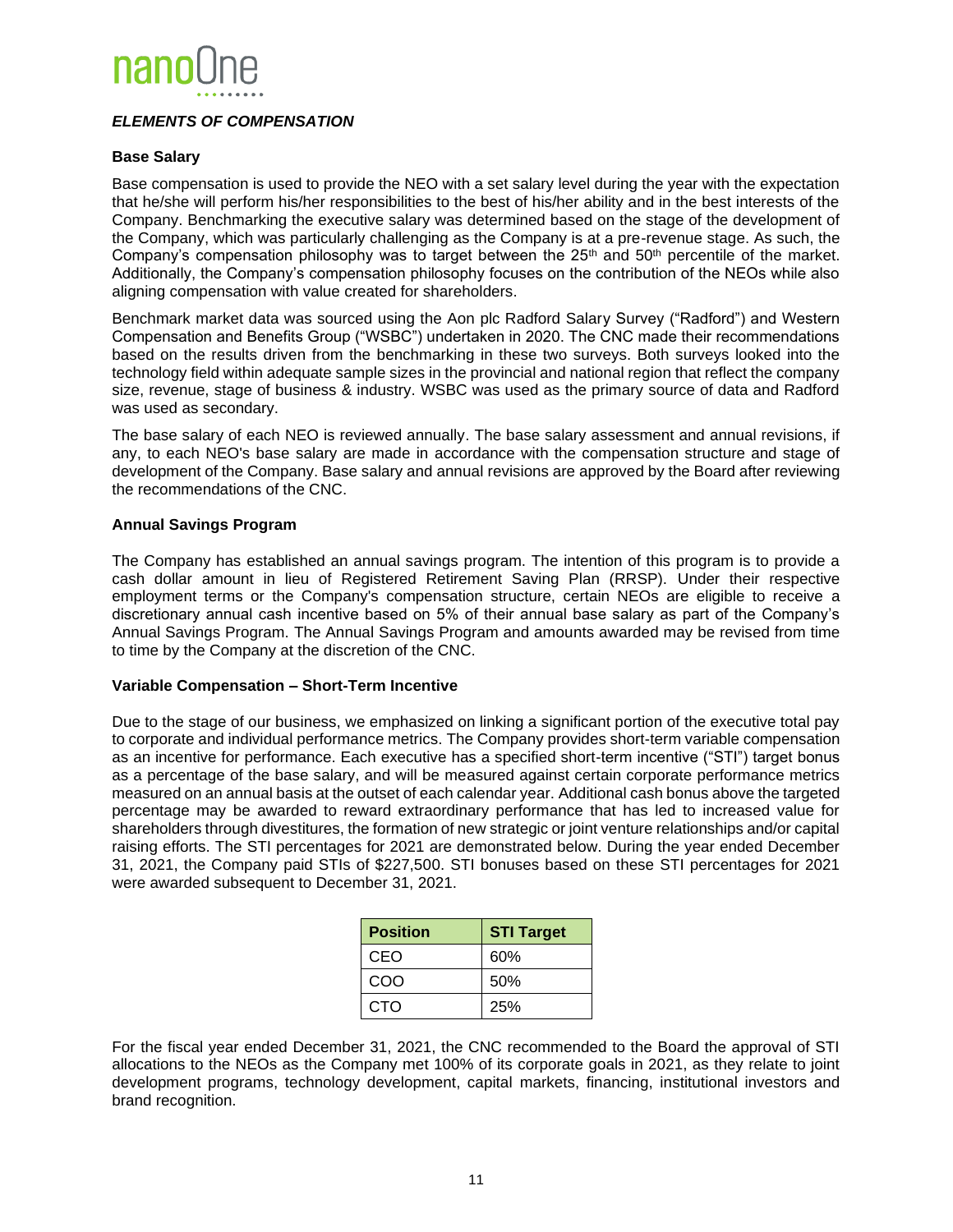

#### **Variable Compensation – Long-Term Incentive**

The Company's granting of stock options, or restricted share units ("RSU"), deferred share units ("DSU"), performance share units ("PSU") or equivalent (collectively, "incentive units"), to NEOs under the Company's Omnibus Equity Incentive Plan ("Equity Incentive Plan") provides a link between management compensation and the Company's share price. It also rewards management for achieving results that improve Company performance and thereby increase shareholder value. In making a determination as to whether a grant of incentive units is appropriate, and if so, the number of incentive units that should be granted, the Board will consider: the number and terms of outstanding incentive units held by the NEO; the value in securities of the Company that the Board intends to award as compensation; the potential dilution to shareholders and the cost to the Company; general industry standards; and the limits imposed by the terms of the Equity Incentive Plan and the Toronto Stock Exchange (the "Exchange").

The Company generally expects future incentive grants should be based on the following factors: (i) the terms and conditions of the employment agreements of NEO; (ii) the NEO's past performance; (iii) the NEO's anticipated future contribution; (iv) the incentive grants to such NEO; (v) the level of vested and unvested stock options or incentive units; (vi) the Company's overall performance and the NEO's contribution thereto; and (vii) the market practices and the NEO's responsibilities and performance. The Company has not set specific target levels for the granting of stock options or incentive units to NEOs but seeks to be competitive with similar companies. For a summary of the main terms and conditions of the Company's Equity Incentive Plan, see "Equity Incentive Plan" below.

Going forward, the Board has determined that the Company will no longer continue to award stock options to NEOs. LTI awards issued to NEOs for 2021 were issued as RSUs, which the Board believes provides better alignment between the NEOs and shareholders and is in keeping with recommended best practices.

Similar to STIs, each NEO has a specified target long-term incentive (LTI) expressed as a percentage of base salary. LTI incentive was driven from the Radford survey conducted in 2020 that examined various executives within the tech sector and is set as follows:

| <b>Position</b> | <b>LTI Target</b> |
|-----------------|-------------------|
| CEO             | 60%               |
| COO             | 50%               |
| <b>CTO</b>      | 25%               |
| CFO             | 25%               |

#### **Performance Graph**

The following graph compares the cumulative total return on a \$100 investment in Common Shares of the Company made on December 31, 2016, to the cumulative total return on the S&P/TSX Composite Index until December 31, 2021 (as of December 31 in each of the five (5) previously completed fiscal year-ends).

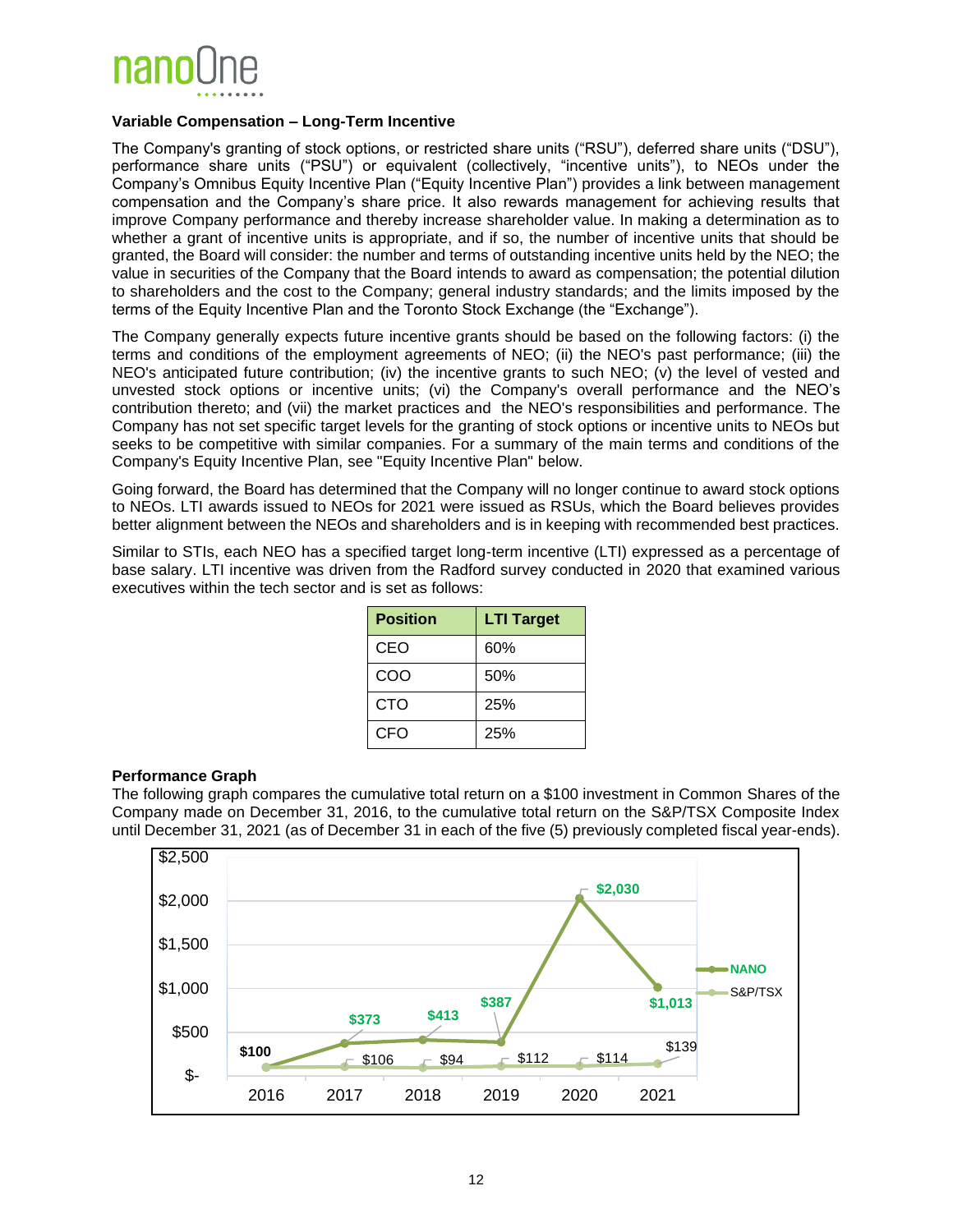

There is no direct correlation between the trend of the Company's share performance evidenced by the table above and the Company's compensation to the NEOs over the period of reference. The stock prices of companies within the Company's industry can be volatile and subject to various market conditions. Rather than being based on the performance of the Company's share price, the trend of the Company's compensation to NEOs has evolved positively to reflect the achievement of important developments and milestones to the Company and the Company's overall financial and operational performance. It should also be noted that the Company's Common Shares commenced trading on the Toronto Stock Exchange on June 8, 2021.

#### **Executive Compensation-Related Fees**

For the fiscal year ended December 31, 2021, Miles Employment Group Ltd. was remunerated \$87,861 (2020 - \$61,234) for the services of the HR contractor for general human resources functions and services. Services provided by the HR contractor are not subject to Board pre-approval.

#### *SUMMARY COMPENSATION TABLE*

The following table sets forth all direct and indirect compensation paid, payable, awarded, granted, given or otherwise provided, directly or indirectly, by the Company, or a subsidiary of the Company to each NEO of the Company, in any capacity, including, for greater certainty, all plan and non-plan compensation, direct and indirect pay, remuneration, economic or financial award, reward, benefit, gift or perquisite paid, payable, awarded, granted, given or otherwise provided to the NEO for services provided and for services to be provided, directly or indirectly, to the Company, for each of the Company's three (3) most recently completed fiscal years:

|                                  |              | Salary,                                                 |                                      |                                                      | <b>Non-equity</b><br>incentive plan<br>compensation<br>(\$) |                                 |                                    |                                             |                                         |
|----------------------------------|--------------|---------------------------------------------------------|--------------------------------------|------------------------------------------------------|-------------------------------------------------------------|---------------------------------|------------------------------------|---------------------------------------------|-----------------------------------------|
| Name and<br>principal position   | Year         | management<br>fee, or<br>professional<br>fee<br>$($ \$) | Share-<br>based<br>awards<br>$($ \$) | Option-<br>based<br>awards <sup>(5)</sup><br>$($ \$) | Annual<br>incentive<br>plans <sup>(6)</sup>                 | Long-term<br>incentive<br>plans | <b>Pension</b><br>value<br>$($ \$) | <b>All other</b><br>compensation<br>$($ \$) | <b>Total</b><br>compensation<br>$($ \$) |
| Dan Blondal,                     | 2021         | 267,900                                                 | 159,874                              | 232,091                                              | 120,000                                                     | Nil                             | Nil                                | Nil                                         | 779,865                                 |
| ICEO and Director <sup>(1)</sup> | 2020<br>2019 | 200,000<br>125,000                                      | Nil<br>Nil                           | 352,393<br>Nil                                       | 162,500<br>Nil                                              | Nil<br>Nil                      | Nil<br>Nil                         | Nil<br>Nil                                  | 714,893<br>125,000                      |
| Dan Martino,                     | 2021         | 117,925                                                 | 35,970                               | 139,255                                              | Nil                                                         | Nil                             | Nil                                | Nil                                         | 293,150                                 |
| CFO and Corporate                | 2020         | 91,500                                                  | Nil                                  | 140,957                                              | Nil                                                         | Nil                             | Nil                                | Nil                                         | 232,457                                 |
| $\textsf{Secretary}^{(2)}$       | 2019         | Nil                                                     | Nil                                  | Nil                                                  | Nil                                                         | Nil                             | Nil                                | Nil                                         | Nil                                     |
| Alex Holmes                      | 2021         | 235,000                                                 | 266,455                              | 309,455                                              | Nil                                                         | Nil                             | Nil                                | Nil                                         | 810,910                                 |
| COO                              | 2020         | Nil                                                     | Nil                                  | Nil                                                  | Nil                                                         | Nil                             | Nil                                | Nil                                         | Nil                                     |
|                                  | 2019         | Nil                                                     | Nil                                  | Nil                                                  | Nil                                                         | Nil                             | Nil                                | Nil                                         | Nil                                     |
| Stephen Campbell,                | 2021         | 198,000                                                 | 59,952                               | 185,673                                              | 45,000                                                      | Nil                             | Nil                                | Nil                                         | 488,625                                 |
| <b>CTO</b>                       | 2020         | 180,000                                                 | Nil                                  | 281,915                                              | Nil                                                         | Nil                             | Nil                                | Nil                                         | 461,915                                 |
|                                  | 2019         | 123,600                                                 | Nil                                  | Nil                                                  | Nil                                                         | Nil                             | Nil                                | Nil                                         | 123,600                                 |
| Paul Matysek,                    | 2021         | 150,000                                                 | 127,898                              | 139,255                                              | Nil                                                         | Nil                             | Nil                                | Nil                                         | 417,153                                 |
| <b>Executive Chairman</b>        | 2020         | 96,000                                                  | Nil                                  | 211,436                                              | 162,500                                                     | Nil                             | Nil                                | Nil                                         | 469,936                                 |
| and Director <sup>(3)</sup>      | 2019         | 60,000                                                  | Nil                                  | Nil                                                  | Nil                                                         | Nil                             | Nil                                | Nil                                         | 60,000                                  |
| John Lando,                      | 2021         | 235,000                                                 | 83,267                               | 139,255                                              | 62,500                                                      | Nil                             | Nil                                | Nil                                         | 520,022                                 |
| President and                    | 2020         | 125,000                                                 | Nil                                  | 211,436                                              | 162,500                                                     | Nil                             | Nil                                | Nil                                         | 498,936                                 |
| Director <sup>(4)</sup>          | 2019         | 75,000                                                  | Nil                                  | Nil                                                  | Nil                                                         | Nil                             | Nil                                | Nil                                         | 75,000                                  |

#### **Notes:**

(1) Mr. Blondal receives no compensation for his services as Director.

(2) CFO compensation is paid to a firm in which Mr. Martino is a principal. Mr. Martino was appointed CFO on January 20, 2020.

(3) Includes amounts paid or accrued to a private corporation controlled by Mr. Matysek for consulting services rendered. Mr. Matysek is compensated for his services on the People & Governance committee.

(4) Mr. Lando received no compensation for his services as Director. Mr. Lando retired from the Company effective November 30, 2021.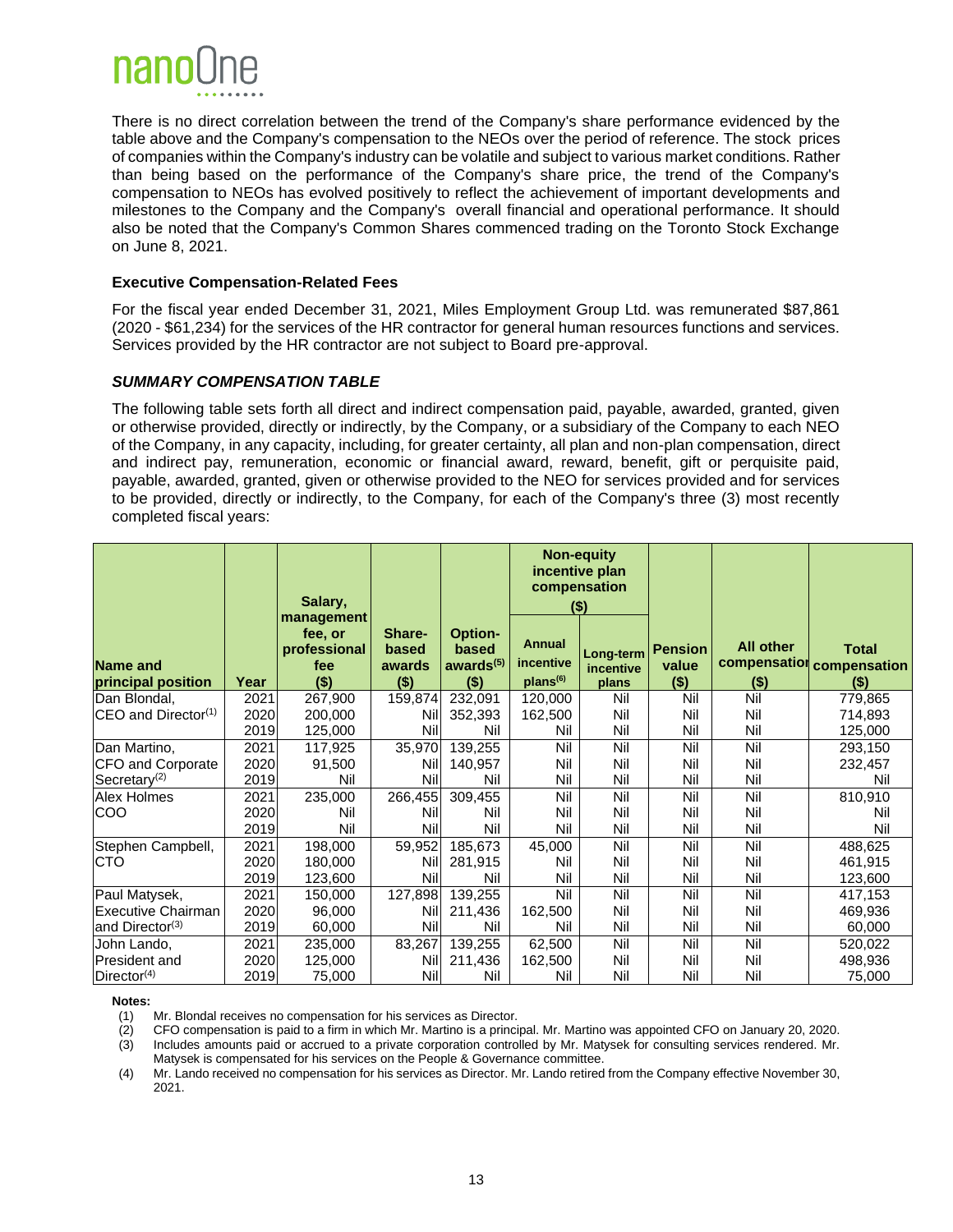## nano

(5) The value of stock options was estimated using the Black-Scholes option pricing model for establishing the fair value of stock options based on the following weighted average assumptions:

| December 31, | December 31, | December 31, |
|--------------|--------------|--------------|
| 2021         | 2020         | 2019         |
| 0.3%         | 0.3%         | Nil          |
| 3.5          | 3.0          | Nil          |
| 73.5%        | 71.4%        | Nil          |
| 0%           | $0.0\%$      | Nil          |
| \$<br>2.59   | \$.<br>1.18  | Nil          |
|              |              |              |

(6) Represents a non-equity cash bonus.

#### **External Management Companies**

The NEOs who provide executive management services to the Company through external management companies are Mr. Martino who provides CFO services through Donaldson Brohman Martin, CPA Inc. (a private public practice firm in which Mr. Martino is a principal), and Mr. Matysek who provides Executive Chairman services through Bedrock Capital Corp. (a private corporation that is controlled by Mr. Matysek).

#### *INCENTIVE PLAN AWARDS TABLE*

#### **Stock Options and Other Compensation Securities**

The following table sets forth all compensation securities granted or issued, and outstanding to NEOs and/or Directors as at and during the most recently completed fiscal year ended December 31, 2021, for services provided or to be provided, directly or indirectly, to the Company or any of its subsidiaries:

|                                                          | <b>Share-based Awards</b>                                                        |                                                                                       |                                               |                                                                                            |                                                                                |                                                                                                |                                                                                                            |                                                                                                                                 |
|----------------------------------------------------------|----------------------------------------------------------------------------------|---------------------------------------------------------------------------------------|-----------------------------------------------|--------------------------------------------------------------------------------------------|--------------------------------------------------------------------------------|------------------------------------------------------------------------------------------------|------------------------------------------------------------------------------------------------------------|---------------------------------------------------------------------------------------------------------------------------------|
| <b>Name</b>                                              | Date of issue                                                                    | <b>Number of</b><br>securities<br>underlying<br>unexercised<br>Options <sup>(1)</sup> | <b>Option</b><br>exercise<br>price<br>$($ \$) | <b>Option</b><br>expiry date                                                               | Value of<br>unexercised<br>in-the-<br>money<br>options<br>$(5)$ <sup>(2)</sup> | <b>Number</b><br><b>of</b><br>shares<br>or units<br>of<br>shares<br>that<br>have not<br>vested | <b>Market or</b><br>payout<br>value of<br>share-<br>based<br>awards<br>that have<br>not<br>vested<br>( \$) | <b>Market or</b><br>payout<br>value of<br>vested<br>share-<br>based<br>awards not<br><b>paid out or</b><br>distributed<br>( \$) |
| Dan Blondal.<br>CEO and Director(3)                      | Nov. 12, 2018<br>Jul. 20, 2020<br>Feb. 1, 2021                                   | 700,000<br>300.000<br>300,000                                                         | 1.28<br>2.52<br>5.10                          | Nov. 12, 2023<br>Jul. 20, 2023<br>Feb. 1, 2024                                             | 1,232,000<br>156,000<br>Nil                                                    | 38,339                                                                                         | 116,733                                                                                                    | Nil                                                                                                                             |
| Dan Martino,<br>CFO <sup>(3)</sup>                       | Jul. 20, 2020<br>Feb. 1, 2021                                                    | 120,000<br>120,000                                                                    | 2.52<br>5.10                                  | Jul. 20, 2023<br>Feb. 1, 2024                                                              | 62,400<br>Nil                                                                  | 8,626                                                                                          | 26,223                                                                                                     | Nil                                                                                                                             |
| Alex Holmes<br>$COO^{(3)}$                               | Feb. 1, 2021                                                                     | 400.00                                                                                | 5.10                                          | Feb. 1, 2024                                                                               | Nil                                                                            | 63,898                                                                                         | 194,250                                                                                                    | Nil                                                                                                                             |
| Stephen Campbell,<br>CTO <sup>(3)</sup>                  | Mar. 10, 2017<br>Jul. 12, 2018<br>Nov. 12, 2018<br>Jul. 20, 2020<br>Feb. 1, 2021 | 15,000<br>34,950<br>200,000<br>240.000<br>240,000                                     | 1.57<br>2.52<br>5.10                          | 0.70 Mar. 10, 2022<br>Jul. 12, 2023<br>1.28 Nov. 12, 2023<br>Jul. 20, 2023<br>Feb. 1, 2021 | 35,100<br>51,377<br>352,000<br>124,800<br>Nil                                  | 14,377                                                                                         | 43,706                                                                                                     | Nil                                                                                                                             |
| Paul Matysek,<br>Chairman and<br>Director <sup>(3)</sup> | Nov. 12, 2018<br>Jul. 20, 2020<br>Feb. 1, 2021                                   | 525,000<br>180,000<br>180,000                                                         | 2.52<br>5.10                                  | 1.28 Nov. 12, 2023<br>Jul. 20, 2023<br>Feb. 1, 2024                                        | 924,000<br>93,600<br>Nil                                                       | 30,671                                                                                         | 93,240                                                                                                     | Nil                                                                                                                             |
| John Lando,<br>President &<br>Director $(3)(4)$          | Nov. 12, 2018<br>Jul. 20, 2020<br>Feb. 1, 2021                                   | 400.000<br>180.000<br>180,000                                                         | 2.52<br>5.10                                  | 1.28 Nov. 12, 2023<br>Jul. 20, 2023<br>Feb. 1, 2024                                        | 704,000<br>93,600<br>Nil                                                       | 19,968                                                                                         | 60,703                                                                                                     | Nil                                                                                                                             |

#### **Notes:**

(1) One common share is issuable on the exercise of each stock option. All stock options are fully vested except for Alex Holmes whose stock options vest 50% in February 2022, and 50% in February 2023.

(2) The closing price of the Company's Common Shares on December 31, 2021 was \$3.04.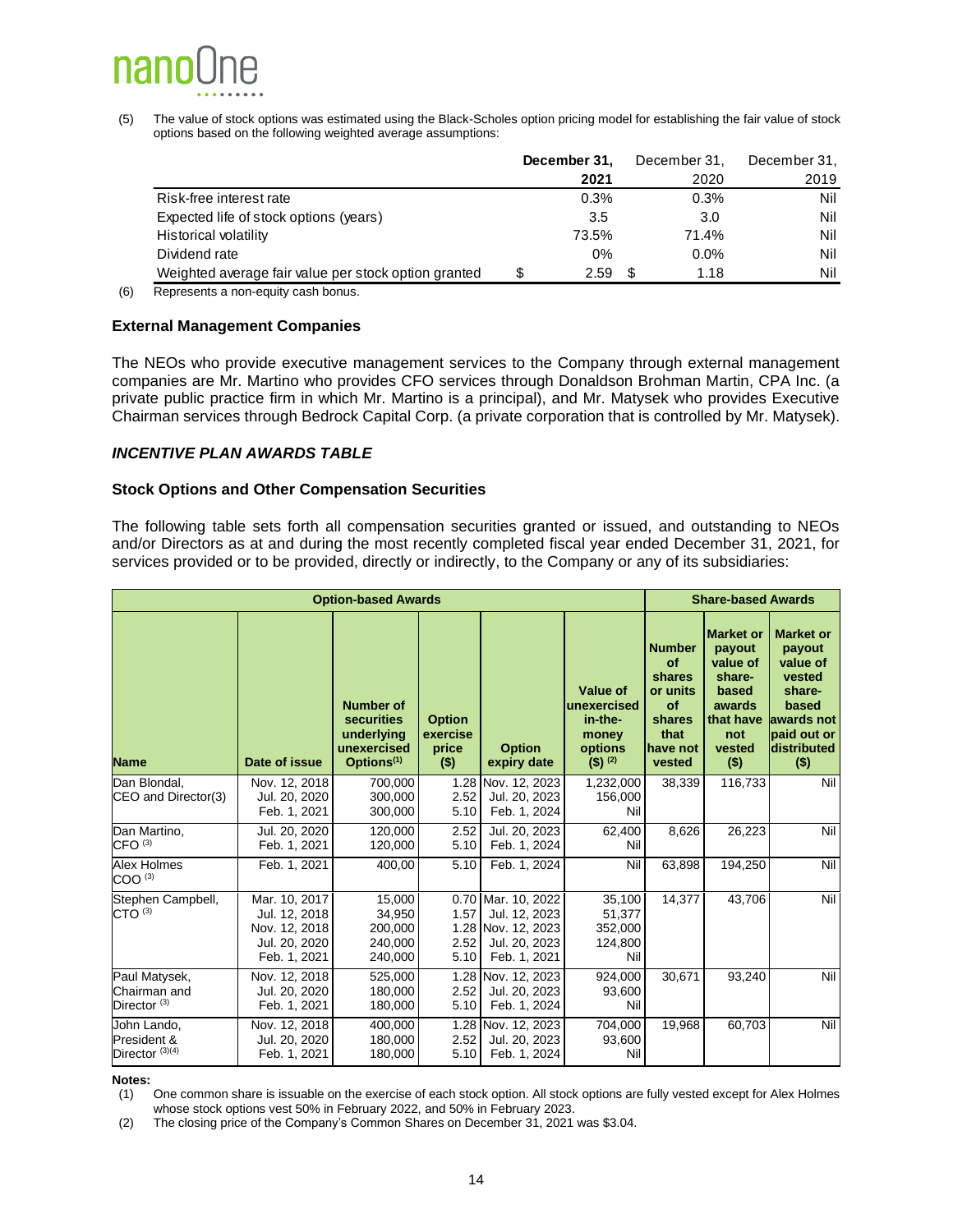## nano

- (3) Subsequent to December 31, 2021, on February 4, 2022, the Company granted 169,223 Restricted Share Units to NEOs at a fair value of \$2.88.
- (4) Mr. Lando retired from the Company effective November 30, 2021.

The following table sets forth, for each NEO, the value of all awards vested and earned during the fiscal year ended December 31, 2021:

| <b>Name</b>                                             | <b>Option-based</b><br>awards - Value<br>vested during the<br>year<br>(\$) | Share-based<br>awards - Value<br>vested during the<br>year<br>(\$) | <b>Non-equity incentive</b><br>plan compensation -<br>Value earned<br>during the<br>$year($ \$) |
|---------------------------------------------------------|----------------------------------------------------------------------------|--------------------------------------------------------------------|-------------------------------------------------------------------------------------------------|
| Dan Blondal, CEO and Director <sup>(1)</sup>            | 734,562                                                                    | Nil                                                                | N/A                                                                                             |
| Dan Martino, CFO <sup>(1)</sup>                         | 293,825                                                                    | Nil                                                                | N/A                                                                                             |
| Stephen Campbell, CTO <sup>(1)</sup>                    | 587,649                                                                    | Nil                                                                | N/A                                                                                             |
| Alex Holmes, COO                                        | Nil                                                                        | Nil                                                                | N/A                                                                                             |
| Paul Matysek,<br>Chair and Director <sup>(1)</sup>      | 440,737                                                                    | Nil                                                                | N/A                                                                                             |
| John Lando, President and<br>Director <sup>(1)(2)</sup> | 440,737                                                                    | Nil                                                                | N/A                                                                                             |

**Notes:**

(1) All stock options vested immediately on the date of grant and were issued with exercise prices equal to the closing market price on the date preceding the grants. Accordingly, the values expressed in the table above represent the value of all options granted (and immediately vested) as at and during the fiscal year ended December 31, 2021. The closing price of the Company's Common Shares on December 31, 2021 was \$3.04.

(2) Mr. Lando retired from the Company effective November 30, 2021.

#### *PENSION PLAN BENEFITS*

The Company does not have a pension plan that provides for payments or benefits to a Director or NEO. In lieu of a pension plan, the Company has established the Annual Savings Program, see "Compensation and Analysis" above.

#### *TERMINATION AND CHANGE OF CONTROL BENEFITS*

The figures within the employment and consulting agreements discussed below are as of the date of this Statement of Executive Compensation.

Employment: The Company has an executive employment agreement with Dan Blondal, CEO and Director for a base salary of \$22,325 per month (\$267,900 annually). Pursuant to this employment agreement, in the case of termination by the Company without cause, Dan Blondal is entitled to six (6) weeks' base pay (or notice) for every year of service to a maximum of twenty-four (24) months. He would not be entitled to further bonus payments after termination. In the case of resignation after a Change of Control and for Good Reason, Mr. Blondal is entitled to twenty-four (24) months' base salary.

The Company has an executive employment agreement with Alex Holmes, COO for a base salary of \$19,583 per month (\$235,000 annually). Pursuant to this employment agreement, in the case of termination by the Company without cause, Alex Holmes is entitled to six (6) weeks' base pay (or notice) for every year of service to a maximum of twenty-four (24) months. He would not be entitled to further bonus payments after termination. In the case of resignation after a Change of Control and for Good Reason, Mr. Holmes is entitled to twenty-four (24) months' base salary.

Effective November 30, 2021, Mr. Lando retired from the Company. The Company had an executive employment agreement with John Lando, President and Director for a base salary of \$19,583 per month (\$235,000 annually). If the Company had terminated Mr. Lando's executive employment agreement by the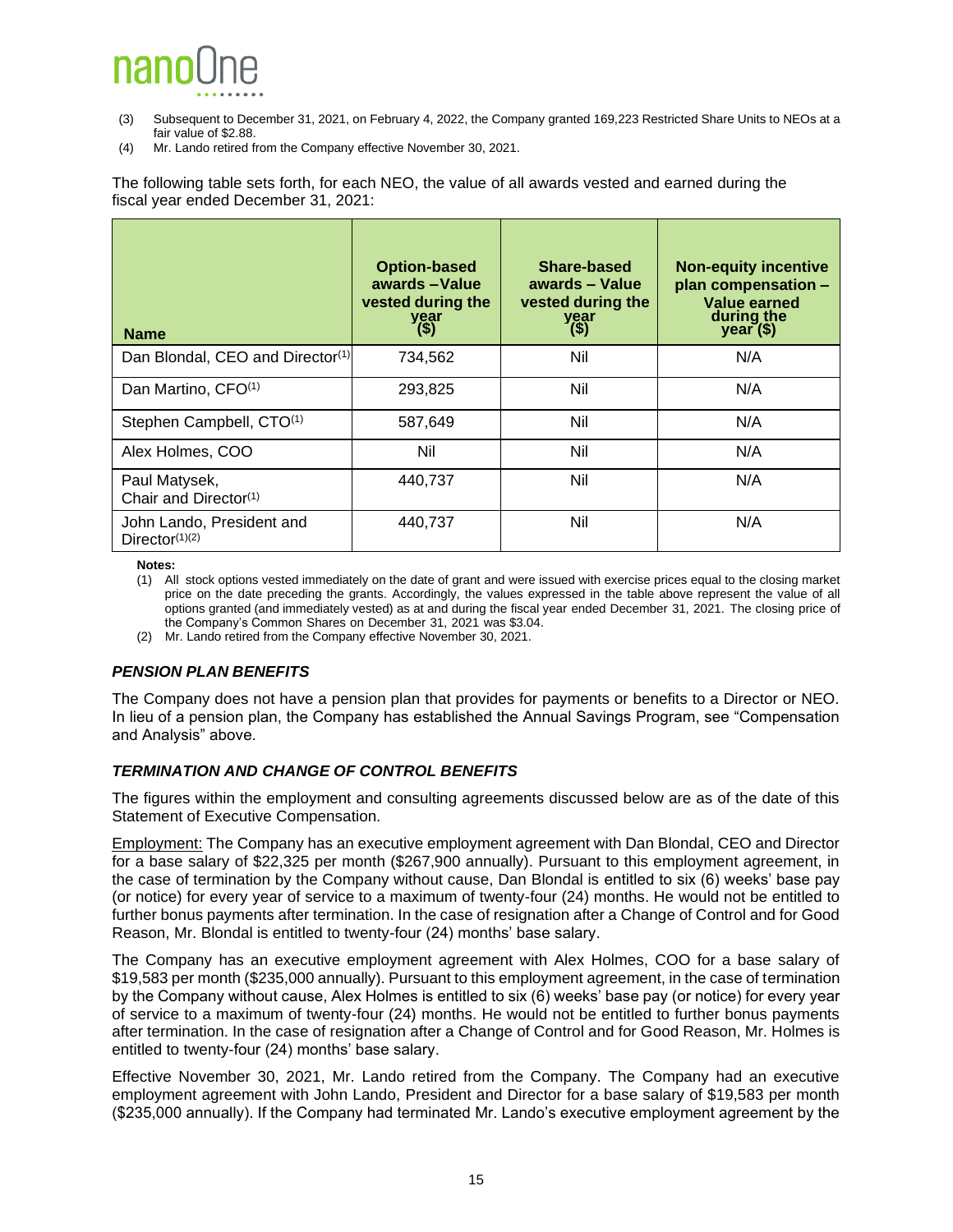

Company without cause, John Lando would have been entitled to six (6) weeks' notice or base pay in lieu for every year of service to a maximum of 18 months' base salary. He would not have been entitled to further bonus payments after termination. In the case of resignation after a Change of Control and for Good Reason, Mr. Lando would have been entitled to eighteen (18) months' base salary.

For Dan Blondal, Alex Holmes, and John Lando, the employment agreements stipulate "Change of Control" as:

- A merger, a consolidation, a reorganization, or an arrangement that results in a transfer of more than fifty percent (50%) of the total voting power of the Company's outstanding securities to a person or a group of persons different from a person or a group of persons holding those securities immediately prior to such transaction;
- A direct or indirect sale or other transfer of beneficial ownership of securities of the Company possessing more than 50 percent (50%) of the total combined voting power of the Company's outstanding securities to a person or a group of persons different from a person or a group of persons holding those securities immediately prior to such transaction;
- A direct or indirect sale or other transfer of all or substantially all of the assets of the Company to a person or a group of persons different from a person or a group of persons holding those assets immediately prior to such transaction; or
- A complete liquidation, dissolution or winding-up of the Company.

The employment agreements also stipulate "Good Reason" as one or more of the following events happening without the Executive's consent:

- Any material adverse change to the Executive's status, position, authority or responsibilities in effect under the Agreement;
- Any material reduction in incentives, health benefits, bonuses or other compensation plans, practices, policies, or programs provided to the Executive in the aggregate under the Agreement;
- An assignment to the Executive of any duties inconsistent with his/her status as an executive of the Company;
- Any action or inaction by the Company that constitutes constructive dismissal at common law; and
- Any failure to secure the agreement of any successor to fully assume the Company's obligations under the contract.

Consulting: The Company has an arrangement with Paul Matysek, Chairman and Director for a consulting fee of \$12,500 per month (\$150,000 annually), payable to Bedrock Capital Corporation (the "Consultant"), a company controlled by Paul Matysek. In the event of a change of control in the Company, and if within six months of the change of control there is a material change in the Consultant's position as Chairman and Director of the Company, without the Consultant's express consent, the Consultant has the election to terminate the Consulting Agreement within one month following the material change, and the Company shall within 30 days of the election date, make a payment of \$30,000 to the Consultant. Either party may terminate the Consulting Agreement by giving the other party six months advance written notice of their intention to terminate the Consulting Agreement.

Except as noted above, management functions of the Company are substantially performed by Directors or Executive Officers of the Company and not, to any substantial degree, by any other person with whom the Company has contracted.

#### Securities Awards

The details regarding change of control for NEO equity grants is explained below in "Equity Incentive Plan – Change in Control".

#### *DIRECTOR COMPENSATION*

For the fiscal year ended December 31, 2021, the Board (after considering the recommendations of the CNC) had the responsibility of establishing the compensation to be paid to the non-executive Directors of the Company. The Board, directly or through one of its committees, reviews the compensation payable to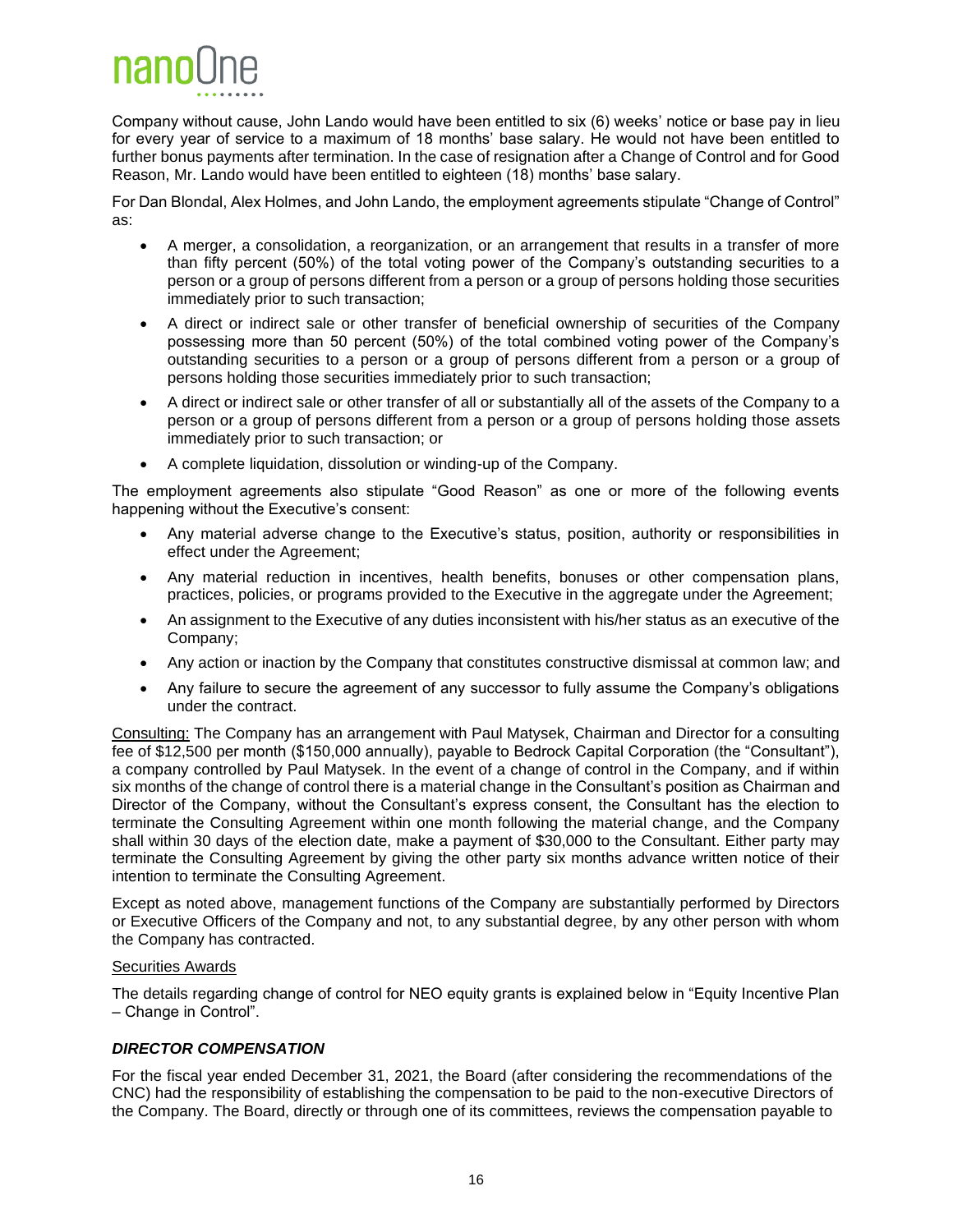## nanol

the non-executive Directors at least once a year, considering the Company's financial situation. The CNC commissioned Willis Towers Watson in Q3 2021 to perform a compensation study for the non-executive Directors for which they were remunerated \$30,000 (2020 - \$nil).

For the fiscal year 2021, annual compensation, for the non-executive Directors, which was approved by the board was as follows:

| <b>Director Retainers/Fees</b> | Q1-Q3 2021 | $Q42021^{(1)}$ |
|--------------------------------|------------|----------------|
| Cash retainer - Member         | \$18,000   | \$25,000       |
| Cash retainer - Lead           | N/A        | \$58,000       |
| Committee - Member             | N/A        | \$7,500        |
| Committee - Chair              | \$9,000    | \$12,500       |

(1) With the creation of the Lead Director role starting in October 2021, and increasing work assigned to the committees, including the addition of a third committee, the Board approved an increase to the remuneration for the non-executive Directors effective October 1, 2021.

As at December 31, 2021, three of the Company's Directors (Mr. Lyle Brown, Dr. Joseph Guy, and Mr. Gord Kukec) were compensated by the Company for their services in their capacity as Directors or Lead Director. Additionally, the Company compensated Directors for holding membership or chair positions within the Audit Committee, Compensation and Nominating Committee, and People & Governance committee. Compensation was as follows:

- Mr. Lyle Brown was compensated \$19,750 for services in the capacity as Director, and \$13,625 for positions as Audit Committee chair, People & Governance member, and CNC member;
- Dr. Joseph Guy was compensated \$19,750 for services in the capacity as Director, and \$8,625 as Audit Committee member, and CNC member; and
- Mr. Gord Kukec was compensated \$14,500 for services in the capacity as Lead Director from October 1 to December 31, 2021, and \$8,125 as Audit Committee member, People & Governance member, and CNC member.

Additionally, Directors have been granted, from time-to-time, incentive stock options, restricted share units, or deferred share units, in accordance with the terms of the Company's Omnibus Equity Incentive Plan and the Exchange. For 2022, the Board determined that it would no longer award stock options to non-executive Directors, and would instead only award a mix of RSUs and DSUs to better align with recommended compensation best practices. The granting of equity awards provides a link between Director compensation and the Company's share price. It also rewards Directors for achieving results that improve Company performance and thereby increase shareholder value. In making a determination as to whether a grant of long-term incentive award is appropriate, and if so, the number of RSUs or DSUs that should be granted, the Board will consider: the number and terms of outstanding incentive stock options or incentive units held by each Director; the value in securities of the Company that the Board intends to award as compensation; the potential dilution to shareholders and the cost to the Company; general industry standards; and the limits imposed by the terms of the Equity Incentive Plan and the Exchange. The terms and conditions of the Company's equity grants, including vesting provisions and exercise prices, are governed by the terms of the Equity Incentive Plan, which are described under "Equity Incentive Plan" below. The Directors may be reimbursed for actual expenses reasonably incurred in connection with the performance of their duties as Directors.

#### **Director Compensation Table**

During the fiscal year ended December 31, 2021, the aggregate amount paid to the non-executive Directors as compensation for their services as Directors and members of Committees of the Board amounted to \$86,250 in cash payments or \$380,074 including the fair value of securities granted and vesting during the fiscal year then ended using the Black-Scholes option pricing model.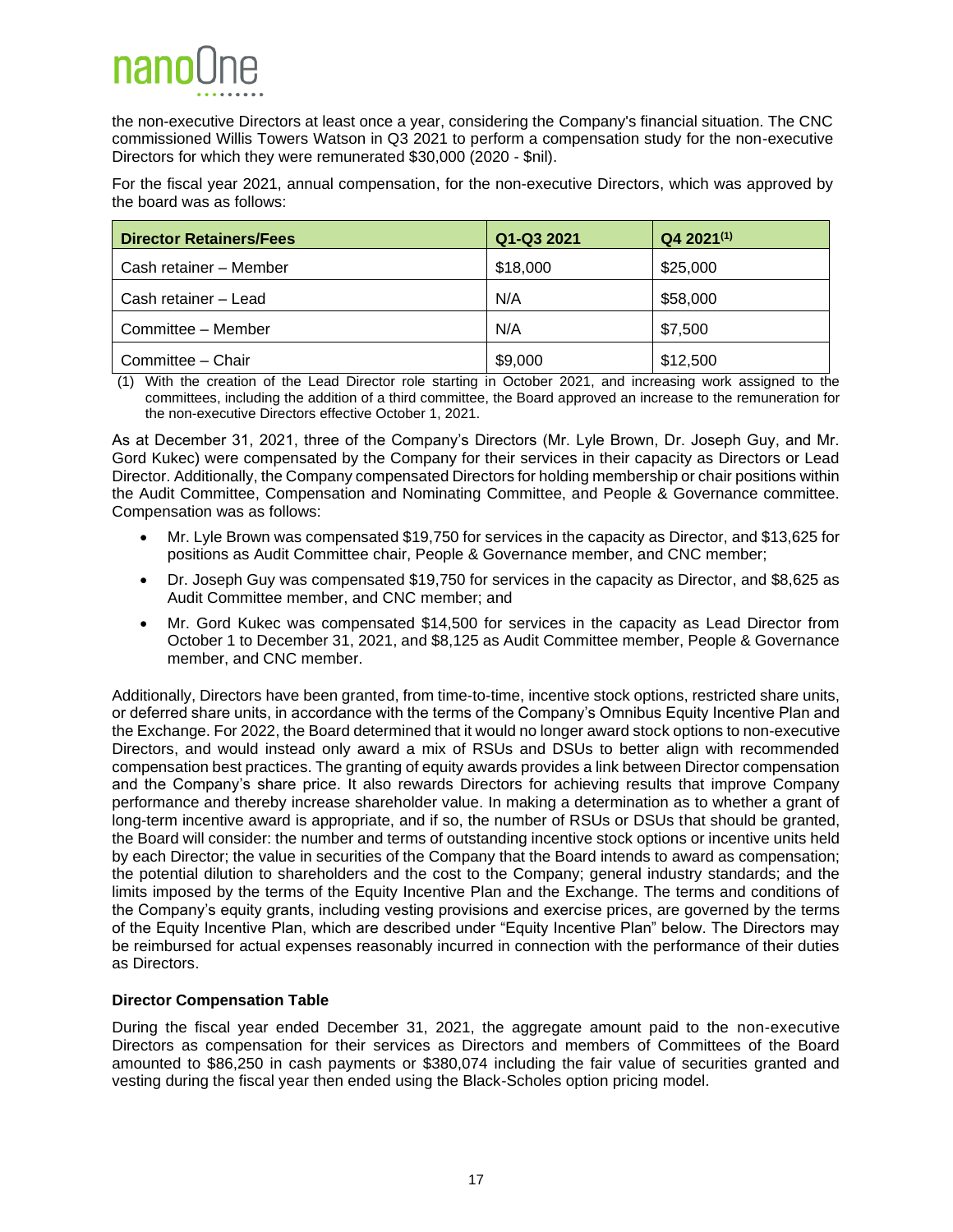

The following table details the compensation paid to the Company's non-executive for their service as Directors for the fiscal year ended December 31, 2021:

| <b>Name</b>                                | <b>Fees</b><br>earned<br>$($ \$) | Share-<br>based<br>awards<br>$($ \$) | Option-<br>based<br>awards <sup>(1)</sup><br>$($ \$) | <b>Non-equity</b><br>incentive<br>plan<br>compensa-<br>tion<br>$($ \$) | <b>Pension</b><br>value<br>$($ \$) | <b>All other</b><br>compensation<br>$($ \$) | <b>Total</b><br>$($ \$) |
|--------------------------------------------|----------------------------------|--------------------------------------|------------------------------------------------------|------------------------------------------------------------------------|------------------------------------|---------------------------------------------|-------------------------|
| Lyle Brown,<br>Director                    | 33.375                           | Nil                                  | 146,912                                              | Nil                                                                    | N/A                                | Nil                                         | 180,287                 |
| Dr. Joseph Guy,<br>Director <sup>(2)</sup> | 216,95<br>9                      | Nil                                  | 146,912                                              | Nil                                                                    | N/A                                | Nil                                         | 363,871                 |
| Gord Kukec,<br>Director $(3)$              | 22.625                           | Nil                                  | Nil                                                  | Nil                                                                    | N/A                                | Nil                                         | 22,625                  |
| Carla Matheson,<br>Director $(4)$          | Nil                              | Nil                                  | Nil                                                  | Nil                                                                    | N/A                                | Nil                                         | Nil                     |

**Notes:**

(1) The value of stock options was estimated using the Black-Scholes option pricing model for establishing the fair value of stock options based on the following weighted average assumptions:

|                                                      |    | December 31, |
|------------------------------------------------------|----|--------------|
|                                                      |    | 2021         |
| Risk-free interest rate                              |    | 0.2%         |
| Expected life of stock options (years)               |    | 3.0          |
| Historical volatility                                |    | 74.0%        |
| Dividend rate                                        |    | $0\%$        |
| Weighted average fair value per stock option granted | S. | 2.45         |

(2) Includes \$188,584 (2020 - \$191,635) paid to a private corporation controlled by Dr. Guy for services relating to patent filings, maintenance, and applications, and \$28,375 for services as a Director and member of Committees.

(3) Mr. Kukec was appointed to the board on September 7, 2021.

Ms. Matheson was appointed to the board on December 15, 2021. Compensation commenced in 2022.

The following table summarizes all outstanding compensation securities granted or issued to Directors (who are not also NEOs) that remained outstanding as at the end of the fiscal year ended December 31, 2021:

|                                              | <b>Share-based Awards</b>                                        |                                                                                       |                                               |                                                                  |                                                                         |                                                                                    |                                                                                                                      |                                                                                                                            |
|----------------------------------------------|------------------------------------------------------------------|---------------------------------------------------------------------------------------|-----------------------------------------------|------------------------------------------------------------------|-------------------------------------------------------------------------|------------------------------------------------------------------------------------|----------------------------------------------------------------------------------------------------------------------|----------------------------------------------------------------------------------------------------------------------------|
| <b>Name</b>                                  | Date of issue                                                    | <b>Number of</b><br>securities<br>underlying<br>unexercised<br>Options <sup>(1)</sup> | <b>Option</b><br>exercise<br>price<br>$($ \$) | <b>Option expiry</b><br>date                                     | Value of<br>unexercised<br>in-the- money<br>options<br>$($ \$) $^{(2)}$ | <b>Number</b><br>of shares<br>lor units of<br>shares<br>that have<br>not<br>vested | <b>Market or</b><br>payout<br>value of<br>share-<br>based<br>awards<br><b>Ithat have</b><br>not<br>vested<br>$($ \$) | <b>Market or</b><br>payout<br>value of<br>vested<br>share-<br>based<br>awards not<br>paid out or<br>distributed<br>$($ \$) |
| Lyle Brown,<br><b>Director</b>               | Nov. 12, 2018<br>Jul. 20, 2020<br>Feb. 1, 2021                   | 150,000<br>60,000<br>60,000                                                           | 1.28<br>2.52<br>5.10                          | Nov. 12, 2023<br>Jul. 20, 2023<br>Feb. 1, 2024                   | 264,000<br>31,200<br>Nil                                                | 8,626                                                                              | Nil                                                                                                                  | Nil                                                                                                                        |
| Dr. Joseph Guy,<br><b>Director</b>           | Nov. 12, 2018<br>Jul. 20, 2020<br>Feb. 1, 2021                   | 150,000<br>60,000<br>60,000                                                           | 1.28<br>2.52<br>5.10                          | Nov. 12, 2023<br>Jul. 20, 2023<br>Feb. 1, 2024                   | 264,000<br>31,200<br>Nil                                                | 8,626                                                                              | Nil                                                                                                                  | Nil                                                                                                                        |
| Gord Kukec <sup>(3)</sup><br><b>Director</b> | Sept. 13, 2017<br>Nov. 12, 2018<br>Jul. 20, 2020<br>Feb. 1, 2021 | 50,000<br>40,000<br>25,000<br>25,000                                                  | 1.08<br>1.28<br>2.52<br>5.10                  | Sept. 13, 2022<br>Nov. 12, 2023<br>Jul. 20, 2023<br>Feb. 1, 2024 | 98,000<br>70,400<br>13,000<br>Nill                                      | Nil                                                                                | Nil                                                                                                                  | Nil                                                                                                                        |

#### **Notes:**

(1) All stock options are fully vested. One common share is issuable on the exercise of each stock option.

(2) The closing price of the Company's Common Shares on December 31, 2021 was \$3.04.

(3) Mr. Kukec was appointed to the board on September 7, 2021 and had received prior grants as an advisor to the Company.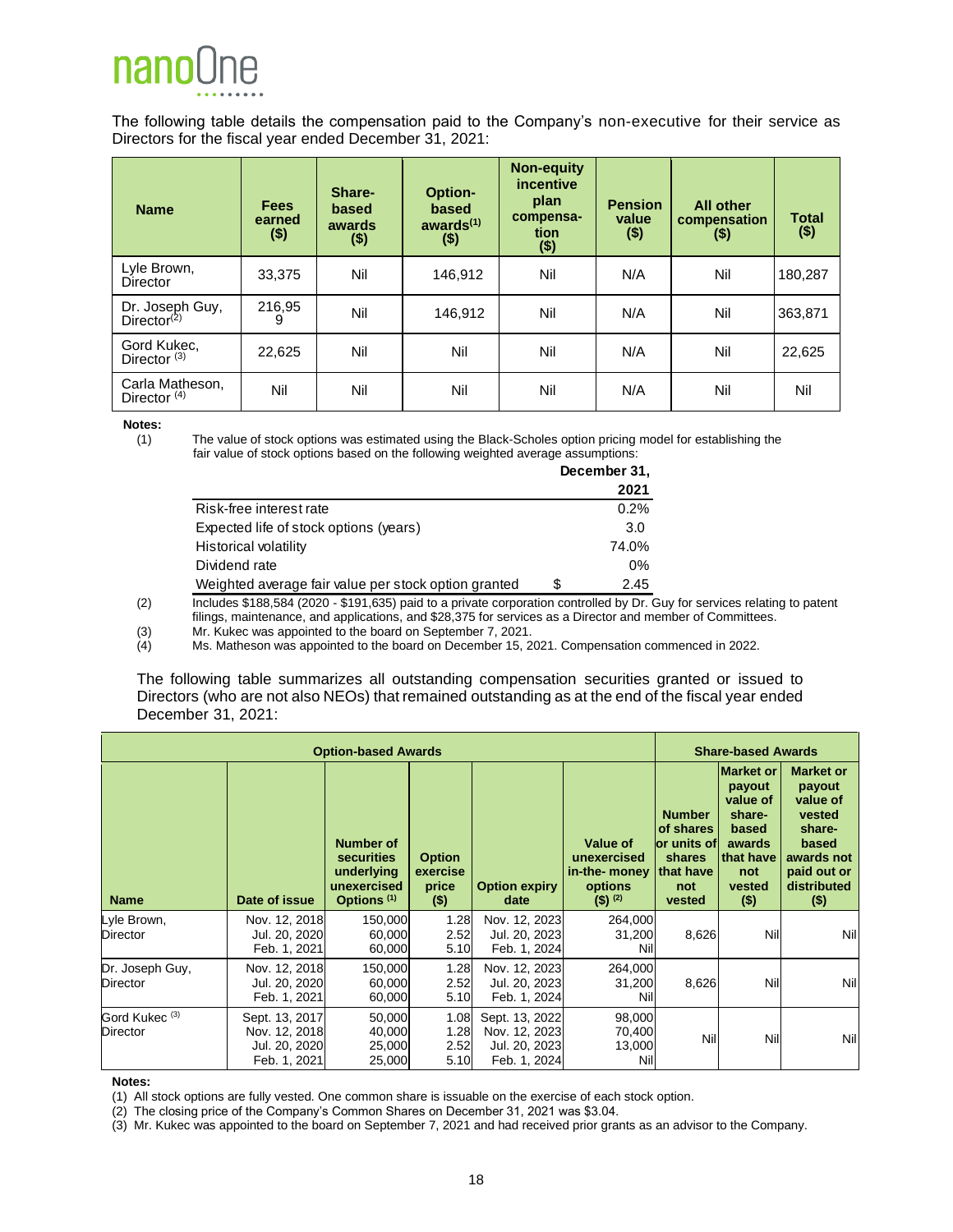

The following table sets forth, for each non-executive Director, the value of all awards vested and earned during the fiscal year ended December 31, 2021:

| <b>Name</b>              | <b>Option-based</b><br>awards-Value<br>vested during<br>the<br>year<br>(\$) <sup>(1)</sup> | Share-based<br>awards - Value<br>vested during<br>the<br>year<br>(\$) | <b>Non-equity</b><br>incentive plan<br>compensation -<br><b>Value earned</b><br>during the<br>$year($ \$) |
|--------------------------|--------------------------------------------------------------------------------------------|-----------------------------------------------------------------------|-----------------------------------------------------------------------------------------------------------|
| Lyle Brown, Director     | 146.912                                                                                    | Nil                                                                   | N/A                                                                                                       |
| Dr. Joseph Guy, Director | 146,912                                                                                    | Nil                                                                   | N/A                                                                                                       |
| Gord Kukec, Director     | Nil                                                                                        | Nil                                                                   | N/A                                                                                                       |

**Note:**

#### *EQUITY INCENTIVE PLAN*

The Company's Equity Incentive Plan was adopted by the Board of Directors of the Company on June 18, 2021 and was most recently approved by shareholders on October 14, 2021. This Equity Incentive Plan replaced the Company's former Stock Option Plan. Notwithstanding the foregoing, pursuant to the terms of the Equity Incentive Plan, all outstanding options granted under the former Option Plan will be governed by the Equity Incentive Plan, unless the former Option Plan is more beneficial, in which case the terms of the Option Plan will apply for the benefit of the option holder.

The purpose of the Equity Incentive Plan is to provide the Company with a share-related mechanism to attract, retain and motivate qualified Directors, Employees and Consultants of the Company, to reward those Directors, employees and consultants as may be granted Awards by the Board from time to time for their contributions. Further, the purpose of the Equity Incentive Plan is to align Directors, employees and consultants with the interests of the shareholders and the long-term goals and success of the Company and to also enable and encourage such Directors, employees and consultants to acquire common shares as long-term investments and proprietary interests in the Company.

The Equity Incentive Plan is considered an "evergreen" plan, since the common shares covered by Awards (defined below) which have been exercised or terminated will be available for subsequent grants under the Equity Incentive Plan and the number of Awards available to grant increases as the number of issued and outstanding common shares increases. Additionally, the Company must seek shareholder approval for an evergreen plan every three years.

#### *Types of Awards*

The Equity Incentive Plan provides for the grant of Options, DSUs, RSUs, PSUs and Other Share-Based Awards (each more fully described below and collectively, the "Awards") which may be denominated or settled in common shares, cash or in such other forms as provided for in the Equity Incentive Plan. The aggregate number of common shares reserved for issuance pursuant to awards granted under the Equity Incentive Plan (including any predecessor options granted under the 2017 Option Plan) shall not exceed 10% of the Company's total issued and outstanding common shares from time to time. All Awards will be evidenced by an agreement or other instrument or document (an "Award Agreement").

Additionally, in any year, under the terms of the Equity Incentive Plan and any other compensation plan that may be in place from time to time, the maximum annual individual non-executive Director limit shall not exceed \$150,000, of which no more than \$100,000 of value may be comprised of stock options; excluding awards taken in lieu of any cash retainer or meeting director fees, and (ii) a one-time initial grant to a Director upon such Director joining the Board).

<sup>(1)</sup> All stock options vested immediately on the date of grant and were issued with exercise prices equal to the closing market price on the date preceding the grants. Accordingly, the values expressed in the table above represent the value of all options granted (and immediately vested) as at and during the fiscal year ended December 31, 2021. The closing price of the Company's Common Shares on December 31, 2021 was \$3.04.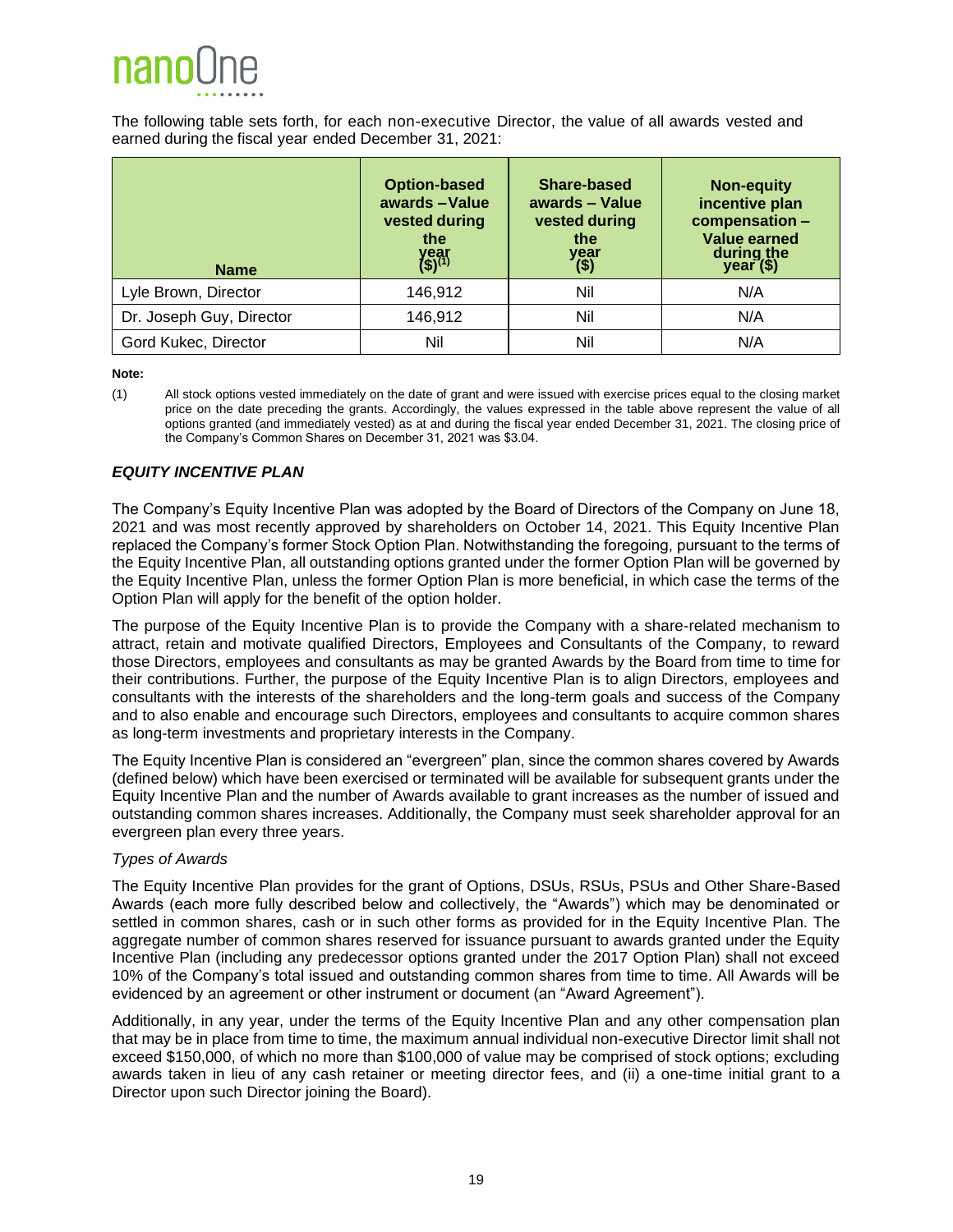

#### *Plan Administration*

The Equity Incentive Plan will be administered by the Board, which may delegate its authority to any duly authorized committee of the Board (the "Plan Administrator"). The Plan Administrator has sole and complete authority, in its discretion, to:

- (a) determine the individuals (the "Participants") to whom grants of Awards under the Equity Incentive Plan may be made;
- (b) make grants of Awards under the Equity Incentive Plan, whether relating to the issuance of common shares or otherwise (including any combination of Options, DSUs, RSUs, PSUs or Other Share-Based Awards, defined below), in such amounts, to such eligible persons and, subject to the provisions of the Equity Incentive Plan, on such terms and conditions as it determines, including, without limitation:
	- (i) the time or times at which Awards may be granted;
	- (ii) the conditions under which: (A) Awards may be granted to Participants; or (B) Awards may be forfeited to the Company, including vesting and any conditions relating to the attainment of specified Performance Goals;
	- (iii) the number of common shares to be covered by any Award;
	- (iv) the price, if any, to be paid by a Participant in connection with the purchase of common shares covered by any Awards;
	- (v) whether restrictions or limitations are to be imposed on the common shares issuable pursuant to grants of any Award, and the nature of such restrictions or limitations, if any; and
	- (vi) any acceleration of exercisability or vesting, or waiver of termination regarding any Award, based on such factors as the Plan Administrator may determine;
- (c) establish the form or forms of Award Agreements;
- (d) cancel, amend, adjust or otherwise change any Award under such circumstances as the Plan Administrator may consider appropriate in accordance with the provisions of the Equity Incentive Plan;
- (e) construe and interpret the Equity Incentive Plan and all Award Agreements;
- (f) adopt, amend, prescribe and rescind administrative guidelines and other rules and regulations relating to the Equity Incentive Plan, including rules and regulations relating to sub-plans established for the purpose of satisfying applicable foreign laws or for qualifying for favorable tax treatment under applicable foreign laws; and
- (g) make all other determinations and take all other actions necessary or advisable for the implementation and administration of the Equity Incentive Plan.

Notwithstanding the foregoing, the grant of any Other Share-Based Awards that are not Options, DSUs, RSUs or PSUs will be subject to Exchange and shareholder approval (as applicable).

Under the terms of the Equity Incentive Plan, *"Market Price"* is defined as, with respect to one common share as of any date, (a) if the common shares are listed on the Exchange, the price of one common share at the close of the regular trading session of such market or exchange on the last trading day prior to such date, and if no sale of common shares shall have occurred on such date, on the next preceding date on which there was a sale of common shares; (b) if the common shares are not so listed on an established stock exchange, the average of the closing "bid" and "asked" prices quoted by the OTC Markets, the National Quotation Bureau, or any comparable reporting service on such date or, if there are no quoted "bid" and "asked" prices on such date, on the next preceding date for which there are such quotes for a common share; or (c) if the common shares are not publicly traded as of such date, the per share value of one common share , as determined by the Board, or any duly authorized committee of the Board, in its sole discretion, by applying principles of valuation with respect thereto, and with respect to Options awarded to U.S Taxpayers, such valuation principles will be in accordance with U.S. Treasury Regulation Section 1.409A-1(b)(5)(iv)(B)(1).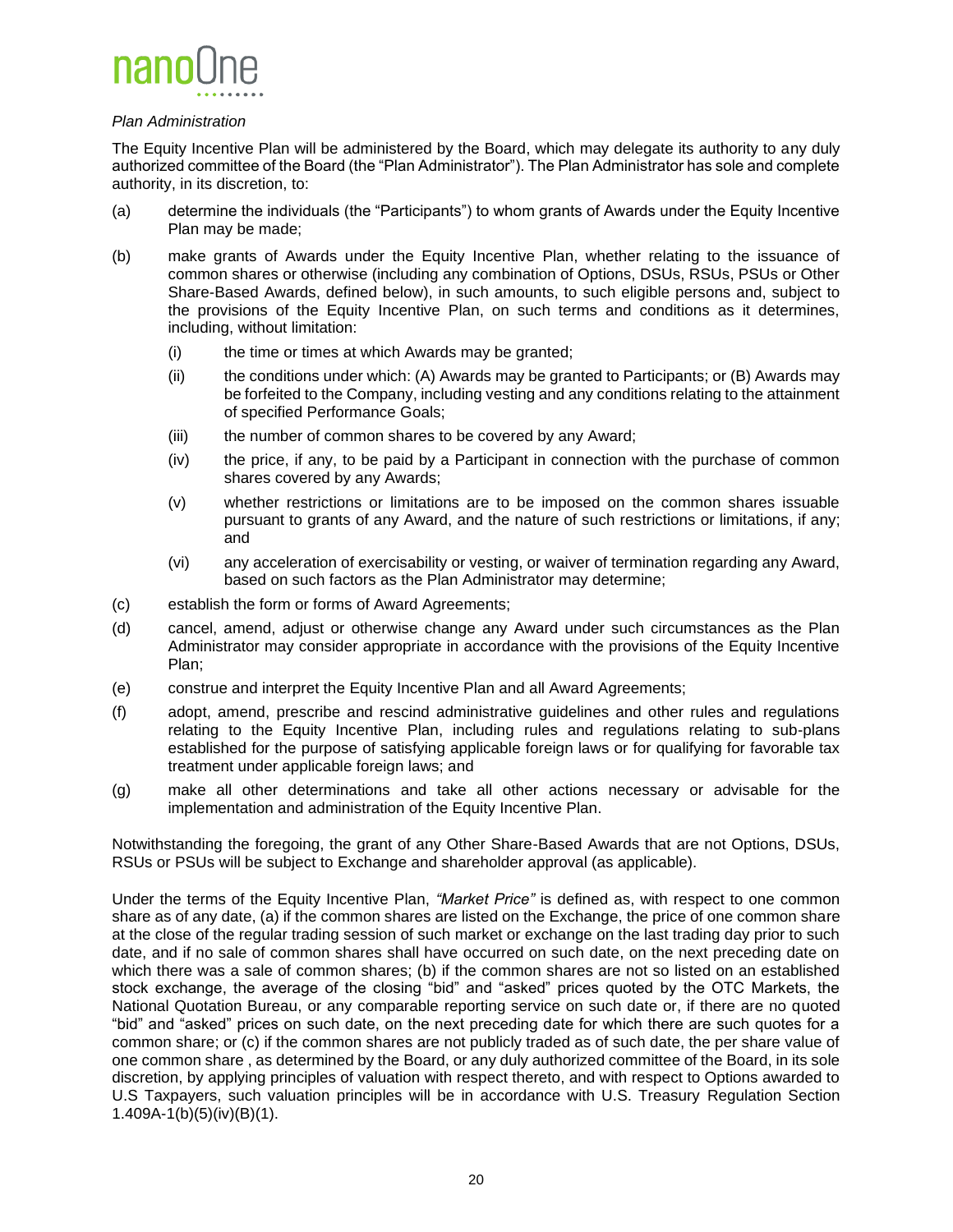

#### *Description of Awards*

Subject to the provisions of the Equity Incentive Plan and such other terms and conditions as the Plan Administrator may prescribe, including with respect to performance and vesting conditions, the Plan Administrator may, from time to time, grant the following types of Awards to any Participant:

#### **Options**

An Option entitles a holder thereof to purchase a common share at an exercise price set at the time of the grant, which price must in all cases be not less than the Market Price on the date of grant. Each Option will expire on the expiry date specified in the Award Agreement (which shall not be later than the tenth anniversary of the date of grant) or, if not so specified, the tenth anniversary of the date of grant. The Plan Administrator shall have the authority to determine the vesting terms applicable to grants of Options and will establish the exercise price at the time each Option is granted, which exercise price must in all cases be not less than the Market Price on the date of grant.

#### Deferred Share Units ("DSUs")

A DSU is a unit that vests immediately upon grant but does not settle until a future date, generally as established in the Award Agreement, or if not so established, then upon termination of service with the Company. The number of DSUs (including fractional DSUs) granted at any particular time will be calculated by dividing (a) the amount of any compensation that is to be paid in DSUs, as determined by the Plan Administrator, by (b) the Market Price of a Share on the date of grant.

DSUs shall be settled on the date established in the Award Agreement; provided, however that in no event shall a DSU be settled prior to a Participant's Termination Date (as defined in the Equity Incentive Plan attached hereto as Appendix 3), or later than one (1) year following, the date of the applicable Participant's Termination Date. In no event shall a DSU Award be settled later than three (3) years following the date of the applicable Participant's separation from service. Subject to the terms of the Equity Incentive Plan, and except as otherwise provided in an Award Agreement, on the settlement date for any DSU, each vested DSU will be redeemed for a common share, a cash payment, or a combination thereof.

Unless otherwise determined by the Plan Administrator and set forth in the particular Award Agreement, DSUs will be credited with dividend equivalents in the form of additional DSUs as of each dividend payment date in respect of which normal cash dividends are paid on common shares. Dividend equivalents will be subject to the same terms and conditions, including vesting and time of settlement, as the DSUs to which they relate.

#### Restricted Share Units ("RSUs")

A RSU is a unit equivalent in value to a common share that does not vest until after a specified period, or satisfaction of other vesting conditions as determined by the Plan Administrator. The number of RSUs (including fractional RSUs) granted at any particular time will be calculated by dividing (a) the amount of any compensation that is to be paid in RSUs, as determined by the Plan Administrator, by (b) the Market Price of a common share on the date of grant.

The Plan Administrator will have the sole authority to determine the vesting terms applicable to the grant of RSUs. Subject to the terms of the Equity Incentive Plan, and except as otherwise provided in an Award Agreement, on the settlement date for any RSU, each vested RSU will be redeemed for a common share, a cash payment, or a combination thereof.

Unless otherwise determined by the Plan Administrator and set forth in the particular Award Agreement, RSUs will be credited with dividend equivalents in the form of additional RSUs as of each dividend payment date in respect of which normal cash dividends are paid on common shares. Dividend equivalents will be subject to the same terms and conditions, including vesting and time of settlement, as the RSUs to which they relate.

#### Performance Share Units ("PSUs")

A PSU is a unit equivalent in value to a common share that does not vest until after a specified period, or satisfaction of other vesting conditions as determined by the Plan Administrator. The Plan Administrator will issue performance goals prior to the date of grant to which such performance goals pertain. The performance goals may be based upon the achievement of corporate, divisional or individual goals and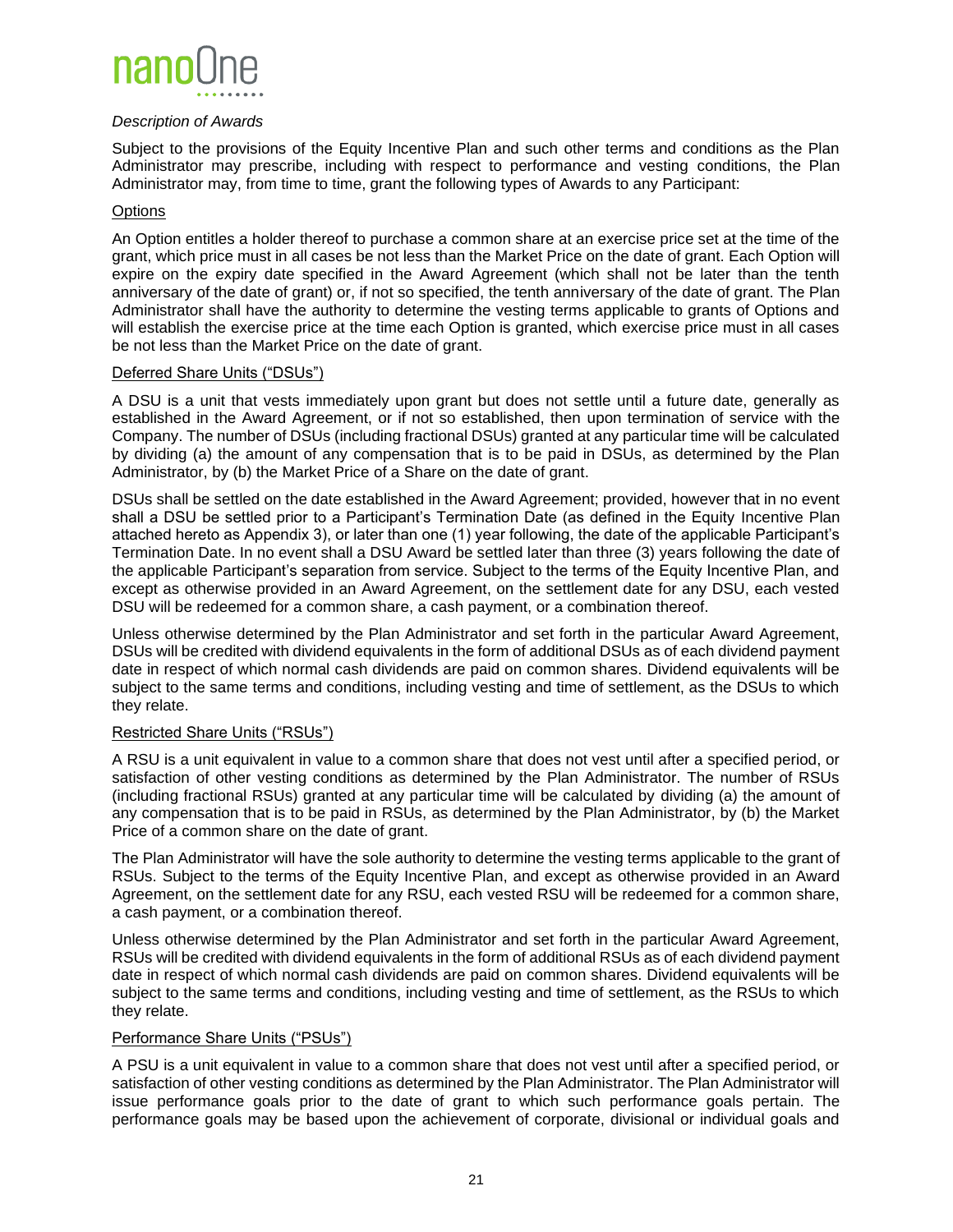

may be applied to performance relative to an index or comparator group, or on any other basis determined by the Plan Administrator. The Plan Administrator may modify the performance goals as necessary to align them with the Company's corporate objectives, subject to any limitations set forth in an Award Agreement or other agreement with a Participant. The performance goals may include a threshold level of performance below which no payment will be made (or no vesting will occur), levels of performance at which specified payments will be made (or specified vesting will occur) and a maximum level of performance above which no additional payment will be made (or at which full vesting will occur), all as set forth in the applicable Award Agreement.

Unless otherwise determined by the Plan Administrator and set forth in the particular Award Agreement, PSUs will be credited with dividend equivalents in the form of additional PSUs as of each dividend payment date in respect of which normal cash dividends are paid on common shares. Dividend equivalents will be subject to the same terms and conditions, including vesting and time of settlement, as the PSUs to which they relate.

Each PSU will consist of a right to receive a common share, cash payment, or a combination thereof, upon the achievement of such performance goals during such performance periods as the Plan Administrator may establish.

#### Other Share-Based Awards

Each "Other Share-Based Award" shall consist of a right (a) which is other than an Award or right described above, and (b) which is denominated or payable in, valued in whole or in part by reference to, or otherwise based on or related to, common shares (including, without limitation, securities convertible into common shares) as are deemed by the Plan Administrator to be consistent with the purposes of the Equity Incentive Plan; provided, however, that such right will comply with applicable law. Subject to the terms of the Equity Incentive Plan and any applicable Award Agreement, the Plan Administrator will determine the terms and conditions of Other Share-Based Awards.

#### *Blackout Period*

In the event that the date of grant of an Award occurs, or an Award expires, at a time when an undisclosed material change or material fact in the affairs of the Company exists, the effective date of grant, or expiry of, such Award, as the case may be, will be no later than 10 business days after which there is no longer such undisclosed material change or material fact, and the Market Price with respect to the grant of such Award will be calculated based on the closing price of the common shares on the last trading day immediately preceding the effective date of grant. Notwithstanding the foregoing, in no event will the expiry date extend beyond ten years from the date of grant, and with respect ISOs awarded to 10% owners (as described in Section 12.3 of the Equity Incentive Plan) in no event will the expiry date extend beyond five years from the date of grant. With respect to a U.S. Awardee, the application of the blackout period shall be made in the Company's sole discretion in accordance with the United States Internal Revenue Code of 1986, as amended from time to time (the "Code") and Section 409A thereof.

#### *Effect of Termination on Options and Other Awards*

The below table describes the impact of certain events upon the Participants under the Equity Incentive Plan, including termination for cause, resignation, termination without cause, disability, death or retirement with respect to treatment of Options, subject, in each case, to the terms of a Participant's employment agreement, Award Agreement or other written agreement. With respect to Awards other than Options, the treatment of such Awards upon various types of termination of a Participant's employment and the amount of any payment or transfer to be made pursuant to any Award will be determined by the Plan Administrator and by the other terms and conditions of any Award, all as set out in the applicable Award Agreement.

#### **Event Provisions Provisions**

Termination for cause Forfeiture of any unexercised Option.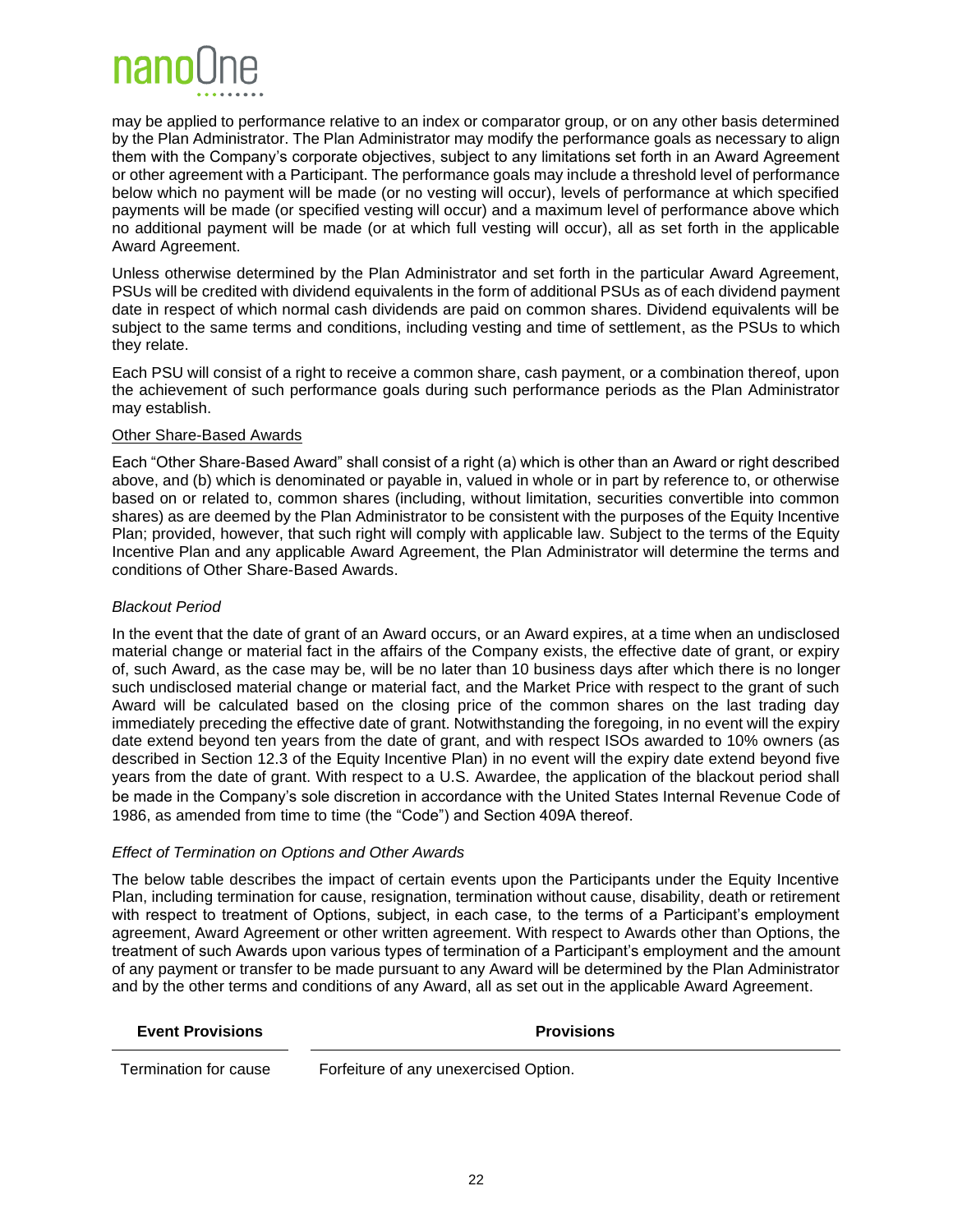

| <b>Event Provisions</b>                                | <b>Provisions</b>                                                                                                                                                                                                                                                                                                                                                                                                                                                                                                                                                                                                                                                                                                                     |
|--------------------------------------------------------|---------------------------------------------------------------------------------------------------------------------------------------------------------------------------------------------------------------------------------------------------------------------------------------------------------------------------------------------------------------------------------------------------------------------------------------------------------------------------------------------------------------------------------------------------------------------------------------------------------------------------------------------------------------------------------------------------------------------------------------|
| Resignation and<br><b>Termination without</b><br>cause | Any unvested Options held by the Participant as of the Termination Date<br>(as defined in the Equity Incentive Plan attached hereto as Appendix 3)<br>shall be immediately forfeited and cancelled as of the Termination Date and<br>any vested Options held by the Participant as of the Termination Date may<br>be exercised or surrendered to the Company by the Participant at any time<br>during the period that terminates on the earlier of: (A) the expiry date of<br>such Award; and (B) the date that is 90 days after the Termination Date.<br>Any Option that remains unexercised or has not been surrendered to the<br>Company by the Participant shall be immediately forfeited upon the<br>termination of such period. |
| Death                                                  | Any Option held by the Participant that has not vested as of the date of the<br>death of such Participant shall vest on such date and may be exercised or<br>surrendered to the Company by the Participant at any time during the period<br>that terminates on the earlier of: (A) the expiry date of such Award; and (B)<br>the third anniversary of the date of the death of such Participant. Any Option<br>that remains unexercised or has not been surrendered to the Company by<br>the Participant shall be immediately forfeited upon the termination of such<br>period.                                                                                                                                                       |
| Retirement                                             | A retirement Option continues to vest in accordance with its terms and may<br>be exercised or surrendered to the Company at any time during the period<br>that terminates on the earlier of the expiry date and three years after<br>retirement date to exercise. Any Option that remains unexercised or has not<br>been surrendered to the Company by the Participant shall be immediately<br>forfeited upon the termination of such period. If the Participant commences<br>employment following retirement, any Option held by the Participant that<br>has not been exercised as of such date is immediately forfeited.                                                                                                            |
| <b>Disability</b>                                      | Any Option held by the Participant that has not vested as of the date of the<br>disability of such Participant shall continue to vest in accordance with its<br>terms and may be exercised or surrendered to the Company by the<br>Participant at any time during the period that terminates on the earlier of:<br>(A) the expiry date of such Award; and (B) the third anniversary of the<br>Participant's date of disability. Any Option that remains unexercised or has<br>not been surrendered to the Company by the Participant shall be<br>immediately forfeited upon the termination of such period.                                                                                                                           |

Notwithstanding the foregoing, the Plan Administrator may, in its discretion, permit the acceleration of vesting of any or all Awards or waive termination of any or all Awards, all in the manner and on the terms as may be authorized by the Plan Administrator and with respect to Awards to U.S. Taxpayers, in a manner that does not result in adverse tax consequences under Section 409A of the Code.

#### *Change in Control*

Except as may be set forth in an employment agreement, Award Agreement or other written agreement between the Company or a subsidiary of the Company and the Participant, and except with respect to DSUs, the Plan Administrator may, without the consent of any Participant, take such steps as it deems necessary or desirable, including to cause:

(a) the conversion or exchange of any outstanding Awards into or for rights or other securities of substantially equivalent value, as determined by the Plan Administrator in its discretion, in any entity participating in or resulting from a Change in Control (as defined in the Equity Incentive Plan);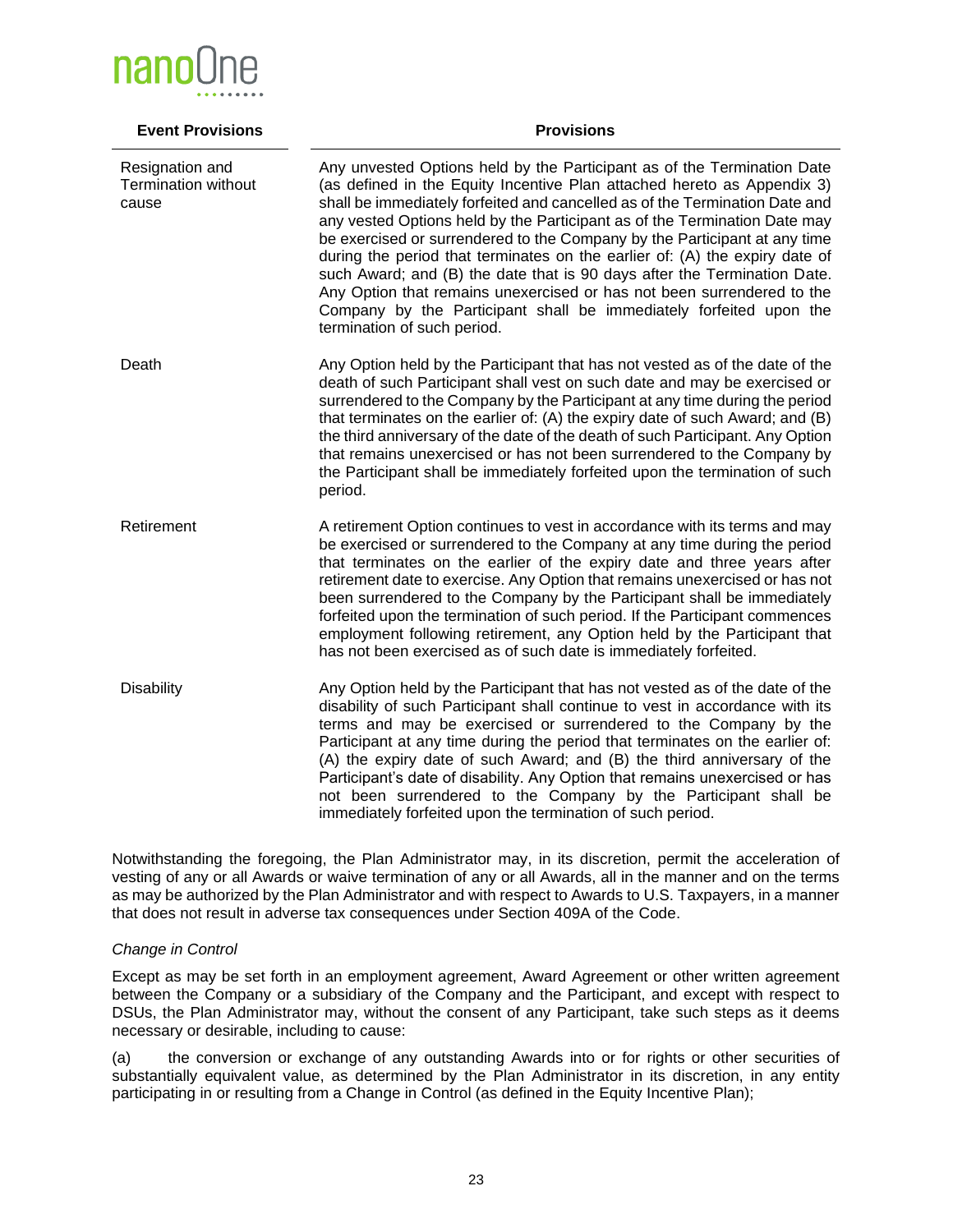

(b) outstanding Awards to vest and become exercisable, realizable or payable, or restrictions applicable to an Award to lapse, in whole or in part prior to or upon consummation of such Change in Control, and, to the extent the Plan Administrator determines, terminate upon or immediately prior to the effectiveness of such Change in Control;

(c) the termination of an Award in exchange for an amount of cash and/or property, if any, equal to the amount that would have been attained upon the exercise or settlement of such Award or realization of the Participant's rights as of the date of the occurrence of the transaction net of any exercise price payable by the Participant and subject to any withholding taxes, if applicable (and, for the avoidance of doubt, if as of the date of the occurrence of the transaction, the Plan Administrator determines, in good faith, that no amount would have been attained upon the exercise or settlement of such Award or realization of the Participant's rights net of any exercise price payable by the Participant, then such Award may be terminated by the Company without payment);

(d) the replacement of such Award with other rights or property selected by the Board in its sole discretion; or

(e) any combination of the foregoing.

In taking any of the foregoing actions, the Plan Administrator will not be required to treat all Awards similarly in the transaction.

Notwithstanding the foregoing, and unless otherwise determined by the Plan Administrator or as set out in the Equity Incentive Plan, if, as a result of a Change in Control, the common shares will cease trading on the Exchange, the Company may terminate all of the Awards granted under the Equity Incentive Plan (other than Options held by Canadian Taxpayers) at the time of and subject to the completion of the Change in Control by paying to each holder an amount for each Award equal to the fair market value of the Award held by such Participant as determined by the Plan Administrator, acting reasonably. In the case of Options held by a Canadian Taxpayer by permitting the Canadian Taxpayer to surrender such Options to the Company for an amount for each such Option equal to the fair market value of such Option as determined by the Plan Administrator, acting reasonably, upon the completion of the Change in Control (following which such Options may be cancelled for no consideration).

#### *Assignability*

Except as required by law, the rights of a Participant under the Equity Incentive Plan are not capable of being assigned, transferred, alienated, sold, encumbered, pledged, mortgaged or charged and are not capable of being subject to attachment or legal process for the payment of any debts or obligations of the Participant unless otherwise approved by the Plan Administrator.

#### *Amendment, Suspension or Termination of the Equity Incentive Plan*

The Plan Administrator may from time to time, without notice and without approval of the shareholders, amend, modify, change, suspend or terminate the Equity Incentive Plan or any Awards granted pursuant thereunder as it, in its discretion, determines appropriate, provided, however, that: (a) no such amendment, modification, change, suspension or termination may materially impair any rights of a Participant or materially increase any obligations of a Participant under the Equity Incentive Plan without the consent of the Participant, unless the Plan Administrator determines such adjustment is required or desirable in order to comply with any applicable Securities Laws or Exchange requirements; (b) any amendment that would cause an Award held by a U.S. Taxpayer to be subject to the additional tax penalty under Section 409A(1)(b)(i)(II) of the Code will be null and void with respect to the U.S. Taxpayer unless his or her consent is obtained; and (c) any amendments to the Equity Incentive Plan or to any Awards granted pursuant to the Equity Incentive Plan are subject to Exchange approval (including such amendments that do not otherwise trigger approval of the holders of voting common shares of the Company).

Without limiting the generality of the foregoing, but subject to the below, the Plan Administrator may, without shareholder approval, at any time or from time to time, amend the Equity Incentive Plan for the purposes of:

(a) making any amendments to the general vesting provisions of each Award;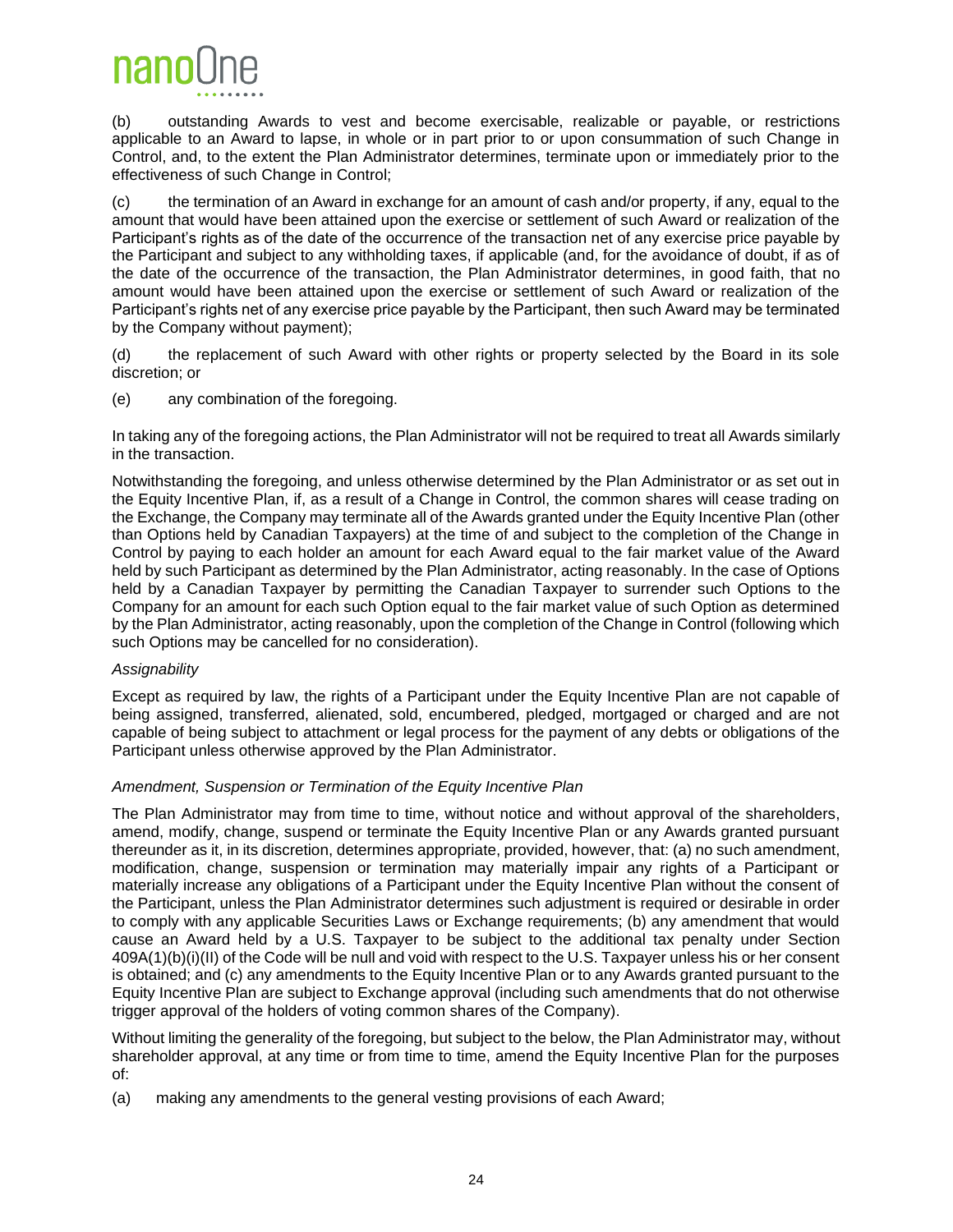

- (b) making any amendment regarding the effect of termination of a participant's employment or engagement;
- (c) making any amendments to add covenants of the Company for the protection of Participants, provided that the Plan Administrator must be of the good faith opinion that such additions will not be prejudicial to the rights or interests of the Participants;
- (d) making any amendments not inconsistent with the Equity Incentive Plan as may be necessary or desirable with respect to matters or questions which, in the good faith opinion of the Plan Administrator, having in mind the best interests of the Participants, it may be expedient to make, including amendments that are desirable as a result of changes in law in any jurisdiction where a Participant resides, provided that the Plan Administrator must be of the opinion that such amendments and modifications will not be prejudicial to the interests of the Participants and nonemployee directors;
- (e) amending or modifying the Equity Incentive Plan to the extent the Plan Administrator in its sole discretion deems necessary or advisable to comply with any guidance issued under Section 409A of the Code or other tax regulation; or
- (f) making such changes or corrections which, on the advice of counsel to the Company, are required for the purpose of curing or correcting any ambiguity or defect or inconsistent provision or clerical omission or mistake or manifest error, provided that the Plan Administrator must be of the opinion that such changes or corrections will not be prejudicial to the rights and interests of the Participants.

Notwithstanding the foregoing and subject to any rules of the Exchange, shareholder approval (including by way of disinterested shareholder approval where required by the Exchange) will be required for any amendment, modification or change that:

- (a) increases the percentage of common shares reserved for issuance under the Equity Incentive Plan, except pursuant to the provisions in the Equity Incentive Plan which permit the Plan Administrator to make equitable adjustments in the event of transactions affecting the Company or its capital;
- (b) increases or removes the 10% limits on common shares issuable or issued to insiders;
- (c) if the Company is subject to the policies of the TSX Venture Exchange, allows for the grant to insiders (as a group), within a 12 month period, an aggregate number of Awards exceeding 10% of the Company's issued common shares, calculated at the date the Award is granted to the insider;
- (d) if the Company is subject to the policies of the TSX Venture Exchange , allows for the grant to any one Participant, within a 12 month period, an aggregate number of Awards exceeding 5% of the Company's issued common shares, calculated at the date the Award is granted to the insider;
- (e) reduces the exercise price of an Award, except pursuant to the provisions in the Equity Incentive Plan which permit the Plan Administrator to make equitable adjustments in the event of transactions affecting the Company or its capital;
- (f) extends the term of an Award beyond the original expiry date (except where an expiry date would have fallen within a blackout period applicable to the Participant or within five business days following the expiry of such a blackout period);
- (g) permits an Award to be exercisable beyond 10 years from its date of grant (except where an expiry date would have fallen within a blackout period);
- (h) increases or removes the non-employee director participation limits;
- (i) permits Awards to be transferred to a person;
- (j) changes the eligible participants of the Equity Incentive Plan; or
- (k) deletes or reduces the range of amendments which require shareholder approval.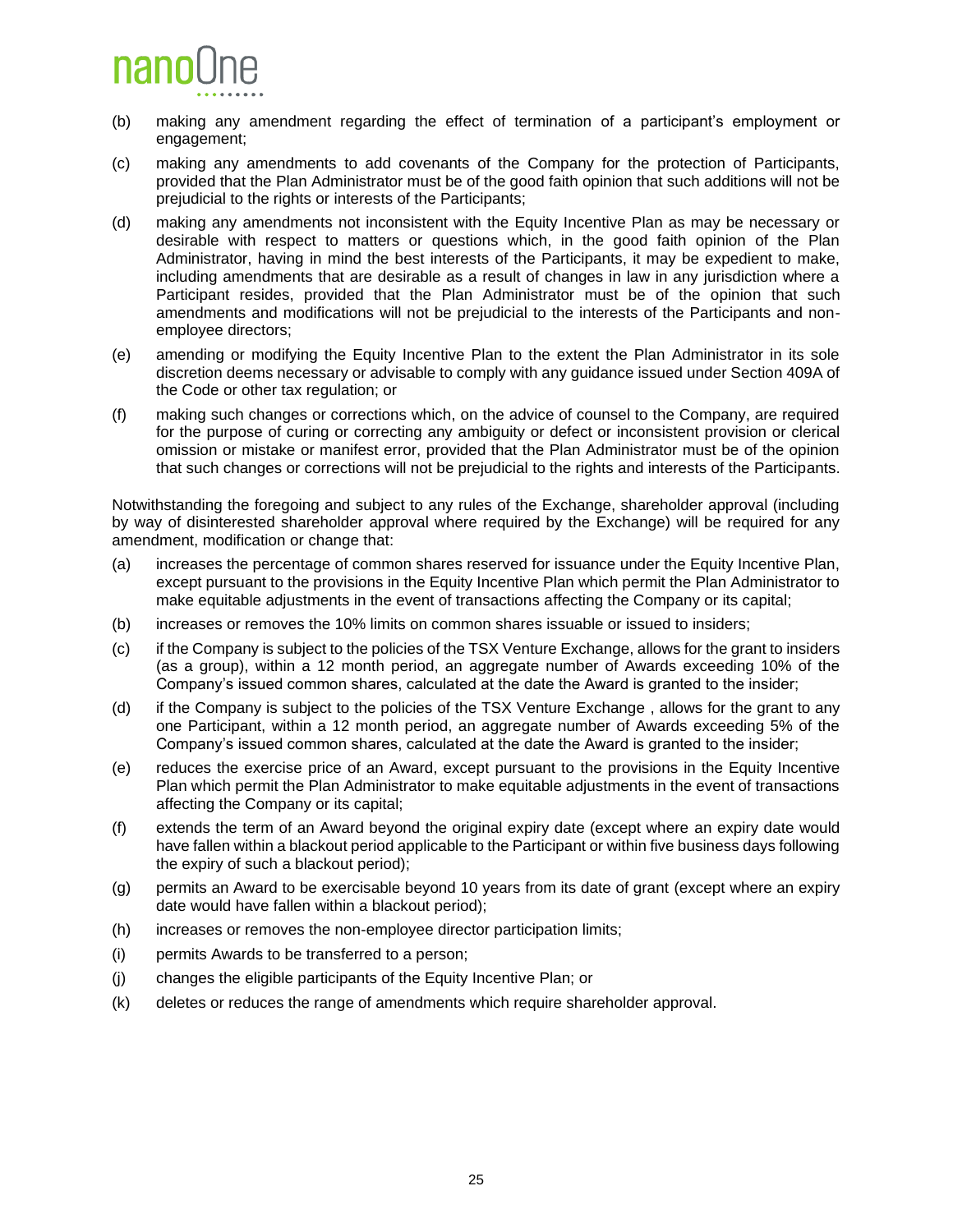

#### **SECURITIES AUTHORIZED FOR ISSUANCE UNDER EQUITY COMPENSATION PLANS**

<span id="page-30-0"></span>The following table sets out information as of the end of the Company's most recently completed fiscal year with respect to compensation plans under which equity securities of the Company are authorized for issuance.

| <b>Plan Category</b>                                            | <b>Number of securities</b><br>to be issued upon<br>exercise of<br>outstanding options,<br>warrants and rights<br>(a) | Weighted-average<br>exercise price of<br>outstanding options,<br>warrants and rights<br>(b) | <b>Number of securities</b><br>remaining available<br>for future issuance<br>under equity<br>compensation plans<br>(excluding securities<br>reflected in column<br>(a)<br>(C) |
|-----------------------------------------------------------------|-----------------------------------------------------------------------------------------------------------------------|---------------------------------------------------------------------------------------------|-------------------------------------------------------------------------------------------------------------------------------------------------------------------------------|
| Equity compensation<br>plans approved by<br>securityholders     | 6,530,181                                                                                                             | 2.76                                                                                        | 3,022,629                                                                                                                                                                     |
| Equity compensation<br>plans not approved by<br>securityholders | Nil                                                                                                                   | Nil                                                                                         | Nil                                                                                                                                                                           |
| Total                                                           | 6,530,181                                                                                                             | 2.76                                                                                        | 3,022,629                                                                                                                                                                     |

The table below summarizes the burn rates in connection with the Company's Option Plan during the fiscal years ended December 31, 2019, 2020 and 2021.

|              | 2021  | 2020  | 2019  |
|--------------|-------|-------|-------|
| Burn Rate(1) | 0.23% | 1.90% | 0.29% |

**Notes:**

(1) Burn rate represents: (total stock options granted during the applicable fiscal year)  $\div$  (weighted average of total common shares issued and outstanding for the applicable fiscal year). The weighted average number of common shares outstanding during the fiscal year is the number of common shares outstanding at the beginning of the period, adjusted by the number of common shares issued during the year multiplied by a time-weighting factor. The time-weighting factor is the number of days that the common shares are outstanding as a proportion of the total number of days in the year.

For further information on the Option Plan and Equity Incentive Plan, see "*Statement of Executive Compensation - Equity Incentive Plans*", above.

#### **INTEREST OF INFORMED PERSONS IN MATERIAL TRANSACTIONS**

<span id="page-30-1"></span>Except as disclosed herein, since the commencement of the Company's most recently completed fiscal year, no informed person of the Company, nominee for Director or any associate or affiliate of an informed person or nominee, had any material interest, direct or indirect, in any transaction or any proposed transaction which has materially affected or would materially affect the Company or any of its subsidiaries. An "informed person" means: (a) a Director or executive Officer of the Company; (b) a Director or executive Officer of a person or company that is itself an informed person or subsidiary of the Company; (c) any person or company who beneficially owns, directly or indirectly, voting securities of the Company or who exercises control or direction over voting securities of the Company or a combination of both carrying more than 10% of the voting rights other than voting securities held by the person or company as underwriter in the course of a distribution; and (d) the Company itself, if and for so long as it has purchased, redeemed or otherwise acquired any of its common shares.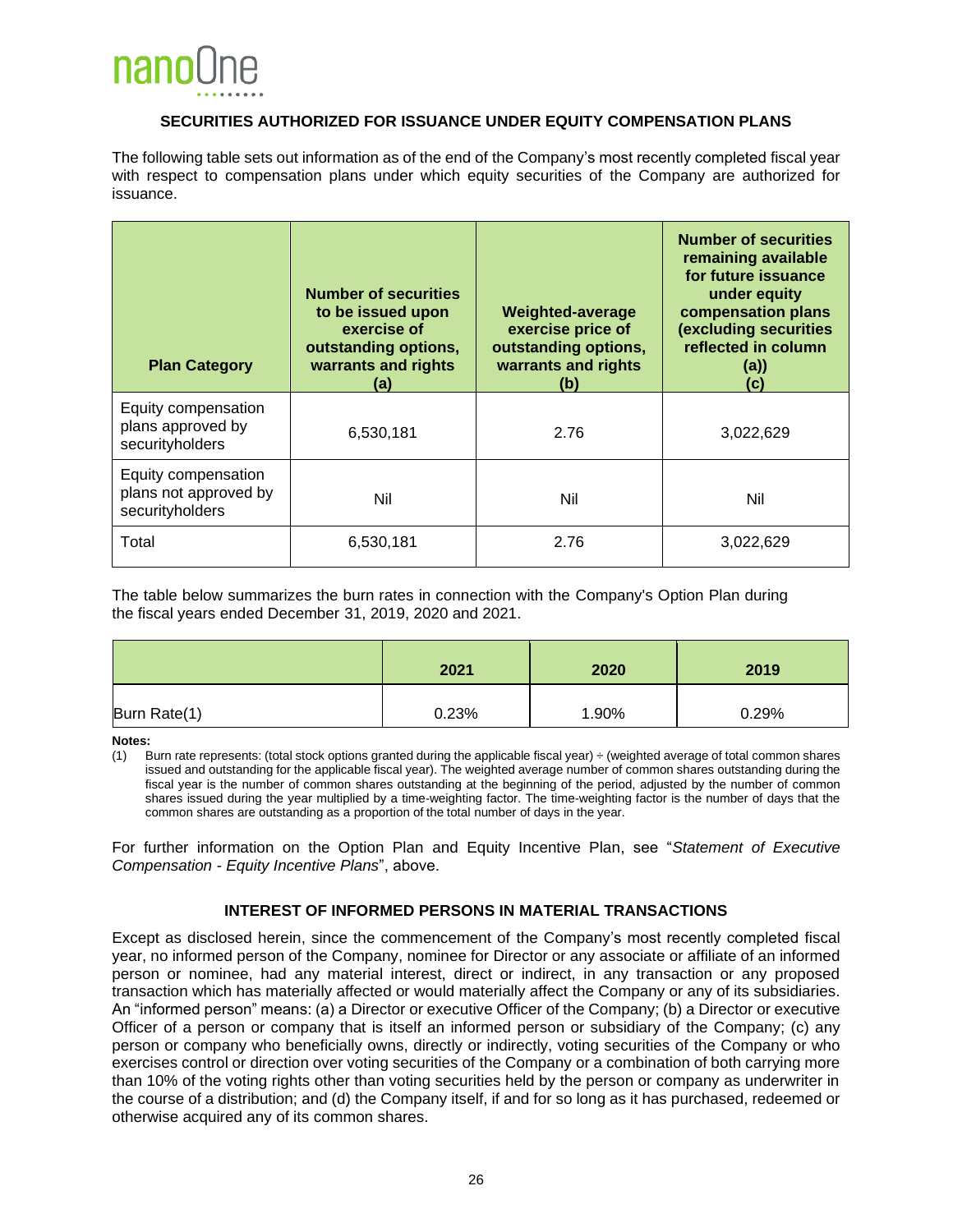

#### **INTEREST OF CERTAIN PERSONS IN MATTERS TO BE ACTED UPON**

<span id="page-31-0"></span>Except as disclosed herein, no Person has any material interest, direct or indirect, by way of beneficial ownership of securities or otherwise, in matters to be acted upon at the Meeting other than the election of Directors or the appointment of auditors. For the purpose of this paragraph, "Person" shall include each person or company: (a) who has been a Director or executive Officer of the Company at any time since the commencement of the Company's last fiscal year; (b) who is a proposed nominee for election as a Director of the Company; and (c) who is an associate or affiliate of a person or company included in subparagraphs (a) or (b).

#### **INDEBTEDNESS OF DIRECTORS AND EXECUTIVE OFFICERS**

<span id="page-31-1"></span>During the Company's last completed fiscal year, no current or former executive Officer, Director or employee of the Company or any of its subsidiaries, proposed nominee for election as a Director of the Company or associate of any Director or executive Officer of the Company or proposed nominee is or has been indebted to the Company or any of its subsidiaries or is or has been indebted to another entity where such indebtedness is or has been the subject of a guarantee, support agreement, letter of credit or other similar arrangement or understanding provided by the Company or any of its subsidiaries, other than routine indebtedness.

#### **CORPORATE GOVERNANCE DISCLOSURE**

<span id="page-31-2"></span>National Instrument 58-101 - *Disclosure of Corporate Governance Practices* ("NI 58-101) requires each reporting issuer to disclose its corporate governance practices on an annual basis. The Company's approach to corporate governance is set forth below.

#### **Board of Directors**

Section 1.4 of National Instrument 52-110 - *Audit Committees* ("NI 52-110") sets out the standard for Director independence for the purposes of NI 58-101. Under section 1.4 of NI 52-110, a Director is independent if he or she has no direct or indirect material relationship with the Company. A material relationship is a relationship which could, in the view of the Board, be reasonably expected to interfere with the exercise of a Director's independent judgment. NI 52-110 also sets out certain situations where a Director will automatically be considered to have a material relationship with the Company.

Applying the definition set out in section 1.4 of NI 52-110, two of the six current members of the Board are independent, being Mr. Lyle Brown and Mr. Gord Kukec. Dan Blondal, Paul Matysek, and John Lando are not considered to be independent due to their position as executive Officers of the Company. Dr. Joseph Guy is not considered to be independent due fees charged to the Company by a private company controlled by Dr. Joseph Guy for patent filing, application, and maintenance services. The Company is working towards a majority independence inline with best practices, with the expectation of having a majority independent board by January 2022.

#### **Directorships**

In addition to their positions on the Board, the following Directors also serve as Directors of the following reporting issuers or reporting issuer equivalent(s):

| <b>Name of Director</b> | <b>Reporting Issuer(s) or Equivalent(s)</b>                                                        |  |
|-------------------------|----------------------------------------------------------------------------------------------------|--|
| Paul Matysek            | Forsys Metals Corp.<br>Nevada King Gold Corp. (formerly Victory Metals Inc.)<br>Freeman Gold Corp. |  |
| Lyle Brown              | FEC Resources Inc.                                                                                 |  |

#### **Orientation and Continuing Education**

Board turnover is relatively rare. As a result, the Board provides ad hoc orientation for new Directors.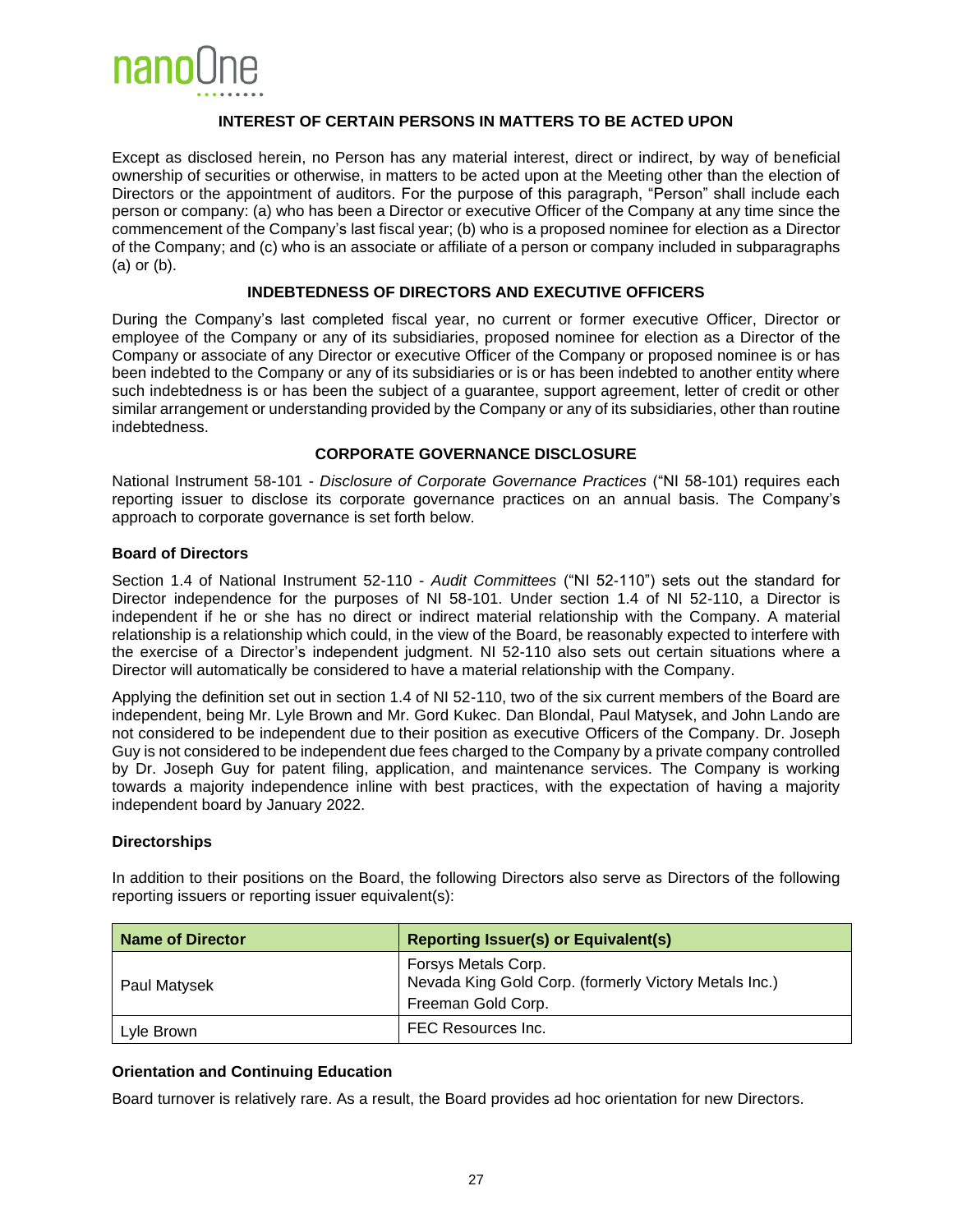## nano

On occasions where it is considered advisable, the Board will provide Directors with information regarding topics of general interest, such as fiduciary duties and continuous disclosure obligations. The Board also ensures that each Director is up to date with current information regarding the business of the Company, the role the Director is expected to fulfil and basic procedures and operations of the Board. Board members are also given access to management and other employees and advisors, who can answer any questions that may arise.

#### **Ethical Business Conduct**

Directors, Officers and employees are required as a function of their Directorship, office or employment to structure their activities and interests to avoid conflicts of interest and potential conflicts of interest and refrain from making personal profits from their positions. The Board does not consider it necessary at this time to have a written policy regarding ethical conduct.

#### **Board Committees**

The Board has three committees: (i) Audit Committee; (ii) Compensation and Nominating Committee; and (iii) People and Governance Committee.

| <b>Board Committee</b>    | <b>Member</b>      | <b>Status</b>   |  |
|---------------------------|--------------------|-----------------|--|
|                           | Lyle Brown (Chair) | Independent     |  |
| Audit                     | <b>Gord Kukec</b>  | Independent     |  |
|                           | Carla Matheson     | Independent     |  |
| Compensation & Nominating | Lyle Brown         | Independent     |  |
|                           | Gord Kukec (Chair) | Independent     |  |
|                           | Carla Matheson     | Independent     |  |
| People & Governance       | Lyle Brown         | Independent     |  |
|                           | Gord Kukec (Chair) | Independent     |  |
|                           | Carla Matheson     | Independent     |  |
|                           | Paul Matysek       | Not Independent |  |

#### **Nomination of Directors**

The Board as a whole is responsible for reviewing the composition of the Board on a periodic basis. The CNC is responsible for recommending to the Board the appropriate criteria for the selection of new directors and in consultation with the Board establishing a process for the identification of prospective directors and performing the preliminary interviews and reference checks before any potential candidate is put forward to the Board for further assessment before an appointment is decided upon.

#### **Compensation**

The Board as a whole review and approve all matters relating to compensation of the Directors and executive Officers of the Company upon recommendations from the CNC. See *"Statement of Executive Compensation – Compensation Governance"* above.

#### **Assessments**

The entire Board is responsible for assessing the effectiveness of the Board, its members and the committees of the Board, in consultation with the chair of each committee. The Board has not adopted formal procedures for assessing the effectiveness of the Board, its committees or its members based on the Company's size and its stage of development.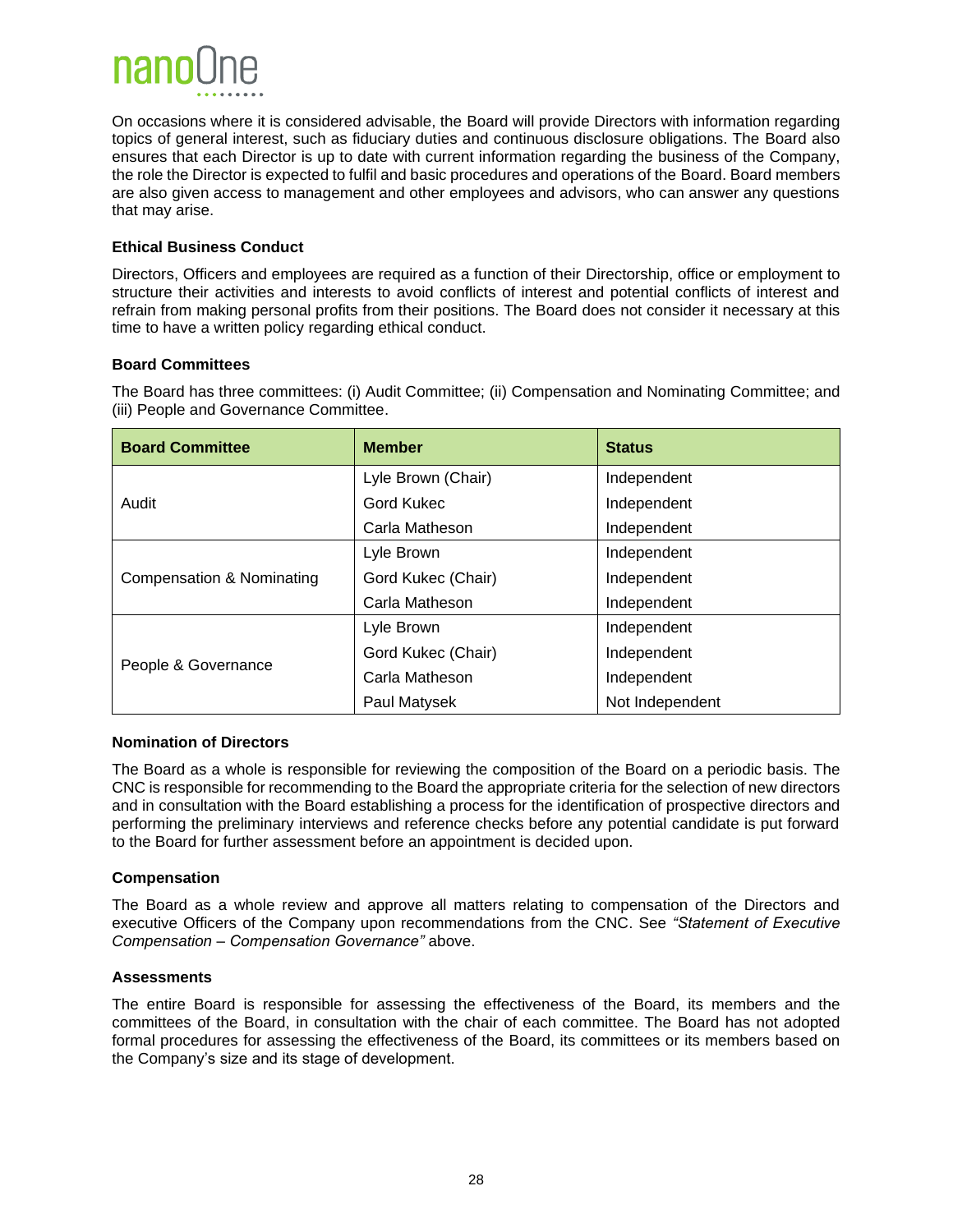

#### **AUDIT COMMITTEE DISCLOSURE**

#### <span id="page-33-0"></span>**Audit Committee**

As at the date hereof, the Audit Committee is composed of:

| Lyle Brown     | Independent | <b>Financially Literate</b> |
|----------------|-------------|-----------------------------|
| Carla Matheson | Independent | <b>Financially Literate</b> |
| Gord Kukec     | Independent | <b>Financially Literate</b> |

All of the members of the Audit Committee are "financially literate" and "independent" within the meaning of sections 1.4, 1.5 and 1.6 of NI 52-110.

The Company must also, pursuant to the provisions of NI 52-110 have a written charter which sets out the duties and responsibilities of its audit committee. The text of the Audit Committee's Charter is attached as Appendix 1 to this Circular.

The Audit Committee is responsible for the review of both interim and annual financial statements for the Company. For the purposes of performing their duties, the members of the Audit Committee have the right at all times, to inspect all the books and financial records of the Company and to discuss with management and the external auditors of the Company any accounts, records and matters relating to the financial statements of the Company. Audit committee members meet periodically with management and annually with the external auditors.

#### **Relevant Education and Experience**

Mr. Brown, chair of the Audit Committee, is a Chartered Professional Accountant. He has a clear understanding of the accounting principles used by the Company to prepare its financial statements; has the ability to assess the general application of such accounting principles in connection with the accounting for estimates and accruals; has experience actively supervising one or more individuals engaged in preparing, auditing, analyzing or evaluating financial statements that present a breadth and level of complexity of accounting issues that are generally comparable to the breadth and complexity of issues that can reasonably be expected to be raised by the Company's financial statements, and has an understanding of internal controls and procedures for financial reporting.

Carla Matheson: Ms. Matheson is a Chartered Professional Accountant (CPA, CA) with over ten years of experience in a variety of industries, specializing in business development, mergers and acquisitions and financial reporting for public and private corporations. Ms. Matheson is currently the Chief Financial Officer of Plank Ventures Ltd., an investment company targeting investments and business opportunities in the technology arena, with a focus on early-stage start-up companies that have developed a customer and revenue base and are seeking funding for expansion.

Gord Kukec: Mr. Kukec currently sits on the boards of Intelligent City, BC Ferry Services Inc. and Solshare Energy Corp. and has 30 years experience spanning a range of senior executive leadership roles which provides him with an understanding of the accounting principles used by the Company to prepare its financial statements, the ability to assess the general application of such accounting principles, and analyze or evaluate financial statements, and an understanding of internal controls and procedures for financial reporting. Mr. Kukec holds a BA, Economics from University of Calgary, an MBA from Queen's University.

#### **Audit Committee Oversight**

At no time since the commencement of the Company's most recently completed fiscal year was a recommendation of the Audit Committee to nominate or compensate an external auditor (currently Davidson & Company LLP) not adopted by the Board.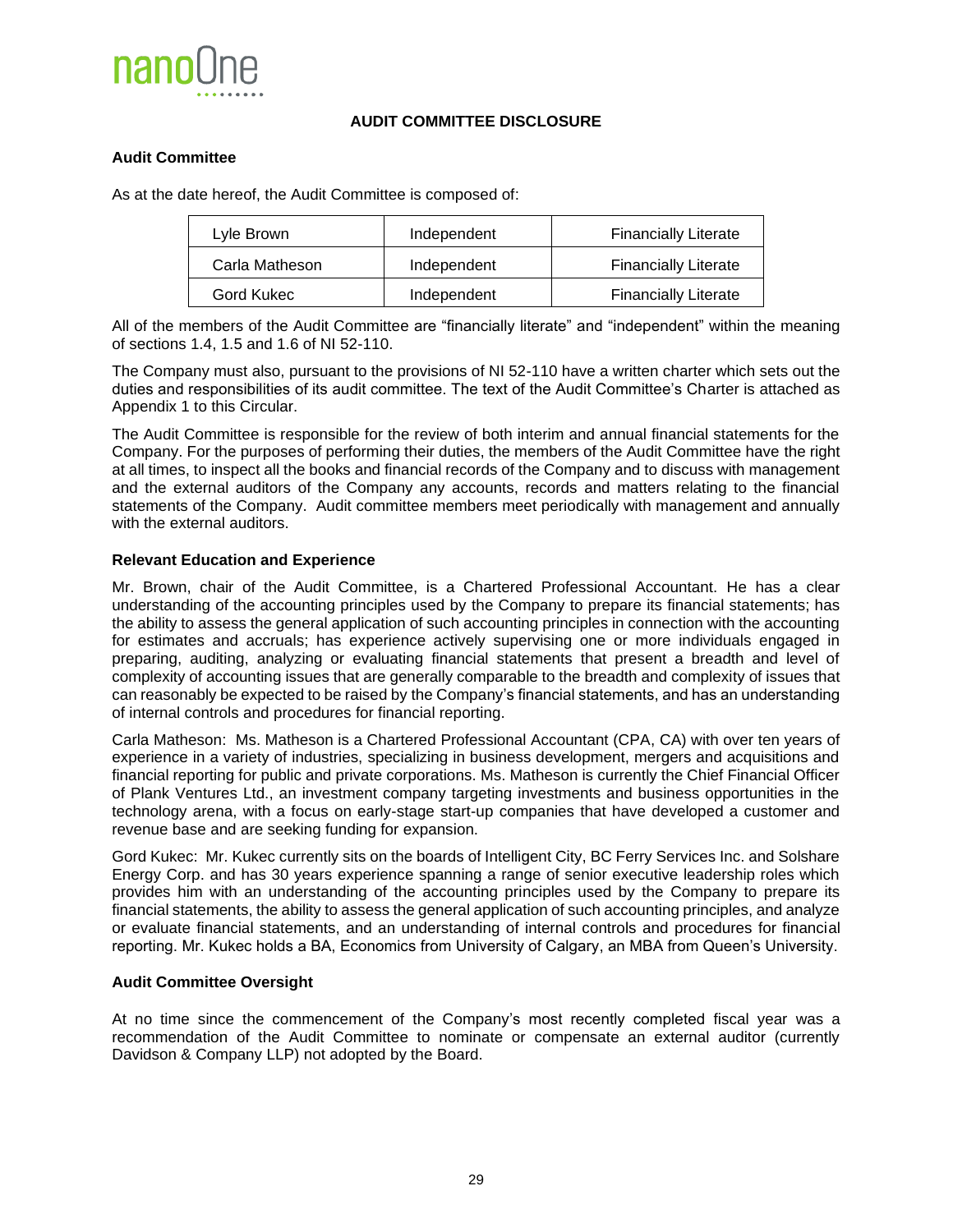

#### **Pre-Approval Policies and Procedures**

Formal policies and procedures for the engagement of non-audit services have yet to be formulated and adopted. Subject to the requirements of NI 52-110, the engagement of non-audit services is considered by the Company's Board, and where applicable by the Audit Committee, on a case-by-case basis.

#### **External Auditor Service Fees**

The fees paid by the Company to its auditor in each of the last two fiscal years, by category, are as follows:

| <b>Fiscal Year Ending</b> | <b>Audit Fees</b> | <b>Audit-Related Fees(1)</b> | <b>Tax Fees</b> | All Other Fees <sup>(2)</sup> |
|---------------------------|-------------------|------------------------------|-----------------|-------------------------------|
| December 31, 2021         | \$65,000          |                              | -               | \$18,000                      |
| December 31, 2020         | \$40,000          | \$10,000                     |                 | \$22,500                      |

**Notes:**

(1) Audit-related fees were for the auditors' review of the financial statements and MD&A for the quarter ended June 30, 2020.

(2) All Other Fees were for the auditors' involvement in the preliminary and final short-form prospectus offerings in October 2020, and March 2021.

<span id="page-34-0"></span>(3) Audit Fees relate to amounts paid or accrued in relation to the associated fiscal year.

#### **ADDITIONAL INFORMATION**

Additional information relating to the Company is available on the SEDAR website located at www.sedar.com under "Company Profiles - Nano One Materials Corp". Financial information concerning the Company is provided in the Company's comparative financial statements and Management's Discussion and Analysis ("MD&A") for its most recently completed fiscal year.

Shareholders wishing to obtain a copy of the Company's financial statements and MD&A may obtain them free of charge on SEDAR at www.sedar.com, or may contact the Company as follows:

> Nano One Materials Corp. Unit 101B, 8575 Government Street Burnaby, B.C. V3N 4V1 Telephone: 604-420-2041 E-mail: [info@nanoone.ca](mailto:dan.martino@nanoone.ca)

#### **OTHER BUSINESS**

<span id="page-34-1"></span>Management is not aware of any matters to come before the Meeting other than those set forth in the Notice of Meeting accompanying this Circular. However, if any other matter properly comes before the Meeting, it is the intention of the persons designated by management of the Company in the form of proxy accompanying this Circular to vote the common shares represented thereby in accordance with their best judgment on such matter.

#### **BOARD APPROVAL**

<span id="page-34-2"></span>The contents of this Circular have been approved and its mailing authorized by the Directors of the Company.

DATED at Vancouver, British Columbia, the 17<sup>th</sup> day of June, 2022.

#### **ON BEHALF OF THE BOARD OF NANO ONE MATERIALS CORP.**

*"Dan Blondal"*

Dan Blondal Chief Executive Officer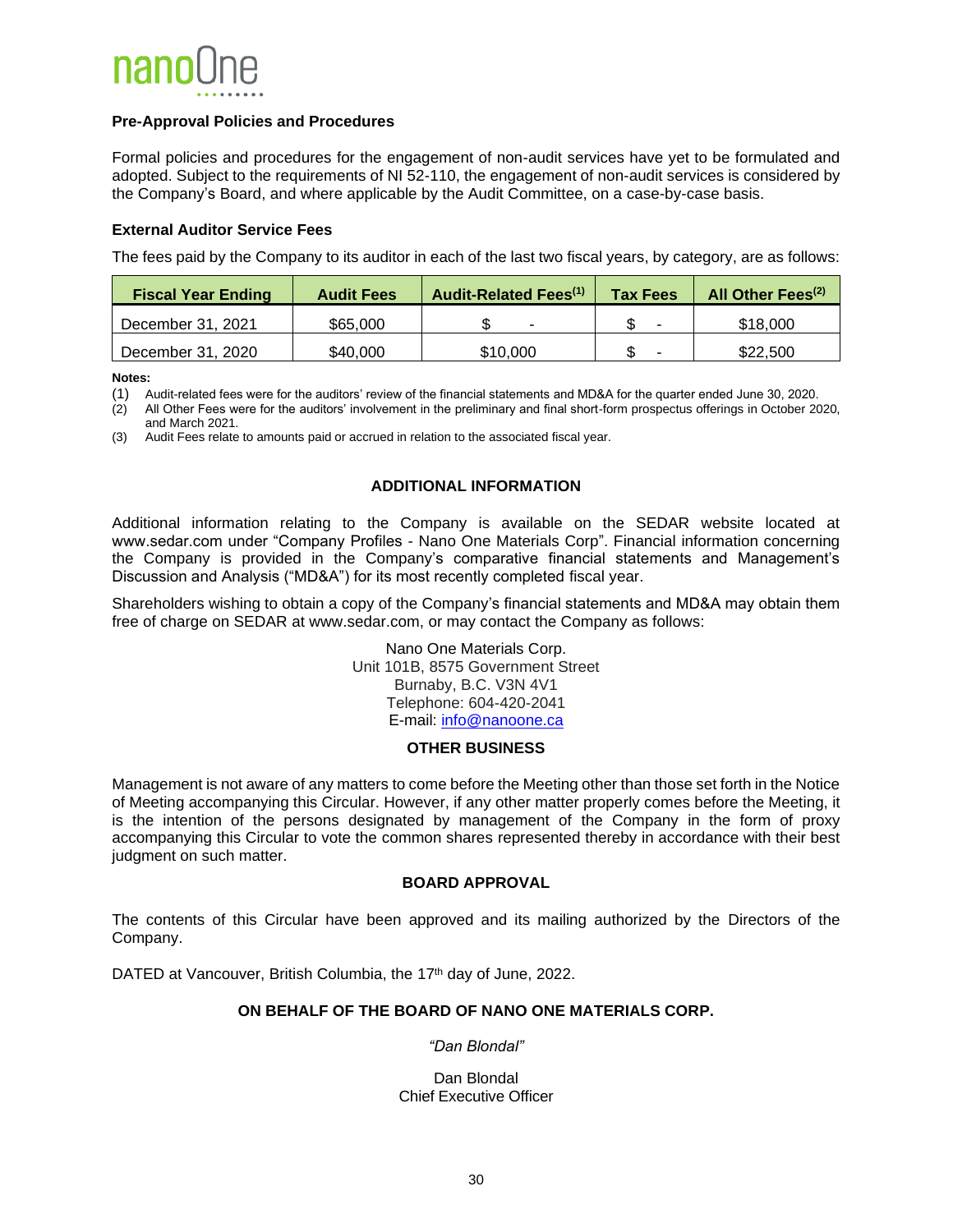<span id="page-35-0"></span>

#### **APPENDIX 1**

#### **Charter of the Audit Committee of the Board of Directors of Nano One Materials Corp. (the "Company")**

#### **MANDATE**

The primary function of the audit committee (the "**Committee**") of Nano One Materials Corp. (the "**Company**") is to assist the Board of Directors in fulfilling its financial oversight responsibilities by reviewing the financial reports and other financial information provided by the Company to regulatory authorities and shareholders, the Company's systems of internal controls regarding finance and accounting and the Company's auditing, accounting and financial reporting processes. The Committee's primary duties and responsibilities are to:

- Serve as an independent and objective party to monitor the Company's financial reporting and internal control system and review the Company's financial statements.
- Review and appraise the performance of the Company's external auditors (the "**Auditor**").
- Provide an open avenue of communication among the Company's auditors, management and the Board of Directors.

#### **COMPOSITION AND ORGANIZATION**

The Committee shall consist of at least three members. No member of the Committee shall be an officer or employee of the Company or any of its affiliates for the purposes of the applicable corporate statute. The members of the Committee shall meet all applicable securities laws, instruments, rules and policies and regulatory requirements and their respective applicable exemptions (collectively "Applicable Laws").

All members of the Committee shall have financial management experience and be financially literate. For the purposes of this Charter, the term "financially literate" means the ability to read and understand a set of financial statements that present a breadth and level of complexity of accounting issues that are generally comparable to the breadth and complexity of issues that can reasonably be expected to be raised by the Company's financial statements. At least one member of the Audit Committee shall be a financial expert as determined by the Board of Directors in accordance with the Applicable Laws.

The members of the Committee shall be appointed by the Board of Directors at its first meeting following the annual shareholders' meeting. Unless a Chair is elected by the full Board of Directors, the members of the Committee may designate a Chair by a majority vote of the full Committee membership. The Board of Directors may at any time remove or replace any member of the Committee and may fill any vacancy in the Committee.

#### **MEETINGS OF THE COMMITTEE**

Meetings of the Committee shall be scheduled to take place at regular intervals and, in any event, not less frequently than quarterly. Unless all members are present and waive notice, or those absent waive notice before or after a meeting, the Chairman will give the Committee members 24 hours' advance notice of each meeting and the matters to be discussed at such meeting. Notice may be given personally, by telephone, by facsimile or e-mail.

The Auditor shall be given reasonable notice of, and be entitled to attend and speak at, each meeting of the Committee concerning the Company's annual financial statements and, if the Committee determines it to be necessary or appropriate, at any other meeting. On request by the Auditor, the Chair shall call a meeting of the Committee to consider any matter that the Auditor believes should be brought to the attention of the Committee, the Board of Directors or the shareholders of the Company.

At each meeting of the Committee, a quorum shall consist of a majority of members that are not officers or employees of the Company or of an affiliate of the Company. A member may participate in a meeting of the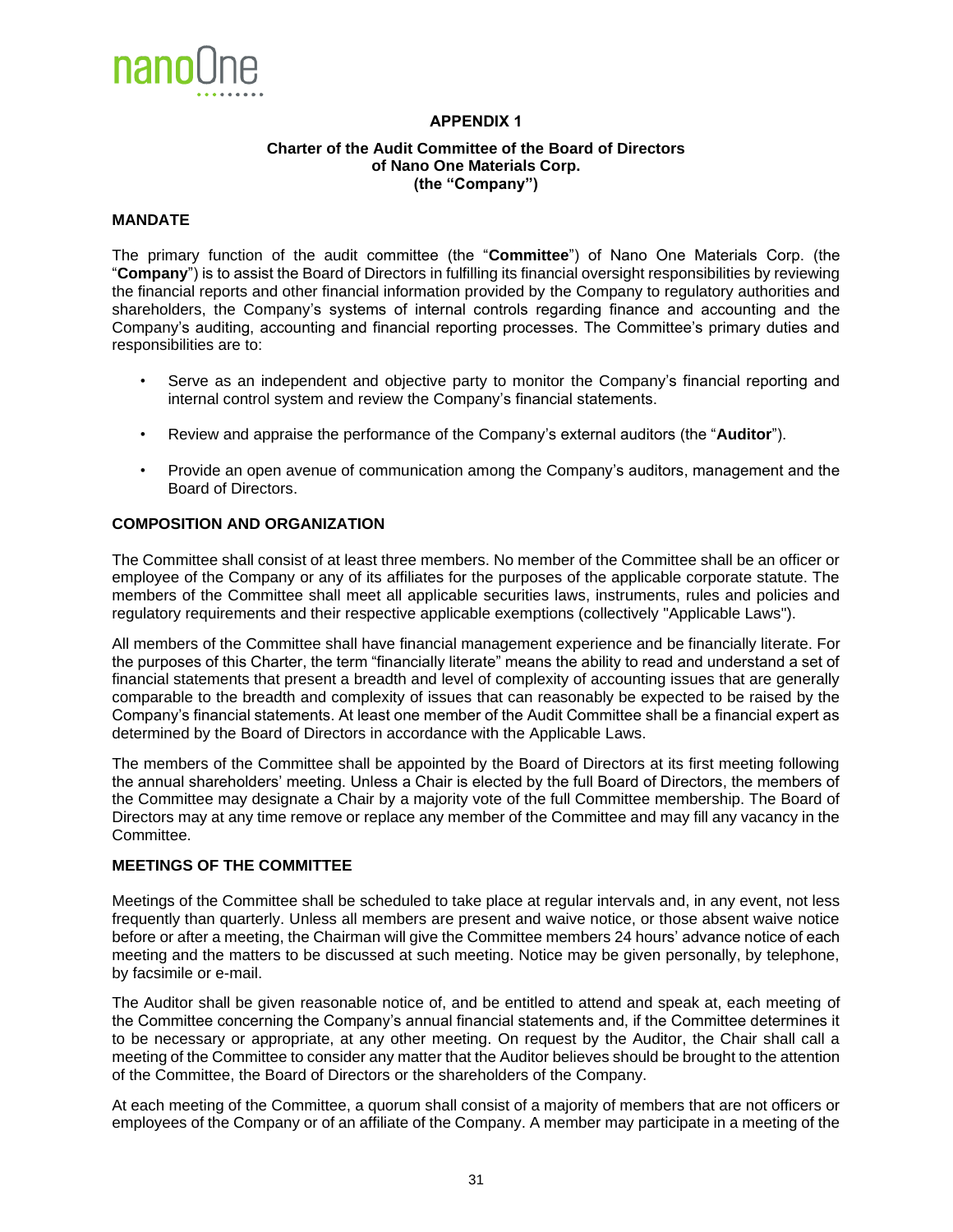

Committee in person or by telephone if all members participating in the meeting, whether in person or by telephone or other communications medium other than telephone are able to communicate with each other and if all members who wish to participate in the meeting agree to such participation.

The Committee may periodically meet separately with each of management and the Auditor to discuss any matters that the Committee or any of these groups believes would be appropriate to discuss privately. In addition, the Committee should meet with the Auditor and management annually to review the Company's financial statements.

The Committee may invite to its meetings any director, any manager of the Company, and any other person whom it deems appropriate to consult in order to carry out its responsibilities.

#### **RESPONSIBILITIES AND DUTIES**

To fulfill its responsibilities and duties, the Committee shall:

- 1. Review the Company's financial statements, including any certification, report, opinion, or review rendered by the Auditor, Management's Discussion and Analysis ("**MD&A**"), annual information form and any annual and interim financial information press releases before the Company publicly discloses such information.
- 2. Review and satisfy itself that adequate procedures are in place and review the Company's public disclosure of financial information extracted or derived from its financial statements, other than disclosure described in the previous paragraph, and periodically assess the adequacy of those procedures.
- 3. Be directly responsible for overseeing the work by the Auditor (including resolution of disagreements between management and the Auditor regarding financial reporting) engaged for the purpose of preparing or issuing an audit report or performing other audit review services for the Company.
- 4. Require the Auditor to report directly to the Committee.
- 5. Review annually the performance of the Auditor who shall be ultimately accountable to the Board of Directors and the Committee as representatives of the shareholders of the Company.
- 6. Review and discuss with the Auditor any disclosed relationships or services that may impact the objectivity and independence of the Auditor.
- 7. Take, or recommend that the Board of Directors take, appropriate action to oversee the independence of the Auditor.
- 8. Recommend to the Board of Directors the external auditor to be nominated at the annual general meeting for appointment and the Auditor for the ensuing year and the compensation for the Auditors, or, if applicable, the replacement of the Auditor, from time to time.
- 9. Review and approve the Company's hiring policies regarding partners, employees and former partners and employees of the Auditor and former independent external auditors of the Company.
- 10. Review with management and the Auditor the audit plan for the annual financial statements.
- 11. Review and pre-approve all audit and audit-related services and the fees and other compensation related thereto, and any non-audit services provided by the Auditor. The pre-approval requirement is waived with respect to the provision of non-audit services if:
	- a. the aggregate amount of all such non-audit services that were not pre-approved is reasonably expected to constitute not more than 5% of the total amount of fees paid by the Company and its subsidiary entities to the Auditor during the fiscal year in which the non-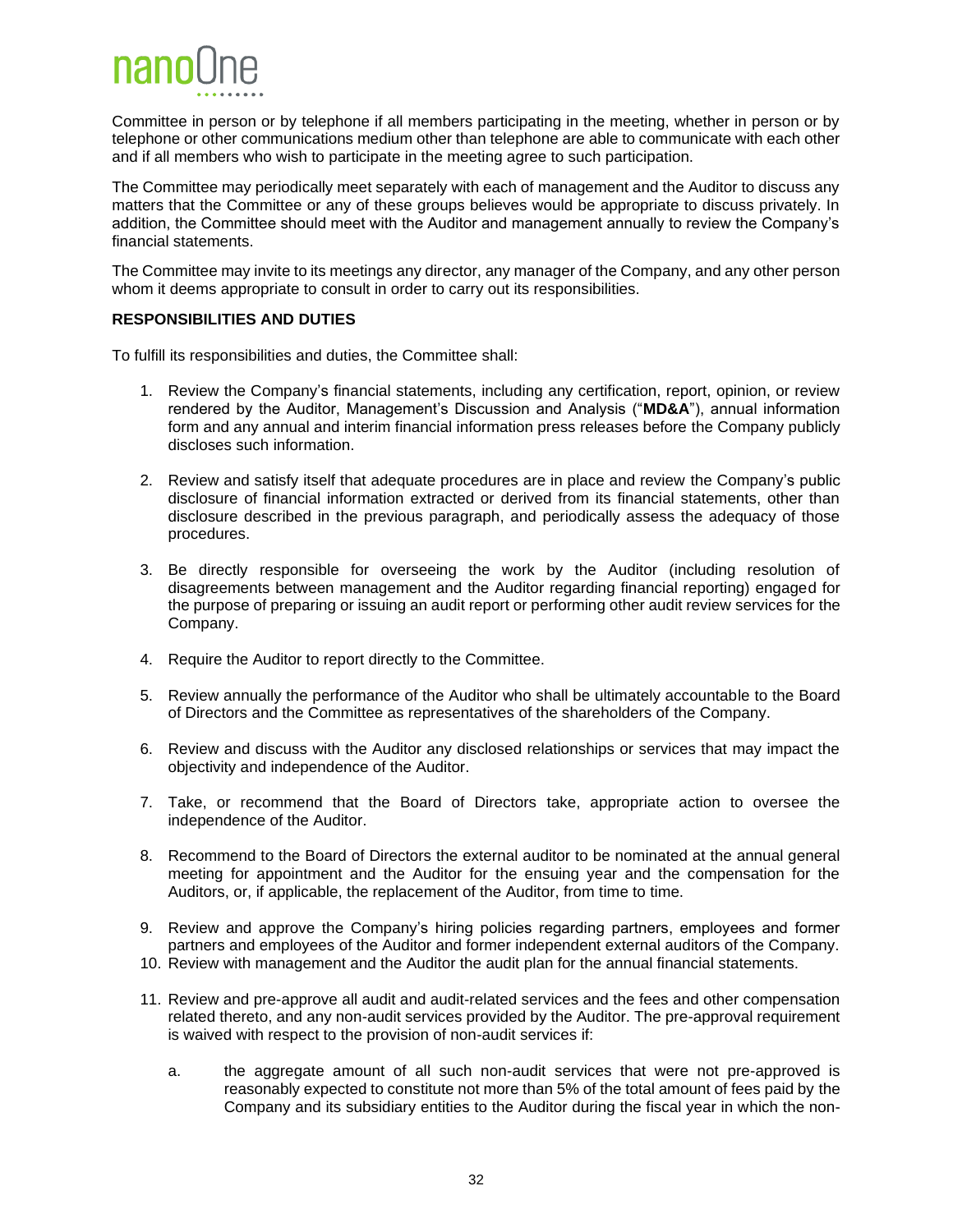

audit services are provided;

- b. such services were not recognized by the Company at the time of the engagement to be non-audit services; and
- c. such services are promptly brought to the attention of the Committee and approved, prior to the completion of the audit, by the Committee or by one or more members of the Committee to whom authority to grant such approvals has been delegated by the Committee.
- 12. The Committee may delegate to one or more independent members of the Committee the authority to pre-approve non-audit services in satisfaction of the pre-approval requirement set forth in this section provided the pre-approval of non-audit services by any member to whom authority has been delegated must be presented to the Committee at its first scheduled meeting following such pre-approval.
- 13. In consultation with the Auditor, review with management the integrity of the Company's financial reporting process, both internal and external.
- 14. Consider the Auditor's judgments about the quality and appropriateness of the Company's accounting principles as applied in its financial reporting.
- 15. Consider and approve, if appropriate, changes to the Company's auditing and accounting principles and practices as suggested by the Auditor and management.
- 16. Review significant judgments made by management in the preparation of the financial statements and the view of the Auditor as to the appropriateness of such judgments.
- 17. Following completion of the annual audit, review separately with management and the Auditor any significant difficulties encountered during the course of the audit, including any restrictions on the scope of the work or access to required information.
- 18. Review any significant disagreement among management and the Auditor in connection with the preparation of the financial statements.
- 19. Review with the Auditor and management the extent to which changes and improvements in financial or accounting practices have been implemented.
- 20. Discuss with the Auditor the Auditor's perception of the Company's financial and accounting personnel, any material recommendations which the Auditor may have, the level of co-operation which the Auditor received during the course of their review and the adequacy of their access to records, data or other requested information.
- 21. Maintain, review and update the procedures for (i) the receipt, retention and treatment of complaints received by the Company regarding accounting, internal accounting controls or auditing matters and (ii) the confidential, anonymous submission by employees of the Company of concerns regarding questionable accounting or auditing matters.
- 22. Review and assess, on a quarterly basis, management's risk assessment and risk management strategies including hedging and derivative strategies.
- 23. Oversee and assess management's controls and processes to prevent and detect fraud.
- 24. Review the financial reporting of any transaction between the Company and any officer, director or other "related party" (including any shareholder holding an interest greater than 5% in the Company) or any entity in which any such person has a financial interest.
- 25. Perform such other duties as may be assigned to it by the Board of Directors from time to time or